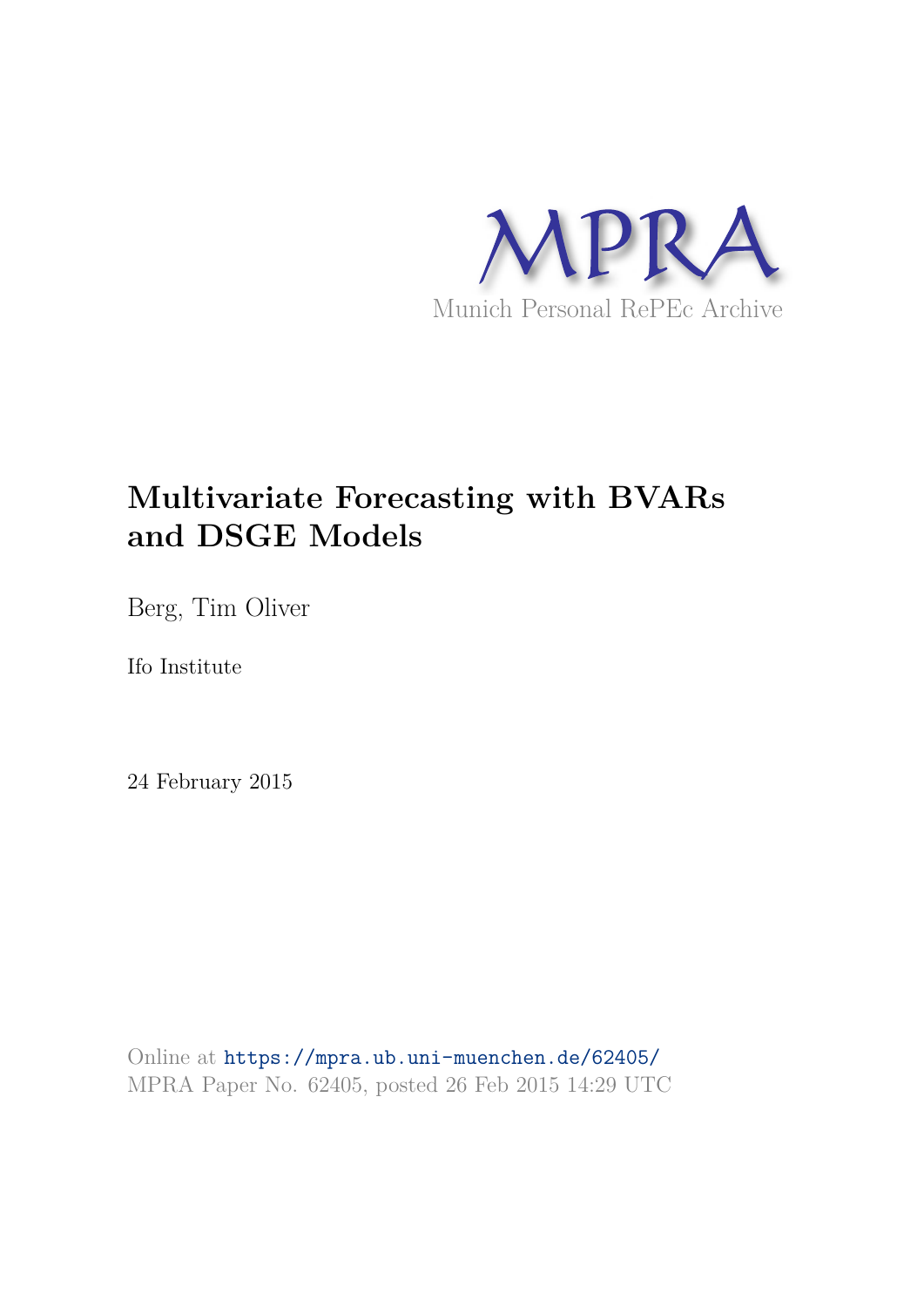# Multivariate Forecasting with BVARs and DSGE Models

Tim Oliver Berg<sup>∗</sup>

February 24, 2015

#### **Abstract**

In this paper I assess the ability of Bayesian vector autoregressions (BVARs) and dynamic stochastic general equilibrium (DSGE) models of different size to forecast comovements of major macroeconomic series in the euro area. Both approaches are compared to unrestricted VARs in terms of multivariate point and density forecast accuracy measures as well as event probabilities. The evidence suggests that BVARs and DSGE models produce accurate multivariate forecasts even for larger datasets. I also detect that BVARs are well calibrated for most events, while DSGE models are poorly calibrated for some. In sum, I conclude that both are useful tools to achieve parameter dimension reduction.

*Keywords:* BVARs, DSGE Models, Multivariate Forecasting, Large Dataset, Simulation Methods, Euro Area

*JEL-Codes:* C11, C52, C53, C55, E37

∗ Ifo Institute (berg@ifo.de).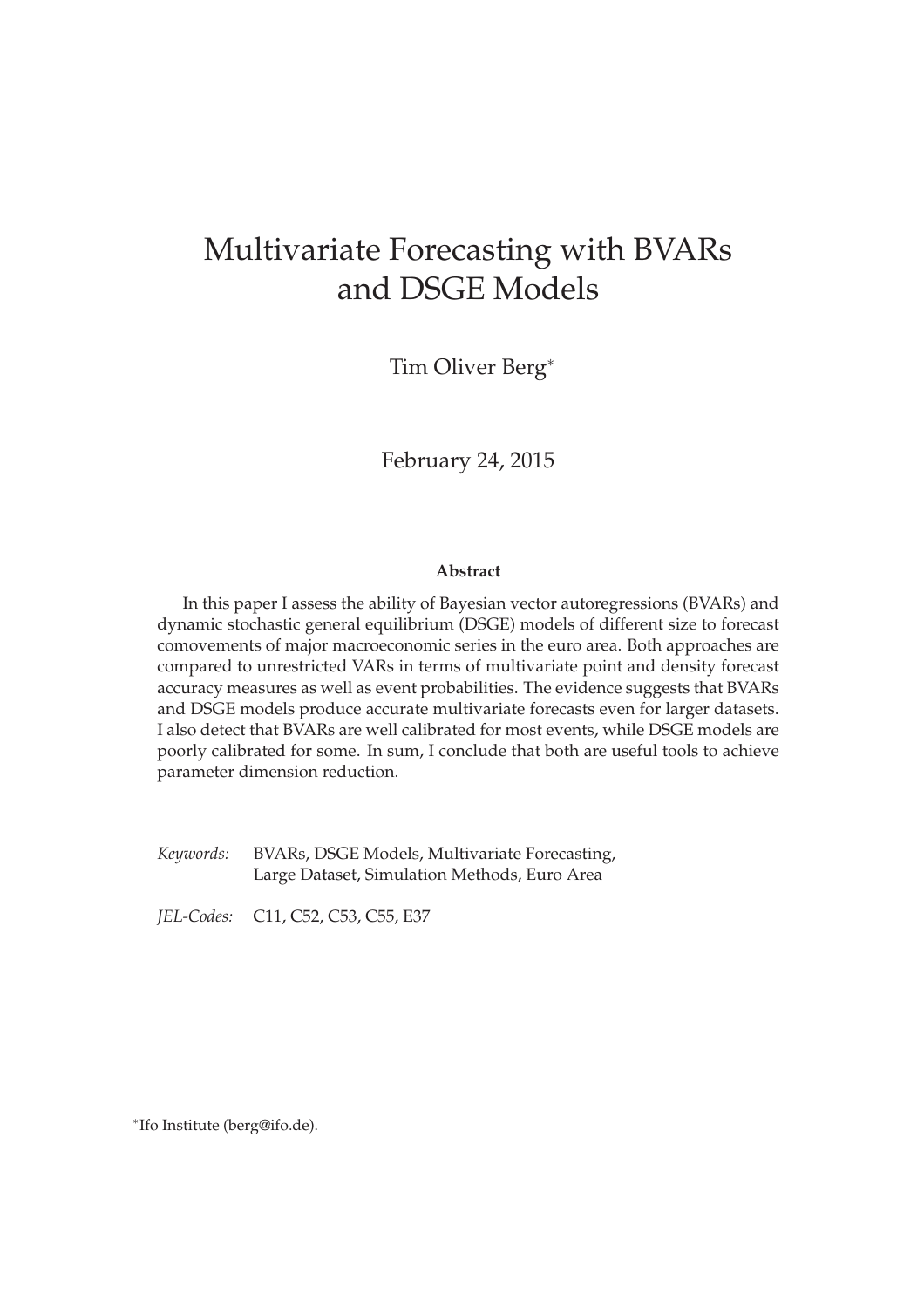### **1 Introduction**

Vector autoregressions (VARs) are useful and thus frequently used tools to forecast macroeconomic time series, in particular when the interest is not only in the outcome of a single variable but the comovement of several major series. However, unrestricted VARs that are estimated by ordinary least squares (OLS) often suffer from their dense parametrization, leading to unstable parameter estimates and hence inaccurate multivariate forecasts. The literature proposes alternative ways to achieve parameter dimension reduction and improve multivariate forecast accuracy. For instance Bańbura, Giannone, and Reichlin (2010) suggest that VARs combined with Bayesian shrinkage (BVARs) can handle large datasets and produce relatively accurate forecasts. The empirical restrictions they impose on the VAR parameters are motivated by the integrating order of the underlying time series, shrinking the overparametrized VAR either towards a parsimonious random walk (for non-stationary data) or a white noise process (for stationary data), while the degree of shrinkage could be selected as in Carriero, Clark, and Marcellino (2015) by maximizing the marginal likelihood or estimated in an hierarchical fashion as suggested by Giannone, Lenza, and Primiceri (2014).

An alternative way to reduce the parameters to be estimated is to set up a dynamic stochastic general equilibrium (DSGE) model which builds on explicit micro foundations and optimizing economic agents. Under certain conditions<sup>1</sup> the state-space representation of a linearized DSGE model can be rewritten as a VAR and estimating such models hence amounts to shrinking a high dimensional vector of VAR parameters towards a lower dimensional vector of structural parameters that can be motivated by economic theory. While DSGE models are particularly useful for structural analyses and policy simulations, they are also widely used for forecasting (see, e.g., Edge and Gürkaynak, 2010; Christoffel, Coenen, and Warne, 2011; Del Negro and Schorfheide, 2013; Smets, Warne, and Wouters, 2014; Wolters, 2015, among others).

So far, the literature on BVARs and DSGE models has predominantly focused on point and density forecasts for individual series but neglected that in particular policymakers are often more interested in the comovement of major variables such as GDP growth and inflation.<sup>2</sup> The contribution of this paper is to extend the scope of the evaluation of BVARs and DSGE models to multivariate forecasts. In particular, I assess the ability of BVARs and DSGE models of different size to forecast comovements of major macroeconomic series in the euro area. Both approaches

 $1$ If these conditions are not met, the state-space representation has a VARMA form, where the moving average term is not invertible, and a VAR may be a poor approximation (see Franchi and Vidotto, 2013).

 ${}^{2}$ Exceptions are Herbst and Schorfheide (2012) for the U.S. and Adolfson, Lindé, and Villani (2007) as well as Christoffel et al. (2011) for the euro area.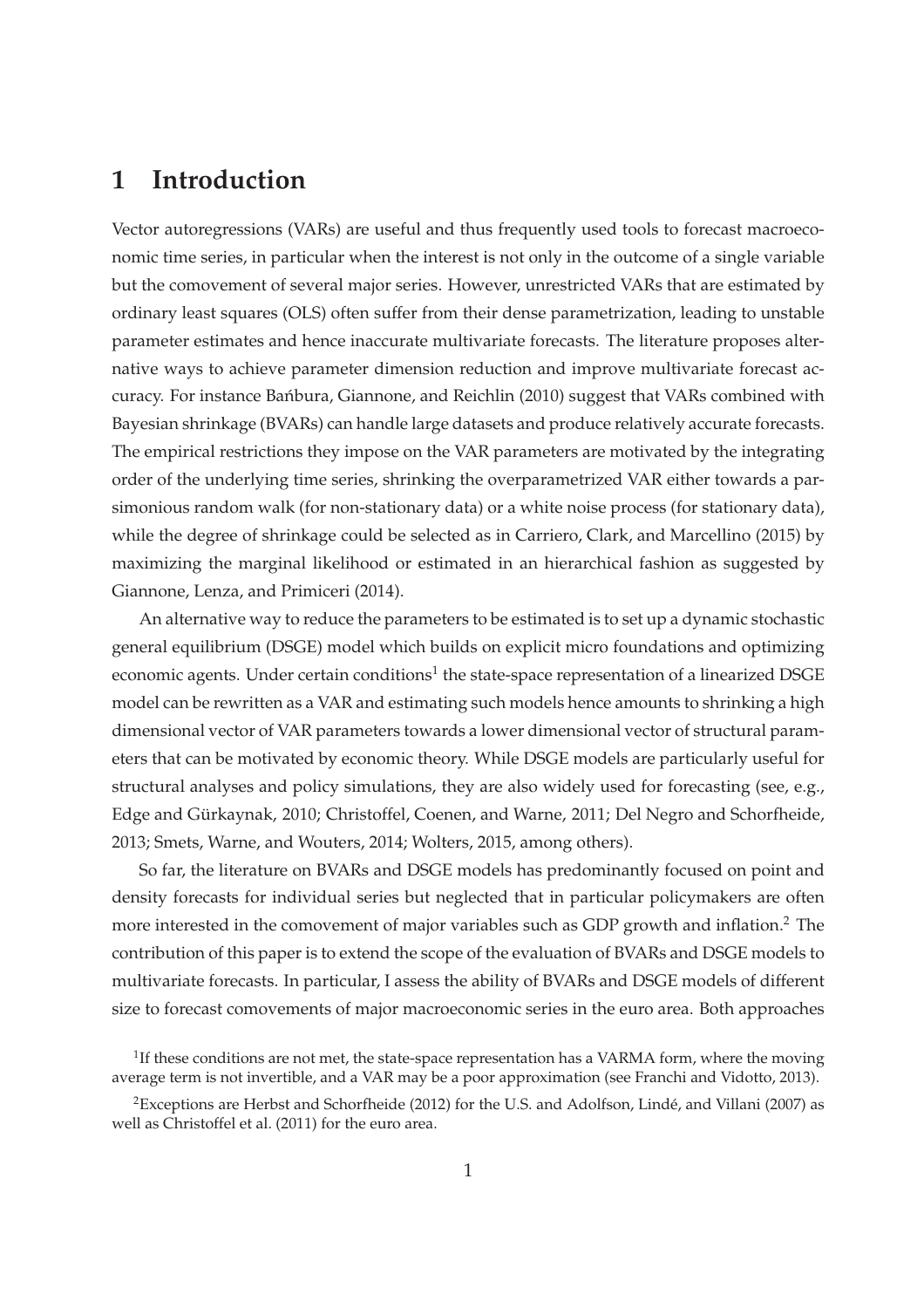are compared to unrestricted VARs in terms of multivariate forecast accuracy measures. The forecast experiment allows me to explore to what extend multivariate forecast accuracy is affected by the way restrictions are imposed on model parameters (empirical, theoretical, or no restrictions) and the number of series included into estimation (from 3 up to 38).

One would expect that BVARs and DSGE models outperform unrestricted VARs in terms of multivariate forecast accuracy, in particular when the size of the systems is relatively large. Yet it is not clear whether DSGE models benefit from an explicit theoretical foundation of their restrictions compared to the purely empirical restrictions of the BVARs. On the one hand, the large number of cross-equation restrictions that emerge from micro foundations could help to produce a more realistic covariance structure between variables and hence improve multivariate forecast accuracy. On the other hand, if these restrictions are too rigid, forecasts could be biased in some direction, inflating forecast errors. For instance, DSGE models impose a common trend on real variables, an assumption that may not be supported in certain samples.

I compare the multivariate forecast accuracy of BVARs to that of three DSGE models, which include progressively larger sets of variables and hence increase in complexity. First, the smallscale closed economy model of An and Schorfheide (2007) that is estimated on three variables: GDP, the GDP deflator, and a short-term interest rate. Second, the medium-scale closed economy model of Smets and Wouters (2007) including in addition consumption, investment, employment, and wages (seven variables). And third, the medium-scale open economy model of Adolfson, Laséen, Lindé, and Villani (2007) which is fit also on exports, imports, the consumption deflator, the investment deflator, an exchange rate, world GDP, the world GDP deflator, and a world interest rate (fifteen variables). These models are frequently used at central banks and policy institutions to conduct simulations and produce forecasts for major macroeconomic series and are thus a natural competitor for BVARs.

Moreover, I add large and extra-large BVARs with, respectively, 23 and 38 variables, including series that could be helpful in forecasting major macroeconomic variables, but are often not included as observables in DSGE models, such as commodity prices, survey data, a longterm interest rate, or share prices. Several authors found that such BVARs are useful for forecasting (see, e.g., Banbura et al., 2010; Koop, 2013; Giannone et al., 2014; Berg and Henzel, 2014; Pirschel and Wolters, 2014; Carriero et al., 2015, among others).

The forecast models are compared in terms of multivariate point and density forecast accuracy measures as well as event probabilities for different selections of euro area variables during the evaluation period from 1999:1 to 2011:4. Excluding the Great Recession (and the euro crisis) and shortening the evaluation period to 1999:1 to 2007:4 does not affect the model ranking.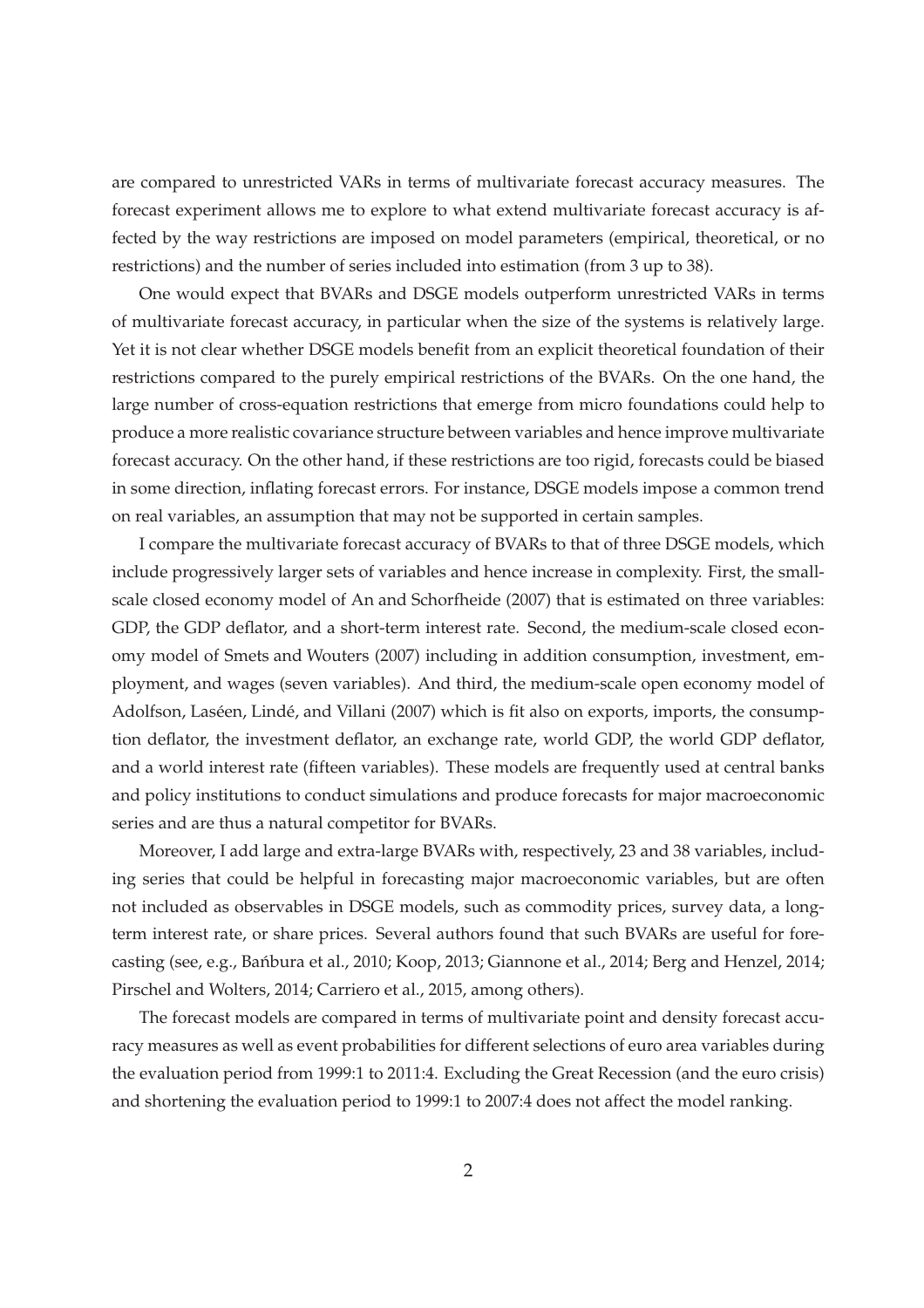Point forecasts are evaluated according to the trace and log determinant statistic of the scaled mean squared error (MSE) matrix. It turns out that the multivariate point forecast accuracy of the unrestricted OLS-VARs declines with the number of series included into estimation, while the accuracy of the BVARs does not. In fact, the large and extra-large BVAR deliver the smallest forecast errors of all models for most variable selections. Therefore I conclude that BVARs can deal with the dimensionality problem and exploit the information in high dimensional datasets. The results are less clear cut for the DSGE models. While the small and medium-scale closed economy models show a mixed performance, the open economy model of Adolfson et al. (2007) dominates the OLS-VARs and performs similar to the BVAR of same size. Thus I conclude that the underperformance of this model compared to the large and extra-large BVAR is not related to its structure but the fact that the largest BVARs include series that are particularly helpful in forecasting macroeconomic variables but are non-modeled in the open economy DSGE model.

Density forecasts are evaluated in terms of log predictive scores, which also reflect the uncertainty that is associated with forecasting macroeconomic outcomes. As policymakers nowadays closely monitor forecast uncertainty, the MSE might not be the relevant loss function. While the satisfactory performance of the large and extra-large BVAR is confirmed when the focus shifts from point to density forecasts, I also obtain that the predictive scores for all three DSGE models are higher than their relative multivariate point forecasts accuracy suggests. I suspect that the theoretical restrictions embedded in these models are helpful in producing a plausible covariance structure between the forecasts. In fact, the open economy DSGE model of Adolfson et al. (2007) outperforms all competitors in terms of predictive scores for most variable selections.

Finally, I provide additional evidence on the ability of BVARs and DSGE models to forecast comovements of major macroeconomic variables in the euro area by conducting an event study. Following Herbst and Schorfheide (2012) I compare model-implied event probabilities to actual frequencies of events. If model probabilities and average frequencies coincide, density forecasts are called well calibrated. In particular, I consider events that are highly relevant for policymakers, as for instance GDP growth, inflation, and the short-term interest rate being above (below) their respective long-run targets. The event study allows me to assess whether the models are able to forecast the directional comovements of these variables, which provides some insights that may not be reflected in MSE or predictive scores. It turns out that the large and extra-large BVAR perform well in terms of multivariate event forecast accuracy for most events. The DSGE models, on the other hand, are poorly calibrated for some events. One possible reason for this deficiency is that the common trend assumption of the DSGE models is too restrictive.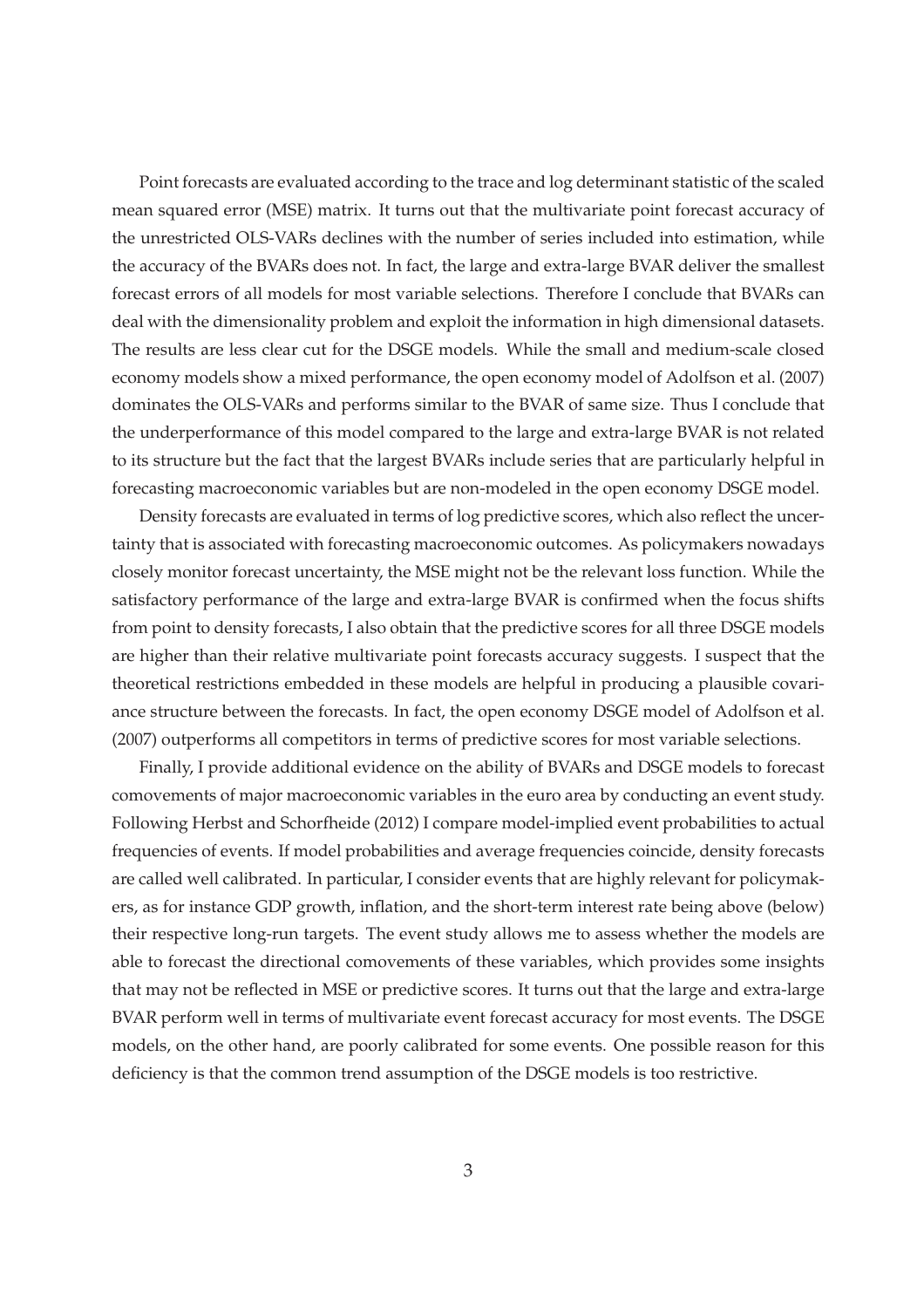### **2 Dataset**

The dataset contains 38 quarterly euro area macroeconomic series for the period 1984:1 to 2011:4 and covers seven categories labeled, respectively, national accounts, price index, international, employment, survey, monetary aggregate, and financial data. In most cases the series are from the 12th update of the Area-wide Model (AWM) database, which is maintained by the European Central Bank (ECB) and made available by the Euro Area Business Cycle Network.<sup>3</sup> The AWM database is the preferred source for researchers and policymakers alike interested in the euro area since historical series are backdated using individual country information in a consistent manner. Moreover, I add survey data and monetary aggregates from the Main Economic Indicators (MEI) of the Organisation for Economic Co-operation and Development (OECD) and a share price index from the Thomson Reuters Corporation (TRC). A detailed description of the dataset is provided in Table A.1.

I have to stress at this point that consistent vintage data is not available for the entire sample period because the euro area did not exist before January 1999. While the absence of real-time data is a potential drawback in studies where the objective is to mimic a realistic out-of-sample forecast experiment, I believe it is not in this paper. My forecast experiment can be understood as a model validation exercise designed to investigate the ability of BVARs and DSGE models of different size to forecast comovements in major macroeconomic series. Evaluating pseudo outof-sample forecasts is an appropriate and established procedure to do so since forecasts reflect all sources of error associated with the modeling of economic outcomes, including parameter uncertainty and model misspecification.

In the forecast experiment I use five partitions of this dataset, which include progressively larger sets of variables. The composition of each set is determined by the structure of the corresponding DSGE model:

**Small Selection (3 variables)** In the smallest specification I work with real GDP, the GDP deflator, and a short-term interest rate. These series are considered in small-scale closed economy DSGE models and always included (see, e.g., An and Schorfheide, 2007, among others).

**Medium Selection (7 variables)** I add real private consumption, real gross investment, total employment, and real wages. Together with real GDP, the GDP deflator, and the interest rate, these variables are typically included as observables in medium-scale closed economy DSGE models such as the one by Smets and Wouters (2003).

<sup>3</sup>See also Fagan, Henry, and Mestre (2005). The vintage I use is as of September 2012.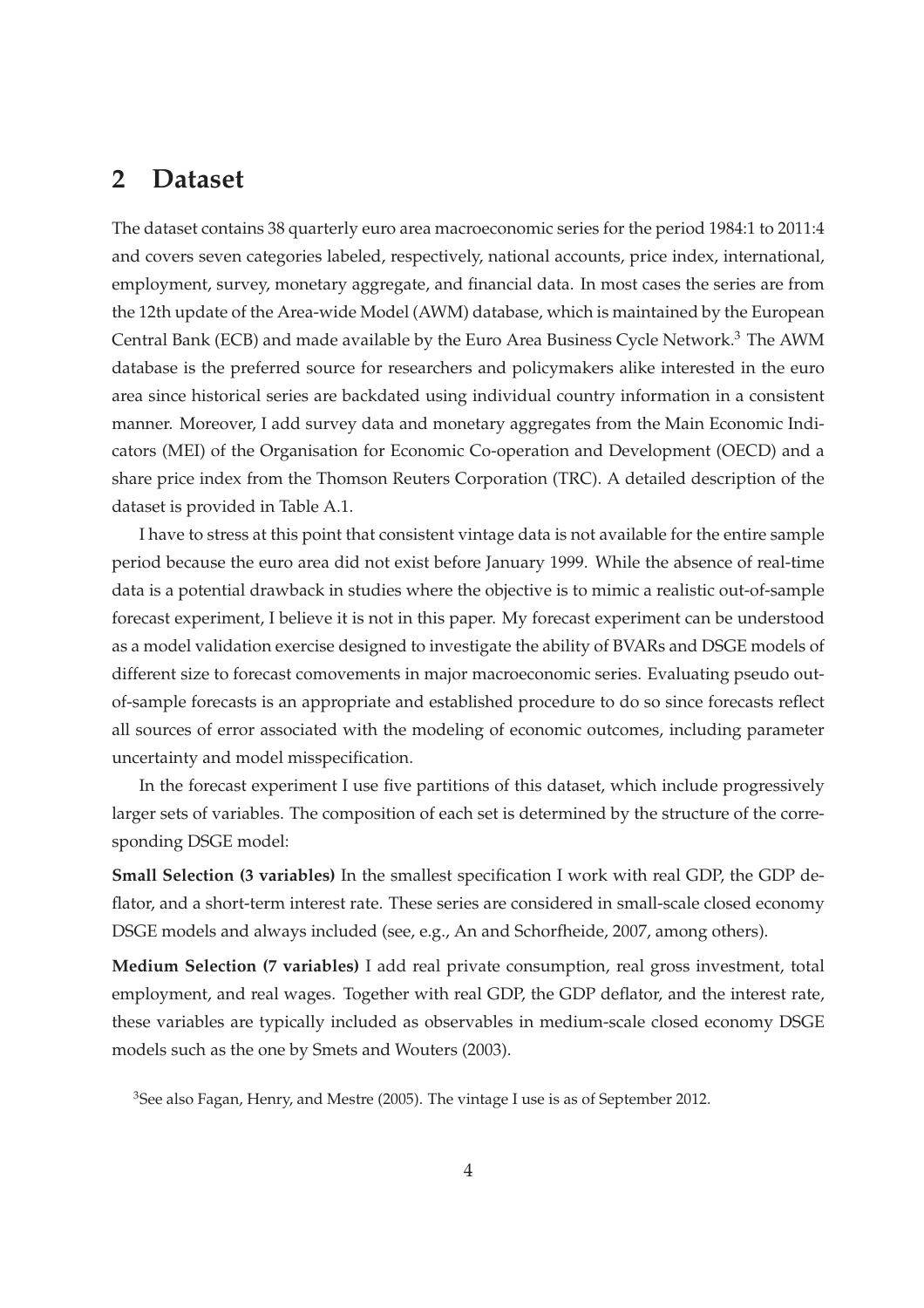**Medium-Large Selection (15 variables)** The set of variables is extended to an open economy setting by incorporating real exports, real imports, the private consumption deflator, the gross investment deflator, a real effective exchange rate, real world GDP, the world GDP deflator, and a world interest rate.<sup>4</sup> The medium-scale open economy DSGE model of Adolfson et al. (2007) is estimated on these series.

**Large Selection (23 variables)** I add several series that could be helpful in forecasting major macroeconomic variables, but are often not included as observables in DSGE models: the harmonized index of consumer prices (HICP), the oil price, the unemployment rate, a composite leading indicator, a consumer confidence indicator, the M1 money stock, a long-term interest rate, and a share price index. A similar selection for the U.S. is used in Giannone et al. (2014).

**Extra-Large Selection (38 variables)** Finally, I consider the full dataset, which includes, among others, a number of additional price indexes and national accounts data. Berg and Henzel (2014) apply their various BVAR specifications to a similar set of variables.

Except for those that are already expressed in rates (e.g. the short-term interest rate) or assumed to be stationary in levels (e.g. the real effective exchange rate), I transform all series into quarterly growth rates, approximated by the first difference of their logarithm. This proceeding is consistent with the underlying assumption of the DSGE models that most variables contain a stochastic trend in the level and need to be differenced to render them stationary. In Figure A.1 I provide time series plots for all variables that are included up to the medium-large selection.

### **3 Forecasting with BVARs**

In this section I develop the BVAR models and discuss all major specification choices. Moreover, I explain how the models are estimated and forecasts obtained.

#### **3.1 BVARs**

Consider the following VAR

$$
y_t = c + B_1 y_{t-1} + \dots + B_p y_{t-p} + u_t, \tag{1}
$$

where  $y_t$  is a  $n \times 1$  vector of endogenous variables;  $c$  is a  $n \times 1$  vector of intercepts;  $B_i$  are  $n \times n$ matrices of coefficients;  $i = 1, ..., p$  denotes the lags included;  $u_t$  is a  $n \times 1$  vector of normally

<sup>&</sup>lt;sup>4</sup>Unfortunately, the AWM database does not have a world interest rate. As Adolfson et al. (2007) I use the federal funds rate from Federal Reserve Economic Data (FRED) as a proxy.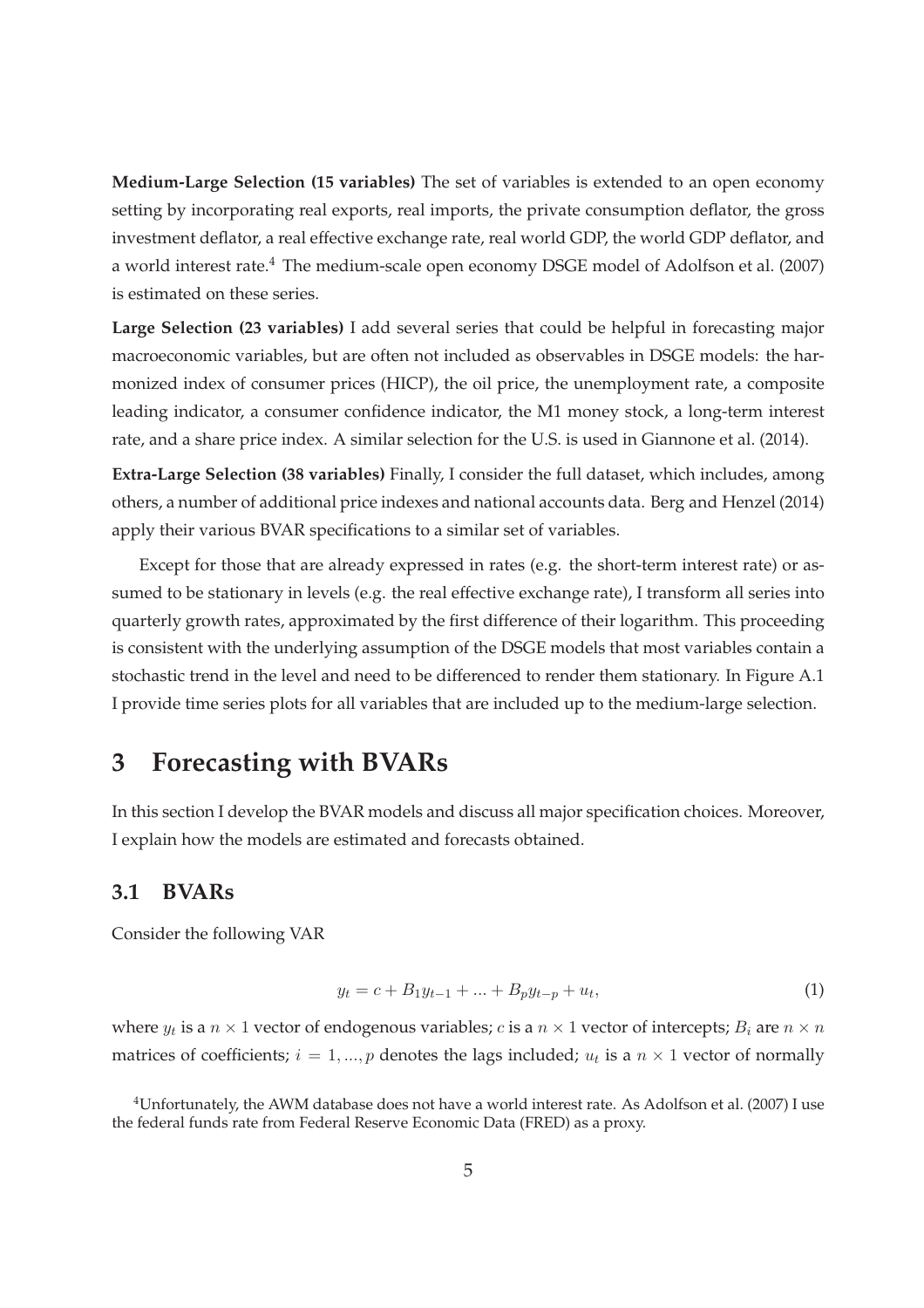distributed residual terms with zero mean and covariance matrix  $\Sigma$ ; and data are available for  $t = 1 - p, ..., T$ . Let us denote  $y = (y_1, ..., y_T)'$ ,  $x_t = (y'_{t-1}, ..., y'_{t-p}, 1)'$ ,  $x = (x_1, ..., x_T)'$ ,  $B = (B_1, ..., B_p, c)'$ , and  $u = (u_1, ..., u_T)'$ . The VAR in (1) can thus be written as  $y = xB + u$ . Moreover, let  $\beta = \text{vec}(B)$  with vec (·) being the column stacking operator and  $k = n(1 + np)$ . Then  $\beta$  is a  $k \times 1$  vector containing all coefficients of the model.

In the forecast experiment the VAR is estimated on up to  $n = 38$  variables including  $p = 2$ lags of each (hence  $k = 2,926$ ).<sup>5</sup> Such a large dimensional system of multivariate regressions is, however, not estimable without imposing additional prior beliefs on the parameters. In addition, there is evidence that even VARs with only few variables might benefit from imposing prior information (see, e.g., Robertson and Tallman, 1999, among others). Hence I follow common practice and use a variant of the Minnesota prior to deal with the dense parameterization of the model. The basic idea is that a white noise process is a reasonable description of the data generating process behind most macroeconomic series once transformed to stationarity. In addition, the prior captures the belief that own lags are more informative than those of other variables and that more recent lags contain more information than more distant ones. The VAR is hence centered around the prior mean  $y_{i,t} = c_i + u_{i,t}$  and imposing the white noise prior amounts to shrinking all elements of  $B_i$  towards zero.

In contrast to the original Minnesota prior developed in Litterman (1980, 1986), I do not assume the residual covariance matrix  $\Sigma$  to be known and diagonal. Instead, I use a generalized version of the prior proposed in Kadiyala and Karlsson (1993, 1997) which allows for correlation among residuals. The evidence in Bańbura et al. (2010) as well as Robertson and Tallman (1999) suggests that a generalized Minnesota prior produces accurate forecasts for major macroeconomic series such as GDP growth or inflation even though the  $n (n + 1) / 2$  distinct elements of  $\Sigma$  have to be estimated on top of the k coefficients.

In particular, I consider a conjugate Normal-Inverse-Wishart prior of the following form:

$$
\Sigma \sim \text{IW}(\Psi, d) \quad \text{and} \quad \beta | \Sigma \sim \text{N}(b, \Sigma \otimes \Omega) , \tag{2}
$$

where  $\otimes$  denotes the Kronecker product and the elements  $\Psi$ , d, b, and  $\Omega$  are functions of hyperparameters. The conjugate prior implies a likelihood and posterior that come from the same family of distributions and hence makes Bayesian inference feasible even for large n.

Bańbura et al. (2010) recommend to implement the prior by constructing the following set of artificial observations:

<sup>5</sup>The qualitative results are similar for  $p = 1$  and  $p = 4$ .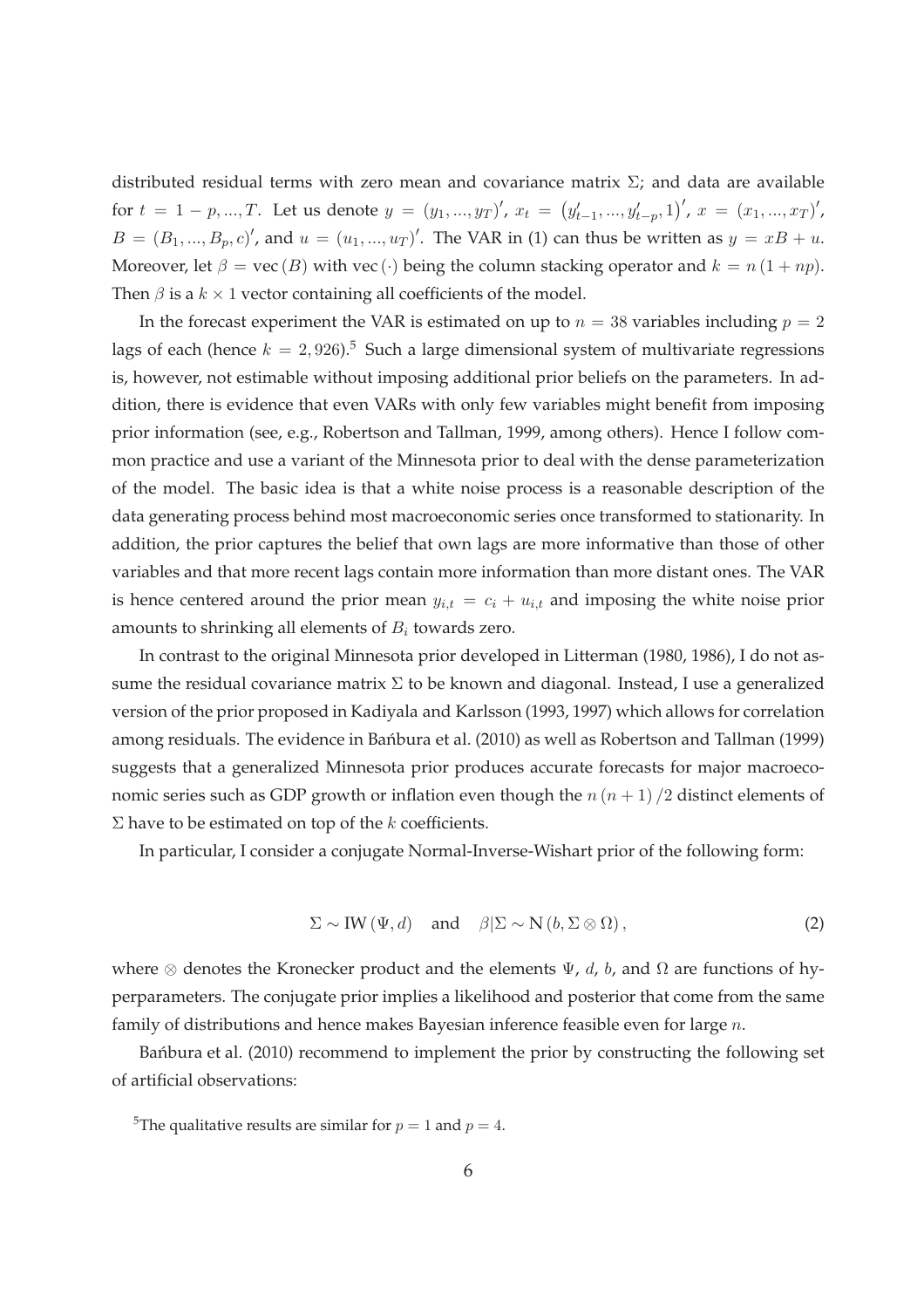$$
y^{+} = \begin{bmatrix} 0_{np \times n} \\ \text{diag}(\sigma_1, ..., \sigma_n) \\ 0_{1 \times n} \end{bmatrix}, \qquad x^{+} = \begin{bmatrix} \text{diag}(1, 2, ..., p) \otimes \text{diag}(\sigma_1, ..., \sigma_n) / \lambda & 0_{np \times 1} \\ 0_{n \times np} & 0_{n \times 1} \\ 0_{1 \times np} & \epsilon \end{bmatrix}, \qquad (3)
$$

where diag  $(\cdot)$  denotes a diagonal matrix. The  $\sigma_i$ 's account for the different scale and variability of the series and are set equal to the standard deviation of a residual from a univariate autoregression for the variable  $y_{i,t}$  using the same lag order as in the VAR. The parameter  $\epsilon$  is set to a small number (10<sup>-4</sup>), reflecting a diffuse prior for the intercepts. Finally, the parameter  $\lambda$  governs the degree of shrinkage and hence the tightness of the prior. As  $\lambda \to \infty$  the prior becomes uninformative and posterior expectations coincide with the ordinary least squares (OLS) estimates. For  $\lambda \to 0$  the posterior approaches the dogmatic prior.  $\lambda$  is hence the key parameter in the BVAR and its selection is discussed in detail below.

The artificial observations are added on top of the data matrices, which are then used for inference. The augmented regression model reads as

$$
y^* = x^*B + u^*,
$$
 (4)

where  $y^* = \left(y', y^{+'}\right)', x^* = \left(x', x^{+'}\right)', u^* = \left(u', u^{+'}\right)',$  and  $u^{+'} = \left(u_1^+, ..., u_T^+\right).$  The latter contains the corresponding residual terms to  $y^+$ .

The conditional posterior distributions of the covariance matrix and coefficients can be computed in closed form as a function of the shrinkage parameter  $\lambda$ :

$$
\Sigma|\lambda, y \sim \text{IW}\left(\hat{\Sigma}, T + n + 2\right)
$$
 and  $\beta|\Sigma, \lambda, y \sim \text{N}\left(\hat{\beta}, \Sigma \otimes \left(x^{*'}x^{*}\right)^{-1}\right)$ , (5)

where  $\hat{\Sigma}$  and  $\hat{\beta}$  are the covariance matrix and the coefficients from an OLS regression of  $y^*$  on x ∗ , respectively.

### **3.2 Choice for Shrinkage Parameter and MCMC Estimation**

Following Giannone et al. (2014) I treat  $\lambda$  as an additional unknown parameter that is estimated in an hierarchical fashion. The approach hence accounts for the uncertainty related to this specification choice and requires to add one more layer to the prior structure by placing a prior on the shrinkage parameter - a hyperprior. It can be shown that the marginal posterior for  $\lambda$ , i.e. after integrating out the posterior uncertainty about the model's parameters, is: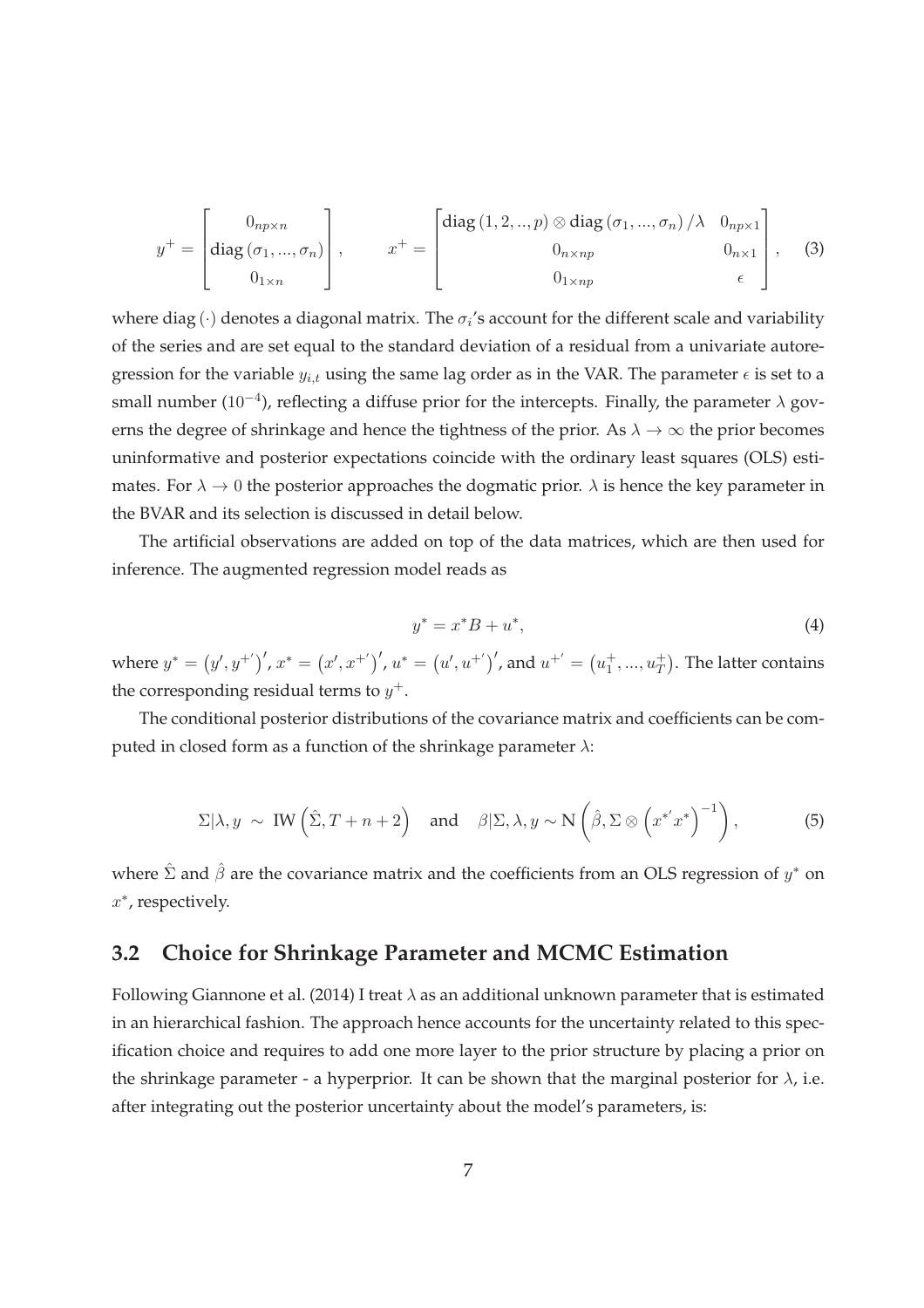$$
p(\lambda|y) \propto p(y|\lambda) \cdot p(\lambda), \qquad (6)
$$

where  $\propto$  denotes proportionality.  $p(y|\lambda)$  is the marginal likelihood of the model (conditional on  $\lambda$ ) and  $p(\lambda)$  is the hyperprior. The former has a well-known analytic form which is provided in Appendix B. The latter needs to be chosen and reflects how confident we are about the values for  $\lambda$ . I follow common practice and choose a diffuse hyperprior. In particular, I consider a Gamma density with mode equal to 0.2 and standard deviation of 0.4.

Since the joint posterior distribution for the parameters and  $\lambda$  is not available in closed form, Giannone et al. (2014) recommend a Metropolis-Hastings algorithm to simulate the distribution. The sampler is a Markov chain Monte Carlo (MCMC) method and generates  $\lambda$  from its marginal posterior with a Metropolis update. After convergence of the sampler, the covariance matrix and coefficients can be drawn from their posterior distribution conditional on  $\lambda$  and forecasts computed in an iterative fashion. In detail, the algorithm works as follows.

#### **Algorithm 1: Metropolis-Hastings sampler to obtain forecasts from BVARs**

Let  $N_B$  be the number of burn-in-draws and  $N_R$  the number of retained draws. The maximal forecast horizon is denoted by  $H$ . The steps are:

**Step 1:** Choose a starting point  $\lambda^0$ . I use the posterior mode, which is obtained by numerical optimization.<sup>6</sup> For  $j = 1, ..., N_B + N_R$  run a loop over the following steps.

**Step 2:** Draw a proposal  $\lambda^*$  from a jumping distribution J  $(\lambda^*|\lambda^{j-1}) = N(\lambda^{j-1}, c \cdot \sigma_m^2)$ , where  $\sigma_m^2$  is the inverse of the Hessian computed at the posterior mode, and  $c$  is a scaling constant chosen to obtain an acceptance ratio of about 20 percent.

**Step 3:** Compute the acceptance ratio:

$$
r = \frac{p\left(\lambda^*|y\right)}{p\left(\lambda^{j-1}|y\right)},\tag{7}
$$

where  $p(\lambda|y)$  is given by Equation (6).

**Step 4:** Randomly draw  $\nu$  from U  $(0, 1)$ .

**Step 5:** Accept or discard the proposal  $\lambda^*$  according to the following rule, and update, if necessary, the jumping distribution:

6 I use the Matlab routine *fmincon*.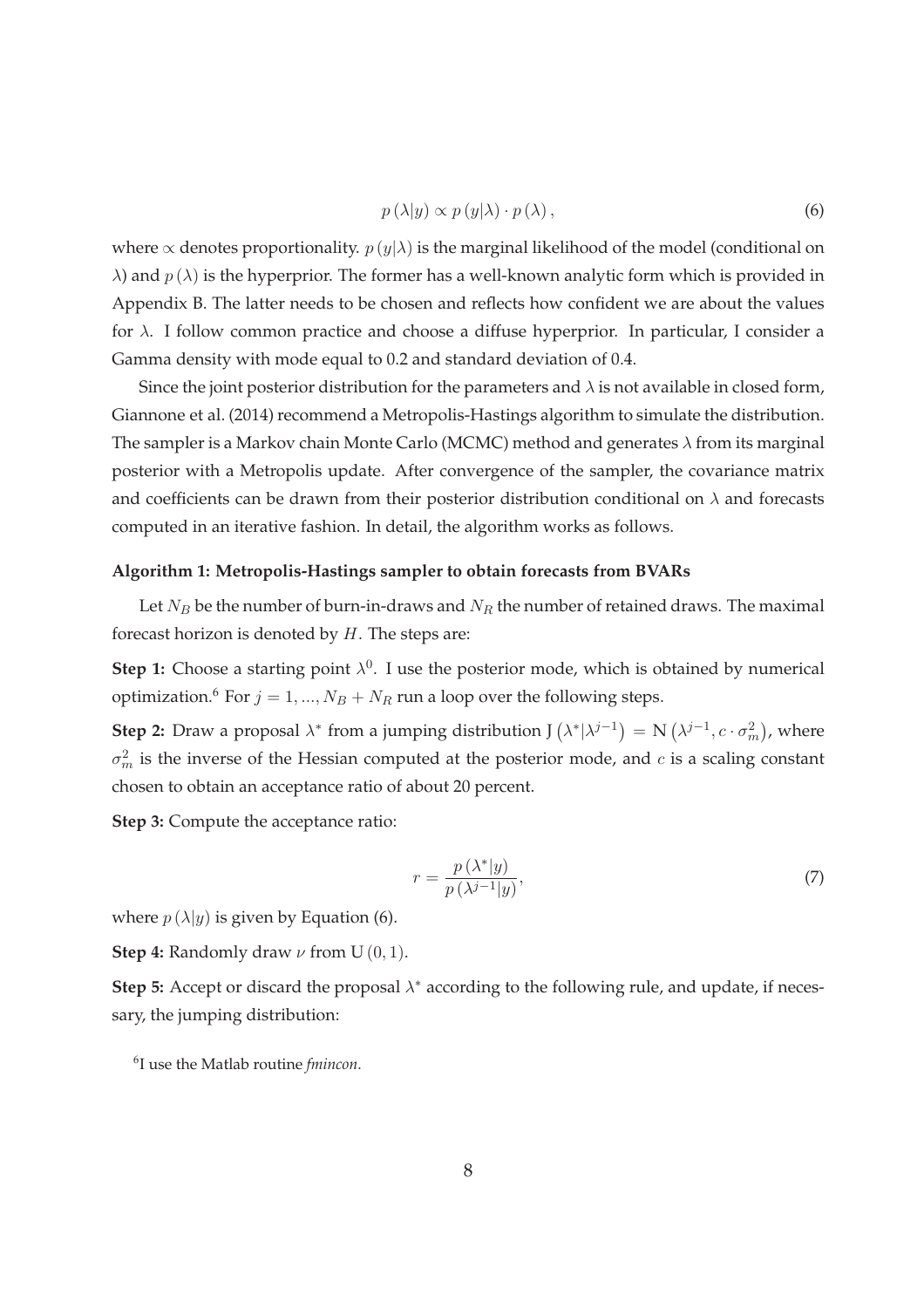$$
\lambda^{j} = \begin{cases} \lambda^{*} & : \text{ if } \nu \leq r \\ \lambda^{j-1} & : \text{ otherwise} \end{cases}
$$
 (8)

If  $j \leq N_B$  repeat the previous four steps, otherwise continue. **Step 6:** Draw  $\Sigma^{j}|\lambda^{j}$ , y and  $\beta^{j}|\Sigma^{j}$ ,  $\lambda^{j}$ , y from their conditional posterior in (5). **Step 7:** Generate  $u^j_{T+1},...,u^j_{T+H}$  from  $u_t \sim N(0, \Sigma^j)$ . **Step 8:** Compute the 1-step-ahead forecast as

$$
\hat{y}_{T+1}^j = c^j + B_1^j y_T + \dots + B_p^j y_{T-p+1} + u_{T+1}^j,
$$
\n(9)

while the h-step-ahead forecasts are obtained by iteration:

$$
\hat{y}_{T+h}^j = c^j + B_1^j \hat{y}_{T+h-1}^j + \dots + B_p^j \hat{y}_{T+h-p}^j + u_{T+h}^j,\tag{10}
$$

where  $h = 1, ..., H$  and  $\hat{y}_{T+h}^j = y_{T+h-p}$  for  $h \leq p$ .  $\Box$ 

This algorithm yields  $\left(\hat{y}^j_{T+1},...,\hat{y}^j_{T+H}\right)_{i=N+1}^{N_B+N_R}$ as a sample of forecasts generated from the joint  $j=N_B+1$ posterior distribution for the parameters and  $\lambda$ , where  $N_B = 5,000$  and  $N_R = 50,000$ .

In order to economize storage space and to reduce the correlation among draws, I thin the chain and keep only one for every 10 draws. The remaining 5,000 draws are used for inference. In Appendix C I provide diagnostics, suggesting that  $N_B$  is long enough to let the Markov chain for  $\lambda$  converge to its ergodic random distribution.

## **4 Forecasting with DSGE Models**

In this section I present the main features of the DSGE models that compete with the BVARs. In addition, I describe how the models are estimated and forecasts obtained.

#### **4.1 DSGE Models**

The forecast accuracy of the BVARs is compared to the following DSGE models: the small-scale closed economy model of An and Schorfheide (2007) that is estimated on the small selection of the dataset; the medium-scale closed economy model of Smets and Wouters (2007) including the medium selection of the dataset; and the medium-scale open economy model of Adolfson et al. (2007) which is fit to the medium-large selection of the dataset. The models are frequently used at central banks and policy institutions to conduct simulations and produce forecasts for major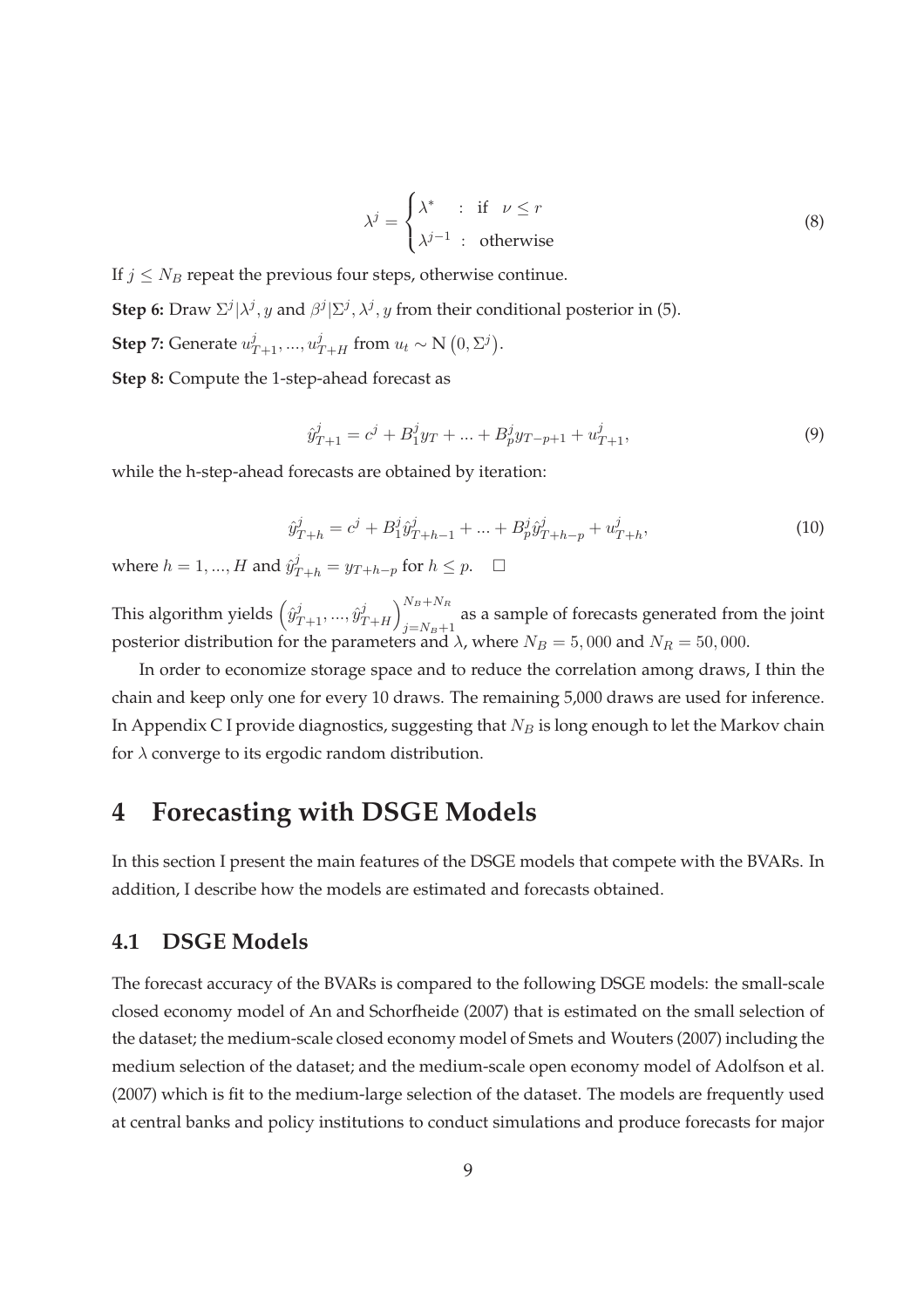macroeconomic series, and are therefore a natural competitor for the BVARs. The main features of the three models are as follows.

**An and Schorfheide (2007)** The first model is a variant of the new Keynesian baseline model, which is developed in Woodford (2003) and Galí (2008). There are numerous applications of the baseline model that differ with respect to the exogenous shocks or the specification of the monetary policy rule. In this paper I use the variant of An and Schorfheide (2007) since they allow for a stochastic growth rate driven by total factor productivity (TFP) growth, so that GDP does not need to be detrended before estimation. Furthermore, Herbst and Schorfheide (2012) show that their model produces reasonable forecasts for U.S. time series. The model consists of three equations: an intertemporal Euler equation, a new Keynesian Phillips curve, and an interest rate rule. The Euler equation is derived from the optimal plans of a representative household, while the Phillips curve results from the optimal decision making of monopolistically competitive firms that face nominal price rigidities. And according to the interest rate rule, monetary policy responds to deviations of inflation and output growth from their respective targets. Finally, the model features exogenous shocks to TFP growth, government spending, and the interest rate.

**Smets and Wouters (2007)** The second model is a more elaborate version of the baseline model, which features several additional nominal and real frictions as well as exogenous shocks that are needed to produce a reasonable behavior of consumption, investment, employment, and wages. In particular, the model by Smets and Wouters (2007) allows for nominal wage rigidities, consumption habit formation, capital adjustment costs as well as price and wage indexation to past inflation. In contrast to the original version in Smets and Wouters (2003), it also introduces labor-augmenting technology growth, implying that all real variables grow at the same rate in steady-state and again no detrending is needed. Herbst and Schorfheide (2012) found that this model performs well on U.S. data in terms of forecast accuracy.

**Adolfson, Laseén, Lindé, and Villani (2007)** The third model extends the closed economy setting of Smets and Wouters (2007) by incorporating open economy aspects into it. Adolfson et al. (2007) argue that the structure of their model is rich enough to explain the joint dynamics of a large number of domestic and foreign variables, while Adolfson et al. (2007) also show its ability to produce reasonable forecasts. In particular, the model features the accumulation of net foreign assets, incomplete exchange rate pass-through due to nominal rigidities in the importing and exporting sectors, and a foreign economy. The latter is modeled as an exogenous VAR. In addition, the model includes several domestic and foreign exogenous shocks as well as measurement error in some observables.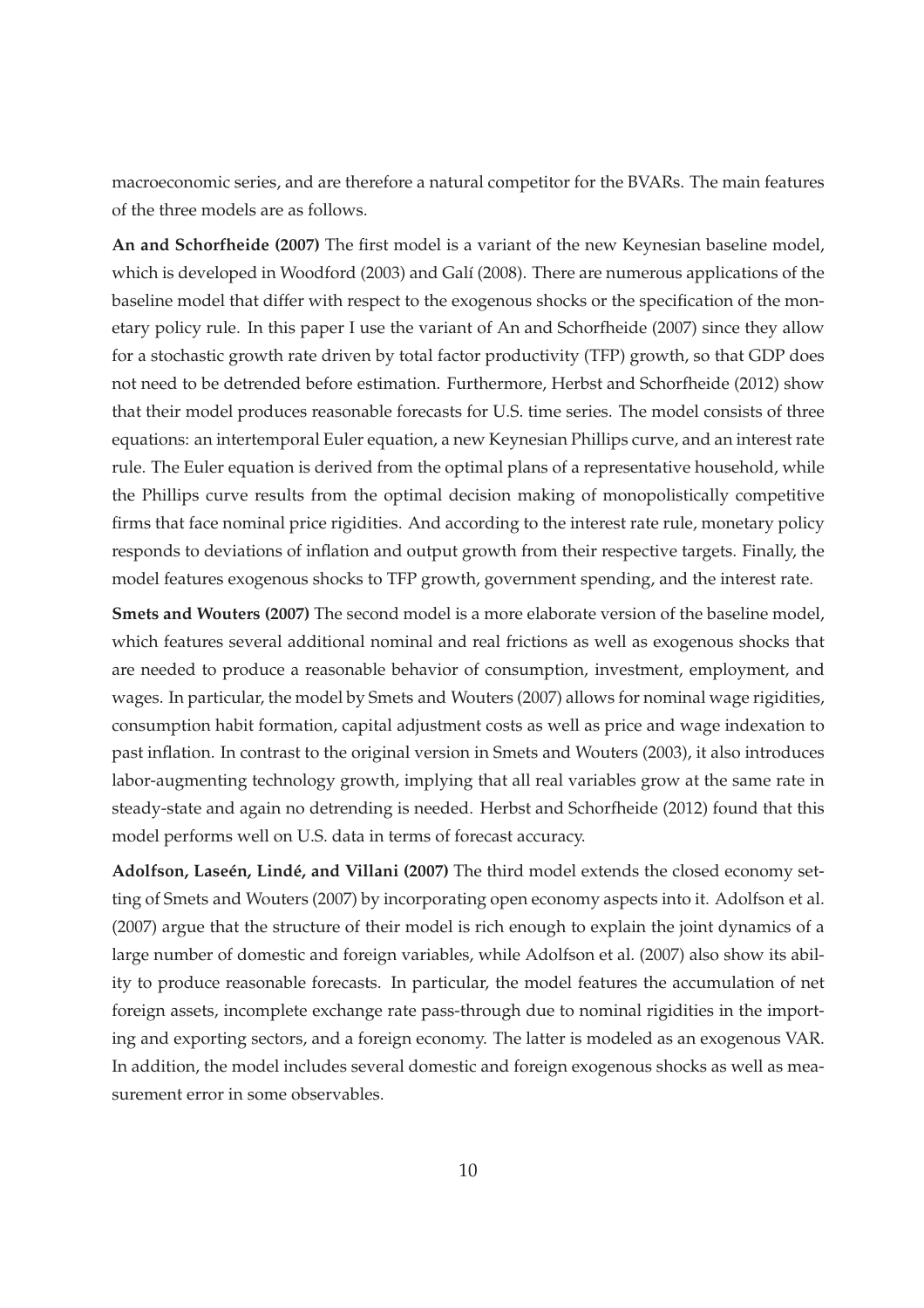Appendix D shows the measurement equations and prior specifications for the three DSGE models. For the complete derivation of the models I refer to the original articles.

### **4.2 Model Solution and MCMC Estimation**

Before forecasts can be obtained from the DSGE models, they have to be solved with numerical methods and estimated with Bayesian techniques (see, e.g., Del Negro and Schorfheide, 2011, 2013; Schorfheide, 2013, among others). In particular, the equilibrium conditions are cast into a system of linear rational expectations difference equations:

$$
\Gamma_0(\theta)\xi_{t-1} + \Gamma_1(\theta)\xi_t + \Gamma_2(\theta)\xi_{t+1} = \Pi(\theta)\epsilon_t, \tag{11}
$$

where  $\theta$  is a vector that contains the model parameters;  $\xi_t$  is a  $r \times 1$  vector of endogenous model variables;  $\Gamma_i$  with  $i=0,1,2$  are  $r\times r$  coefficient matrices that are functions of  $\theta$ ;  $\epsilon_t$  is a  $q\times 1$ vector of exogenous shocks;  $\Pi$  is a  $r \times q$  coefficient matrix that also depends on  $\theta$ ; and data are available for  $t = 1, ..., T$ . Provided that a unique and non-explosive solution of the system exists for a particular  $\theta$ , the model variables can be rewritten as a VAR (see, e.g., Klein, 2000; Sims, 2002, among others):

$$
\xi_t = \Phi_1(\theta) \, \xi_{t-1} + \Phi_\epsilon(\theta) \, \epsilon_t,\tag{12}
$$

where the coefficient matrices  $\Phi_1$  ( $r \times r$ ) and  $\Phi_\epsilon$  ( $r \times q$ ) again depend on  $\theta$ . Let  $y_t$  denote a  $n \times 1$ vector of observable variables that is linked to the model variables  $\xi_t$  as follows

$$
y_t = \Psi_0(\theta) + \Psi_1(\theta)\xi_t + \eta_t.
$$
\n(13)

 $\Psi_0$  is a  $n \times 1$  vector containing the steady-state values of  $y_t$  conditional on  $\theta$  and provided that  $\xi_t$ is stationary.  $\Psi_1$  is a  $n \times r$  coefficient matrix and  $\eta_t$  is a  $n \times 1$  vector of normally distributed measurement errors with zero mean and covariance matrix  $R$ , which are assumed to be independent of the exogenous shocks  $\epsilon_t$ .

The transition equations in (12) together with the measurement equations in (13) are known as the state-space representation of the DSGE models. It should be stressed that the dimension of  $\theta$  is much lower than the number of elements in the system matrices  $\Phi_1$ ,  $\Phi_\epsilon$ ,  $\Psi_0$ , and  $\Psi_1$ . Parsimony in DSGE models is thus achieved by imposing restrictions that come from economic theory, while those in the BVAR were motivated by the integrating order of the data used.

Under the assumption that the exogenous shocks are Gaussian, i.e.  $\epsilon_t$  ∼ N (0,  $I_q$ ), the likelihood function  $p(y|\theta)$  for the observable data  $y = (y_1, ..., y_T)$  given a value for  $\theta$  can be evaluated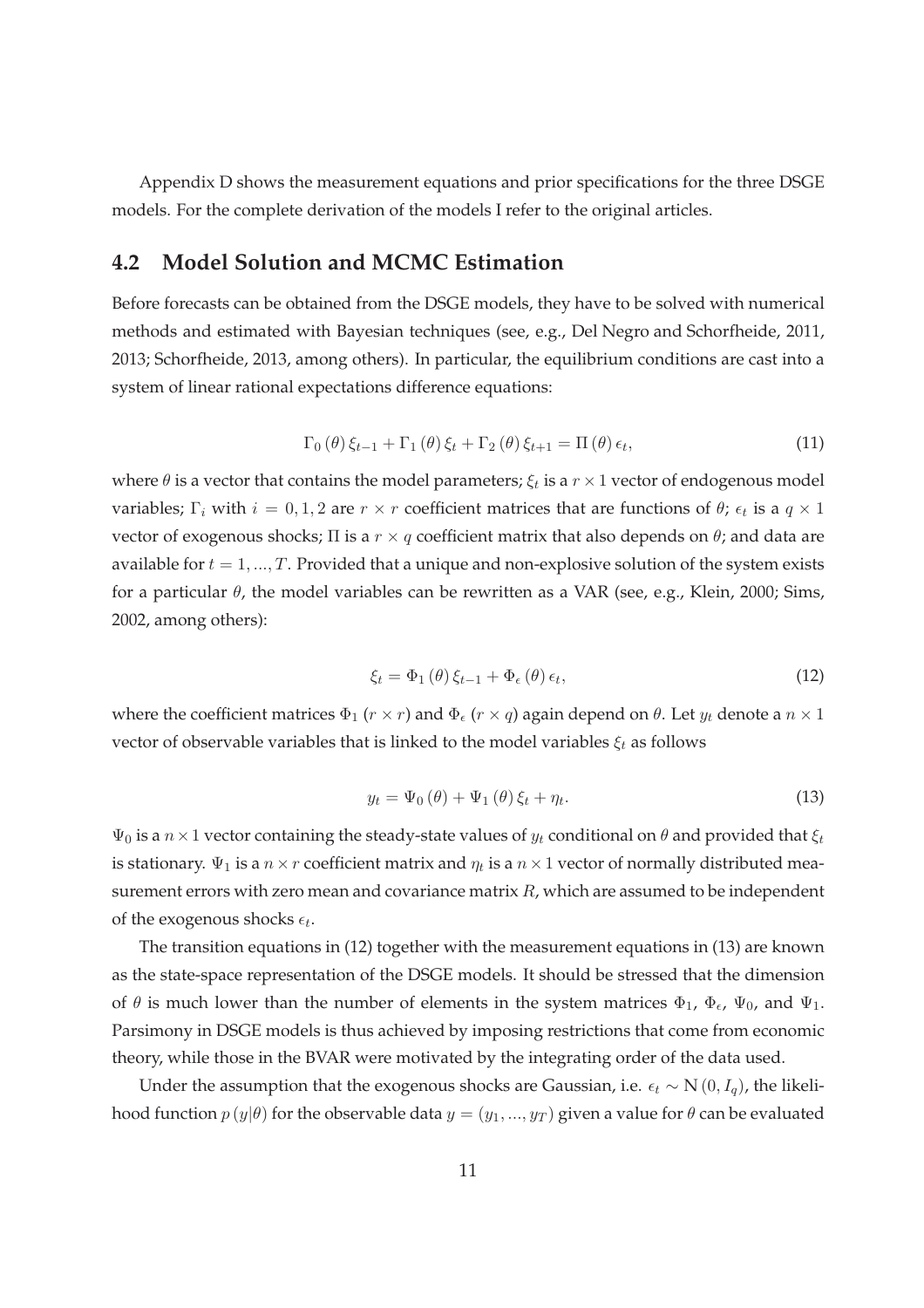using the standard Kalman filter (see, e.g., Giordani, Pitt, and Kohn, 2011, among others). The posterior distribution for the parameters  $p(\theta|y)$  is then obtained by combining the likelihood function and the prior distribution  $p(\theta)$ :

$$
p(\theta|y) \propto p(y|\theta) \cdot p(\theta). \tag{14}
$$

Since the relation between  $\theta$  and the matrices  $\Phi_1$ ,  $\Phi_\epsilon$ ,  $\Psi_0$ , and  $\Psi_1$  is non-linear, no analytic expression for the posterior distribution is available and a Metropolis-Hasting algorithm is needed to obtain posterior draws. The sampler is similar to that for the BVAR and works as follows.

#### **Algorithm 2: Metropolis-Hastings sampler to obtain forecasts from DSGE models**

Let  $N_B$  be the number of burn-in-draws and  $N_R$  the number of retained draws. The maximal forecast horizon is denoted by  $H$ . The steps are:

**Step 1:** Choose a starting point  $\theta^0$ . I use the posterior mode, which is obtained by numerical optimization.<sup>7</sup> For  $j = 1, ..., N_B + N_R$  run a loop over the following steps.

**Step 2:** Draw a proposal  $\theta^*$  from a jumping distribution  $J(\theta^*|\theta^{j-1}) = N(\theta^{j-1}, c \cdot \Sigma_m)$ , where  $\Sigma_m$  is the inverse of the Hessian computed at the posterior mode, and c is a scaling constant chosen to obtain an acceptance ratio of about 20 percent.

**Step 3:** Compute the acceptance ratio:

$$
r = \frac{p(\theta^*|y)}{p(\theta^{j-1}|y)},\tag{15}
$$

where  $p(\theta|y)$  is given by Equation (14).

**Step 4:** Randomly draw  $\nu$  from U  $(0, 1)$ .

**Step 5:** Accept or discard the proposal  $\theta^*$  according to the following rule, and update, if necessary, the jumping distribution:

$$
\theta^{j} = \begin{cases} \theta^{*} & : \text{ if } \nu \leq r \\ \theta^{j-1} & : \text{ otherwise} \end{cases}
$$
 (16)

If  $j \leq N_B$  repeat the previous four steps, otherwise continue.

**Step 6:** Draw  $\xi^j | \theta^j, y$  from N  $(\hat{\xi}^j, P^j)$ , where  $\hat{\xi}^j$  and  $P^j$  are computed with the Kalman filter.

7 I use either the Matlab routine *fmincon* or Chris Sims' *csminwel* depending on the DSGE model.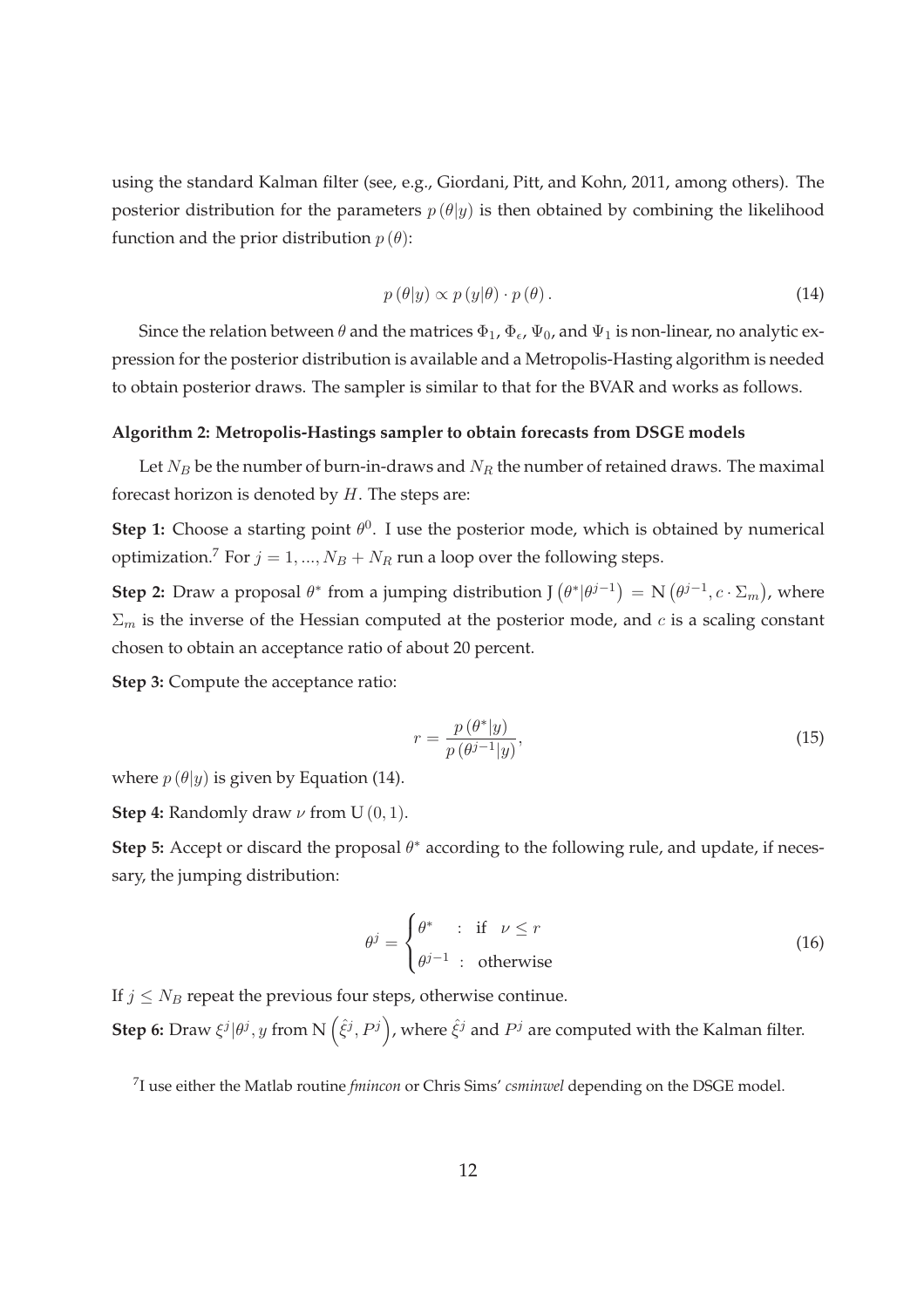**Step 7:** Generate  $\epsilon_{T+1}^j, ..., \epsilon_{T+H}^j$  from  $\epsilon_t \sim N(0, I_q)$  and simulate a path for the model variables using the transition equations in (12):

$$
\xi_t^j = \Phi_1\left(\theta^j\right)\xi_{t-1}^j + \Phi_\epsilon\left(\theta^j\right)\epsilon_t^j, \quad t = T+1, ..., T+H
$$
\n(17)

**Step 8:** Generate  $\eta_{T+1}^j,...,\eta_{T+H}^j$  from  $\eta_t \sim \text{N}(0,R)$  and simulate a path for the observable variables using the measurement equations in (13):

$$
\hat{y}_t^j = \Psi_0(\theta^j) + \Psi_1(\theta^j) \xi_t^j + \eta_t^j, \quad t = T + 1, ..., T + H \quad \Box \tag{18}
$$

This algorithm yields  $\left(\hat{y}^j_{T+1},...,\hat{y}^j_{T+H}\right)_{i=N+1}^{N_B+N_R}$ as a sample of forecasts generated from the pos-<br> $j=N_B+1$ terior predictive distribution of a DSGE model, where  $N_B = 50,000$  and  $N_R = 50,000$ .

In order to economize storage space and to reduce the correlation among draws, I thin the chain and keep only one for every 10 draws. The remaining 5,000 draws are used for inference. For all computations I use the software package *Dynare*. I inspected the standard convergence diagnostics provided therein to ensure that posterior distributions are well behaved and draws come from the ergodic random distribution.

### **5 Forecast Evaluation**

In this section I explain the forecast experiment and compare the competing models using multivariate forecast accuracy measures.

#### **5.1 Forecast Experiment**

In the forecast experiment I work with 11 models. First, I start with an unrestricted VAR that is estimated by OLS.<sup>8</sup> The OLS-VAR is the natural benchmark in a multivariate context and considered up to the medium-large selection of the dataset (OLS-VAR Small, OLS-VAR Medium, OLS-VAR Medium-Large). No forecasts are produced for the large and extra-large data selection since OLS-VARs cannot handle such large cross-sections. Second, I use the BVAR in combination with all five partitions of the dataset (BVAR Small, BVAR Medium, BVAR Medium-Large, BVAR Large, BVAR Extra-Large). And finally, I consider the three DSGE models, again including variables up to the medium-large selection (DSGE Small, DSGE Medium, DSGE Medium-

<sup>8</sup>In fact, I set  $\lambda = 10,000$ ,  $N_B = 0$ ,  $N_R = 5,000$  and execute Steps (6) to (8) in Algorithm 1 repeatedly to obtain a forecast distribution for the OLS-VAR.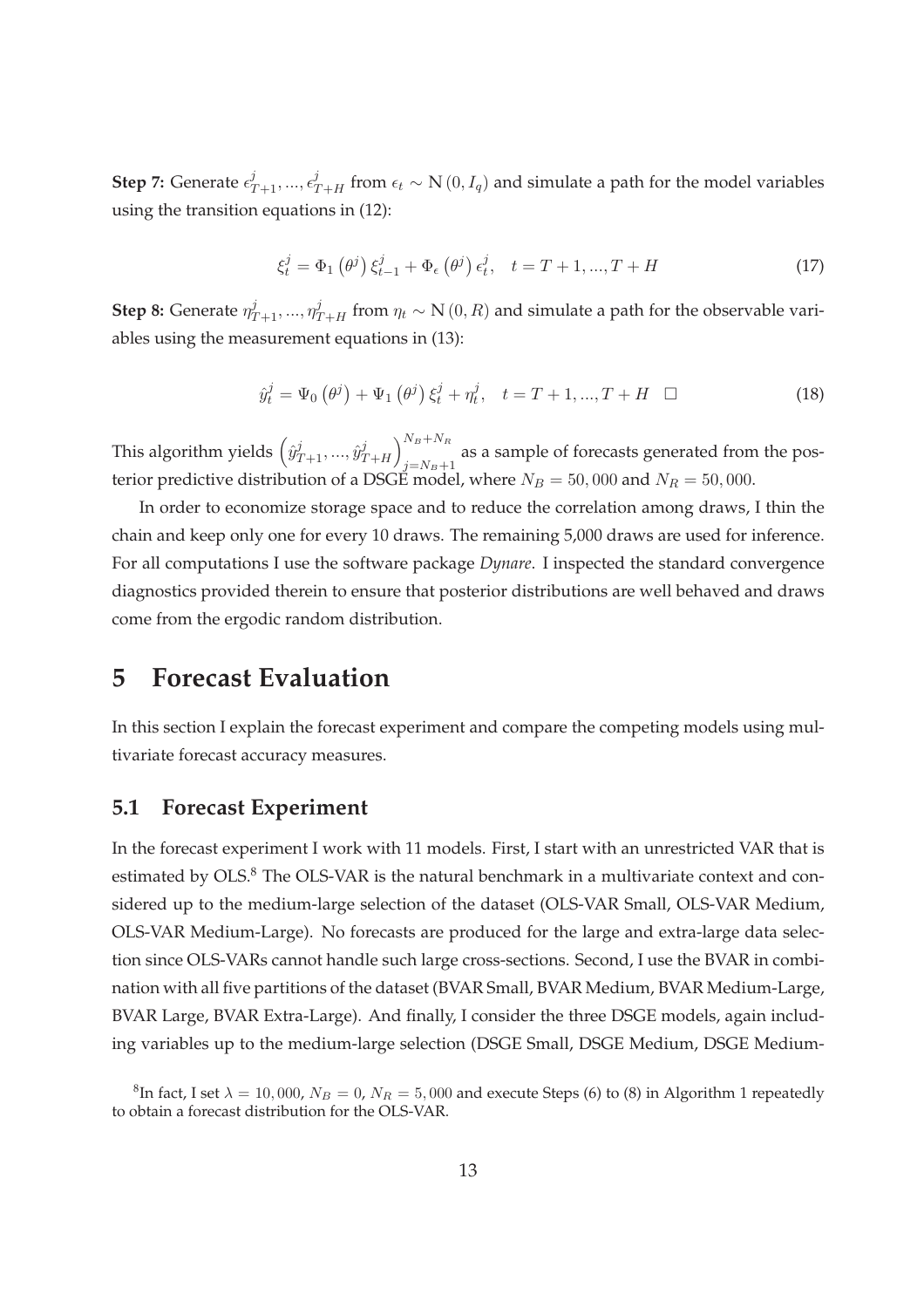Large). The forecast experiment hence allows me to assess to what extend multivariate forecast accuracy is affected by the way restrictions are imposed on the model parameters (empirical, theoretical, or no restrictions) and the number of variables included into estimation (from small to extra-large data selection).

For each model I produce forecasts up to  $H = 4$ . I begin with the estimation sample 1984:1 to 1998:4 and generate forecasts for 1999:1 to 1999:4. I then iterate forward, always updating the estimation sample one quarter at a time, until 2010:4, producing forecasts for 2011:1 to 2011:4.<sup>9</sup> This proceeding yields a sequence of 49 forecasts for each model. The evaluation period hence runs from 1999:1 to 2011:1 for the shortest forecast horizon ( $h = 1$ ) and from 1999:4 to 2011:4 for the longest ( $h = 4$ ). The start of the evaluation period is chosen to coincide with the introduction of the euro. With respect to the end I checked that the model ranking is not too sensitive to the inclusion of the Great Recession (and the euro crisis). In Appendix E I provide point and density forecast accuracy measures for a shortened evaluation period from 1999:h to 2007:h.

#### **5.2 Point Forecasts**

In order to investigate the ability of the competing models to produce relatively accurate point forecasts for a set of m variables, I follow common practice and construct a scaled h-step-ahead MSE matrix  $(m \times m)$  (see, e.g., Adolfson et al., 2007; Christoffel et al., 2011, among others):

$$
\Omega_{M,h} = \frac{1}{T_1 - T_0 + 1} \sum_{T=T_0}^{T_1} \tilde{e}_{T+h|T} \tilde{e}'_{T+h|T}, \quad h = 1, ..., H,
$$
\n(19)

where  $T_0 = 60$  and  $T_1 = 108$  denote the last observation of the first (1998:4) and final (2010:4) estimation sample, respectively. The scaled h-step-ahead forecast error vector ( $m \times 1$ ) is calculated as  $\tilde{e}_{T+h|T} = M^{-1/2} e_{T+h|T}$ , with  $M$  being a  $m \times m$  positive definite scaling matrix and  $e_{T+h|T} = \hat{y}_{T+h|T} - y_{T+h}$ . The  $m \times 1$  vector of point forecasts  $\hat{y}_{T+h|T}$  is provided by the mean of the multivariate forecast distribution that is computed from the 5,000 sampled forecasts, while  $y_{T+h}$  contains the actual values ( $m \times 1$ ).

Based on this scaled MSE matrix I compute two standard measures of multivariate point forecast accuracy: the trace statistic tr $[\Omega_{M,h}]$  and the log determinant statistic log $|\Omega_{M,h}|$ . Moreover, I set  $M$  to a diagonal matrix containing the unconditional sample variances of the  $m$  variables during the evaluation period from 1999:1 to 2011:4. To understand the differences between

 $^9$ In Berg and Henzel (2014) it is shown that BVARs benefit a lot in terms of predictive scores from recursive estimation schemes that use all available observations up to period  $T$  compared to rolling window schemes that discard the most distant observations. Therefore I prefer the former to the latter.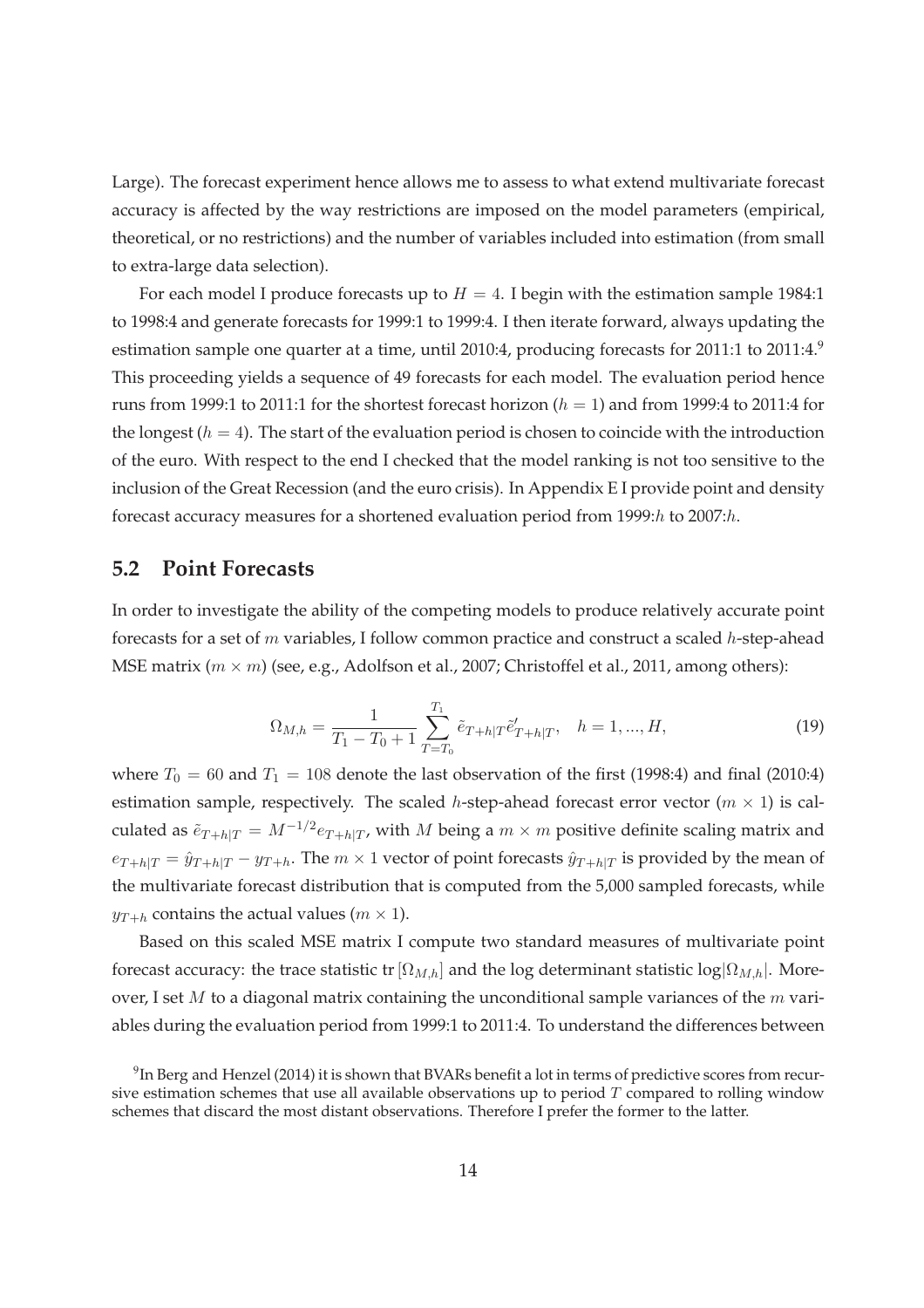both measures, it is important to note that the log determinant statistic is invariant to this choice of the scaling matrix, while the trace statistic is not (see, e.g., Adolfson et al., 2007, among others).<sup>10</sup> But with *M* being diagonal, the trace statistic is simply an unweighted average of scaled univariate MSE and hence easy to interpret.

In Table 1 I report the trace and log determinant (in parenthesis) of the scaled MSE matrix for the competing forecast models up to four quarters. The lower the trace or log determinant statistic is for a particular model, the better is its relative multivariate point forecast accuracy with respect to a variable selection. In particular, I discriminate between models based on three different sets of variables: the small selection ( $m = 3$ ), the medium selection ( $m = 7$ ), and the medium-large selection ( $m = 15$ ). Increasing the number of series to be evaluated ensures that results are not too heavily influenced by a single variable. Of course, the number of models that can be taken into account is decreasing in m.

The following picture emerges from the table. First, the multivariate point forecast accuracy of the OLS-VARs clearly deteriorates with the number of variables included into estimation. This conclusion holds true for all forecast horizons and both the small and medium selection of the variables to be evaluated. And with only one exception ( $h = 2$  and  $m = 3$ ) both the trace and log determinant statistic also deliver the same ranking of OLS-VARs. The dimensionality problem that arises when unrestricted OLS-VARs become larger apparently dominates the potential benefits of a richer dataset.

Second, imposing restrictions on the parameters in form of a Minnesota-type prior uniformly improves multivariate point forecast accuracy compared to the unrestricted OLS-VARs. The BVARs outperform the OLS-VARs of same size in terms of both accuracy measures at all forecast horizons and for all variable selections. Even for small models it hence seems advisable to shrink the parameter space by adopting an informative prior. Across BVARs I find that multivariate point forecast accuracy does not deteriorate with the size of the dataset. In contrast, the large and extra-large BVARs deliver in most cases much smaller forecast errors than the small, medium, or medium-large specifications. Therefore I conclude that the BVAR can deal with the dimensionality problem and exploit the information contained in high dimensional datasets. However, I also find that with only a few exceptions the large BVAR dominates the extra-large BVAR in terms of multivariate point forecast accuracy, suggesting that the 23 variables may suffice to produce reasonable forecasts and that the additional gains of enlarging the dataset are at best small, if not negative. In a related study Berg and Henzel (2014) reach a similar conclusion when evaluating forecasts for euro area HICP inflation and GDP growth.

<sup>10</sup>Note that tr  $[\Omega_{M,h}] =$  tr  $[M^{-1}\Omega_{I,h}]$  and  $\log|\Omega_{M,h}| = \log|\Omega_{I,h}| - \log|M|$ , where  $\Omega_{I,h}$  is based on  $M = I$ .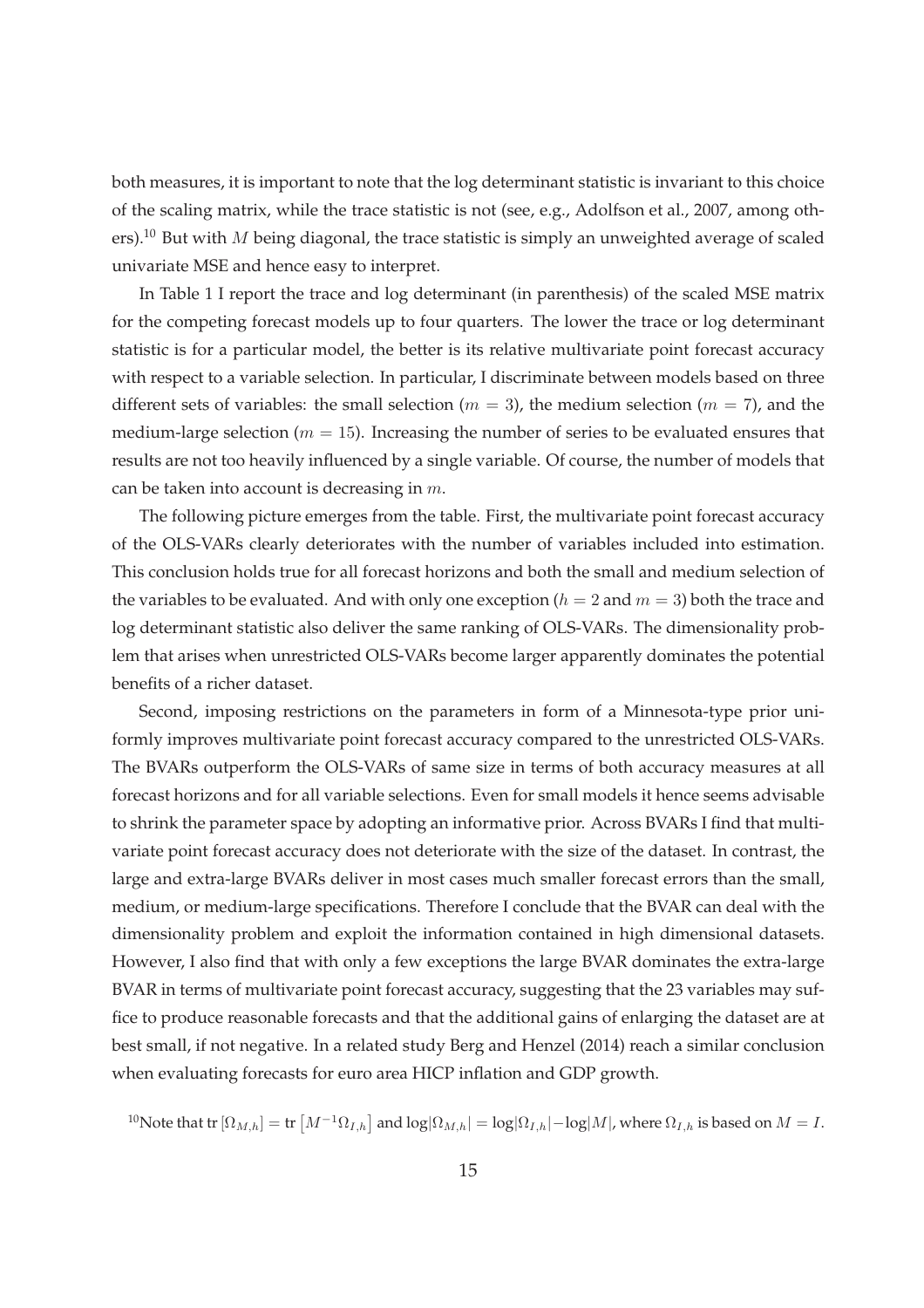|                                                                                                                     |                                                                                   | Forecast Horizon h (in Quarters)                                                  |                                                                                   |                                                                                         |  |
|---------------------------------------------------------------------------------------------------------------------|-----------------------------------------------------------------------------------|-----------------------------------------------------------------------------------|-----------------------------------------------------------------------------------|-----------------------------------------------------------------------------------------|--|
| <b>Forecast Model</b>                                                                                               | $\mathbf{1}$                                                                      | $\overline{2}$                                                                    | 3                                                                                 | $\overline{4}$                                                                          |  |
|                                                                                                                     |                                                                                   |                                                                                   | Small Selection ( $m = 3$ )                                                       |                                                                                         |  |
| <b>OLS-VAR Small</b><br><b>OLS-VAR Medium</b><br><b>OLS-VAR Medium-Large</b>                                        | $1.93(-2.90)$<br>$2.08(-2.85)$<br>$2.61(-1.92)$                                   | $2.45(-1.57)$<br>$2.61(-1.69)$<br>$3.39(-0.40)$                                   | $3.09(-0.71)$<br>$3.33(-0.68)$<br>$4.72(-0.53)$                                   | (0.19)<br>4.28 <sup>′</sup><br>4.58 <sup>′</sup><br>0.22)<br>6.43 <sup>′</sup><br>1.22) |  |
| <b>BVAR Small</b><br><b>BVAR</b> Medium<br><b>BVAR Medium-Large</b><br><b>BVAR Large</b><br><b>BVAR Extra-Large</b> | $1.87(-3.05)$<br>$1.95(-2.96)$<br>$1.78(-3.04)$<br>$1.47(-3.34)$<br>$1.72(-2.98)$ | $2.32(-1.74)$<br>$2.32(-1.80)$<br>$2.45(-1.50)$<br>$1.96(-1.83)$<br>$2.05(-1.76)$ | $2.87(-0.84)$<br>$2.93(-0.84)$<br>$3.30(-0.51)$<br>$2.44(-1.10)$<br>$2.50(-1.18)$ | $3.81(-0.01)$<br>$3.74(-0.08)$<br>$4.15(-0.23)$<br>$3.09(-0.57)$<br>$3.15(-0.60)$       |  |
| <b>DSGE</b> Small<br><b>DSGE</b> Medium<br><b>DSGE Medium-Large</b>                                                 | $2.74(-2.12)$<br>$1.98(-2.57)$<br>$1.94(-2.96)$                                   | $3.36(-0.59)$<br>$1.93(-1.53)$<br>$2.46(-1.53)$                                   | $4.26(-0.45)$<br>$2.22(-1.08)$<br>$3.46(-0.49)$                                   | $5.45(-1.25)$<br>$2.45(-0.75)$<br>$4.77(-0.31)$                                         |  |
|                                                                                                                     | Medium Selection ( $m = 7$ )                                                      |                                                                                   |                                                                                   |                                                                                         |  |
| <b>OLS-VAR Medium</b><br><b>OLS-VAR Medium-Large</b>                                                                | $6.35(-6.25)$<br>$9.11(-3.83)$                                                    | $7.62(-5.39)$<br>$9.86(-2.86)$                                                    | $9.48(-3.87)$<br>$11.19(-1.66)$                                                   | $11.46(-3.00)$<br>$12.84(-1.33)$                                                        |  |
| <b>BVAR</b> Medium<br><b>BVAR Medium-Large</b><br><b>BVAR</b> Large<br><b>BVAR Extra-Large</b>                      | $5.71(-7.02)$<br>$5.33(-6.94)$<br>$4.56(-7.15)$<br>$5.17(-6.26)$                  | $6.66(-5.84)$<br>$6.67(-5.52)$<br>$5.82(-5.44)$<br>$5.89(-5.16)$                  | $8.16(-4.35)$<br>$8.05(-4.14)$<br>$6.77(-4.30)$<br>$6.40(-4.49)$                  | $9.47(-3.64)$<br>$9.34(-3.31)$<br>$7.79(-3.71)$<br>$7.28(-3.71)$                        |  |
| <b>DSGE</b> Medium<br><b>DSGE Medium-Large</b>                                                                      | $7.26(-3.33)$<br>$5.04(-7.12)$                                                    | $7.65(-2.96)$<br>$6.62(-5.40)$                                                    | $8.48(-2.92)$<br>$8.53(-3.90)$                                                    | $8.93(-2.59)$<br>$10.50(-3.10)$                                                         |  |
|                                                                                                                     |                                                                                   |                                                                                   | Medium-Large Selection ( $m = 15$ )                                               |                                                                                         |  |
| OLS-VAR Medium-Large $17.83$ ( $-14.20$ )                                                                           |                                                                                   | $21.55(-12.76)$                                                                   | $25.56(-10.76)$                                                                   | $28.90(-10.73)$                                                                         |  |
| <b>BVAR Medium-Large</b><br><b>BVAR Large</b><br><b>BVAR Extra-Large</b>                                            | $11.73(-19.31)$<br>$10.33(-18.52)$<br>$11.08(-17.07)$                             | $15.63(-17.40)$<br>$13.04(-16.41)$<br>$13.34(-15.54)$                             | $18.96(-14.87)$<br>$15.54(-14.42)$<br>$15.72(-13.94)$                             | $21.64(-13.72)$<br>$17.78(-12.91)$<br>$17.83(-12.37)$                                   |  |
| <b>DSGE Medium-Large</b>                                                                                            | $11.50(-19.94)$                                                                   | $15.58(-16.56)$                                                                   | $19.35(-14.04)$                                                                   | $23.00(-12.25)$                                                                         |  |

Table 1: Trace and Log Determinant of Scaled MSE Matrix

Notes: this table shows the trace and log determinant (parenthesis) of the scaled MSE matrix for competing forecast models. The evaluation period runs from 1999:h to 2011:h, depending on the forecast horizon h. The MSE matrix is scaled by the unconditional sample variance of the variables during the evaluation period. The lower the trace (or log determinant) is, the better is the multivariate point forecast accuracy of the model with respect to the variable selection. The forecasted variables are: GDP, GDP deflator, interest rate (Small Selection); consumption, investment, employment, wages (Medium Selection); exports, imports, consumption deflator, investment deflator, exchange rate, world GDP, world GDP deflator, federal funds rate (Medium-Large Selection).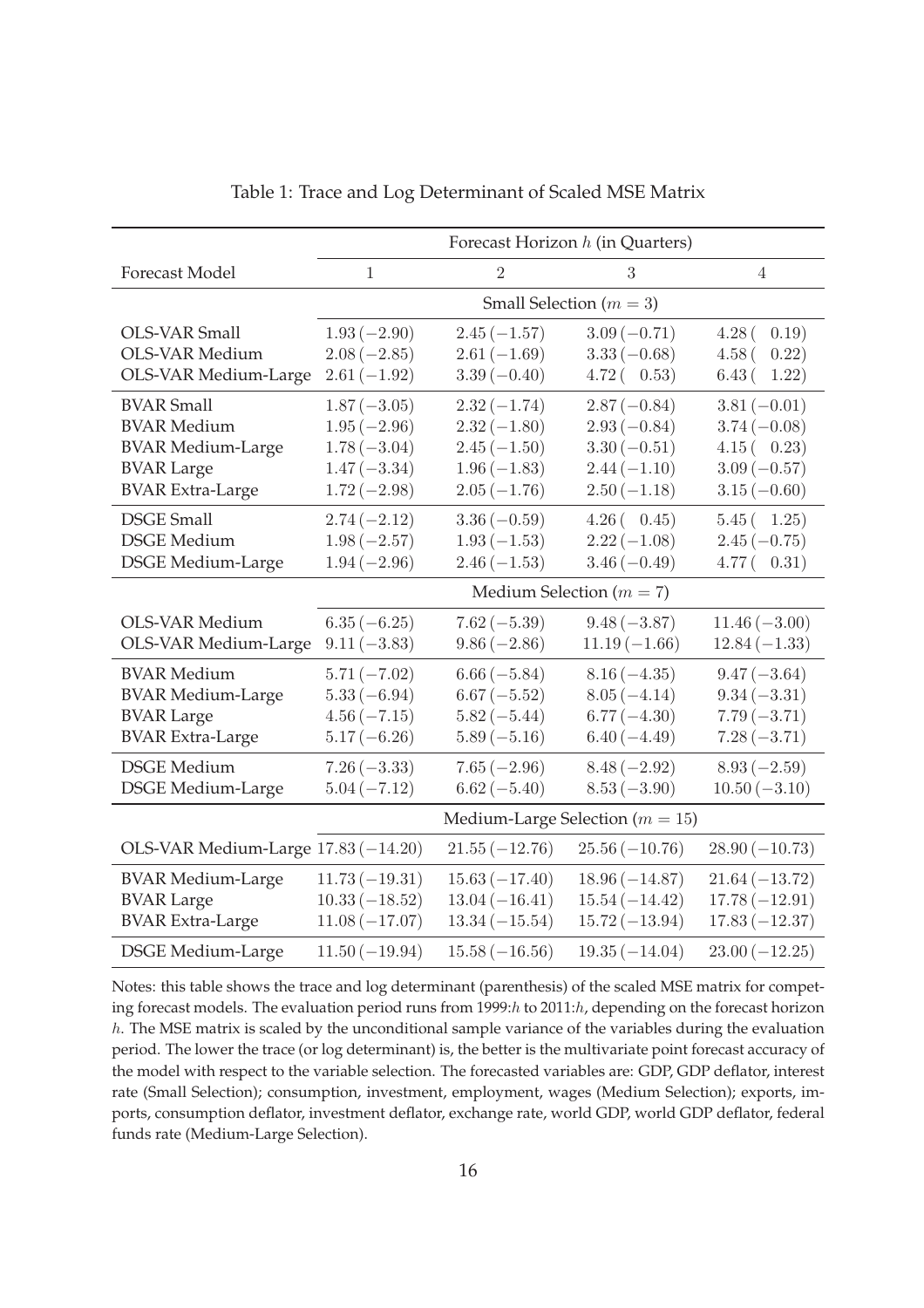Third, the results are less clear cut for the DSGE models. For instance I find that the small DSGE model is outperformed in terms of multivariate point forecast accuracy by both the small BVAR and small OLS-VAR at all horizons. This finding is robust across both accuracy measures and suggests that the structure of the small DSGE model might be too simplistic to generate a plausible comovement of the three series. In contrast, the medium DSGE model does exceptionally well for the small variable selection at all horizons and clearly dominates the medium OLS-VAR. And except for the first horizon the model also outperforms the medium BVAR. However, the forecast accuracy of the medium DSGE model is mixed with respect to the medium selection of the variables. While it is competitive at longer forecast horizons, forecasts are less accurate in the short-run compared to both the medium OLS-VAR and medium BVAR. A possible explanation for the discrepancy of the forecast accuracy of the medium DSGE model between the small and medium variable selection may be the observed difficulty of such models to generate reasonable joint dynamics of consumption and wages (see, e.g., Christoffel et al., 2011; Smets et al., 2014, among others).

The medium-large DSGE model I consider in the forecast competition seems to be less prone to such difficulties though. The model dominates the medium-large OLS-VAR in terms of multivariate point forecast accuracy for all variable selections at all horizons and for both accuracy measures, suggesting that the theoretical restrictions it imposes on the parameters indeed help to produce plausible comovements between the variables and reduce estimation uncertainty. In comparison to the medium-large BVAR, the model performs only slightly worse at all forecast horizons for the small and medium-large variable selection. With respect to the medium selection it is even better than the BVAR in the short-run, but a bit less accurate at longer horizons.

However, the medium-large DSGE model cannot compete with the large and extra-large BVAR. For all variable selections both BVARs substantially outperform the medium-large DSGE model at most horizons and for both accuracy measures. Hence I conclude that the additional information contained in the large and extra-large dataset is particularly helpful in forecasting macroeconomic variables, which is not surprising since those cover several forward-looking series, such as financial or survey indicators. The underperformance of the medium-large DSGE model is hence not related to its structure, but the fact that these series are non-modeled.

#### **5.3 Density Forecasts**

In the previous section I compared the competing models with respect to their relative multivariate point forecast accuracy based on the scaled MSE matrix. In the following I extend the competition to the entire multivariate forecast distribution and compute for each variant the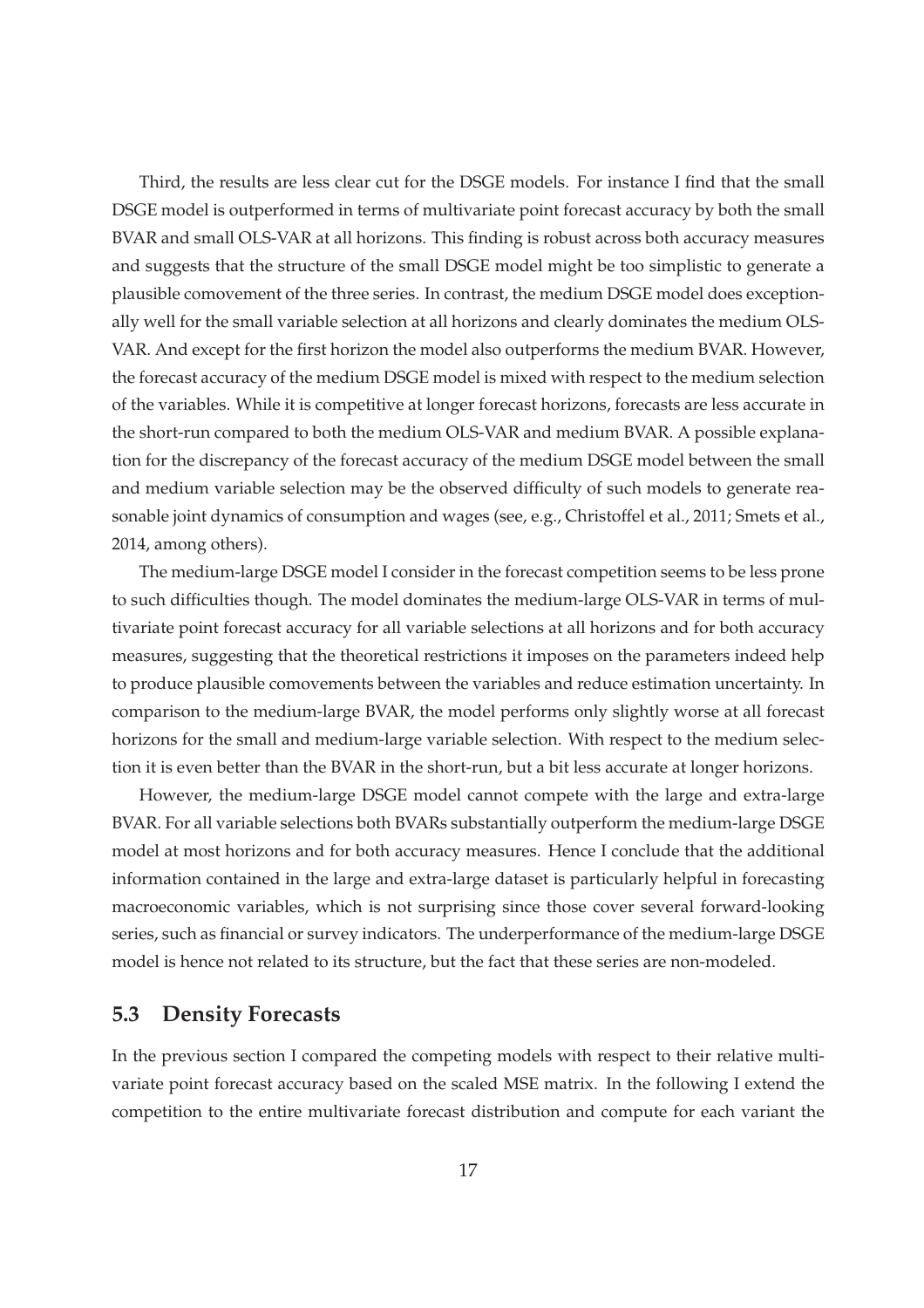h-step-ahead log predictive score, which is the height of the distribution  $p_T(\cdot)$  evaluated at the actual outcome  $y_{T+h}$  and summed over all evaluation periods:

$$
S_h = \sum_{T=T_0}^{T_1} \log p_T(y_{T+h}), \quad h = 1, ..., H.
$$
 (20)

Unfortunately, there is no analytic expression for the predictive likelihood  $p_T(y_{T+h})$  available and it hence needs to be estimated from the simulated sample of forecasts. Since I evaluate forecasts for up to 15 variables, multivariate kernel density estimation is not a feasible option. Instead I follow Adolfson et al. (2007), assuming that  $p_T(\cdot)$  is multivariate normal for all T and estimate the mean forecast vector as well as its covariance matrix for all  $T$  and  $h$  from the 5,000 sampled forecasts.<sup>11</sup>

The log predictive score for the competing forecast models up to four quarters and the different variable selections is shown in Table 2. The higher the score of a model is, the better is its relative multivariate density forecast accuracy.

In sum, the table suggests that the conclusions of the previous section are largely confirmed when the competition is extended to multivariate density forecasts, with some exceptions for the DSGE models. Once more I find that the forecast accuracy of the OLS-VARs is negatively related to the number of variables included into estimation. While the predictive scores for the small and medium OLS-VAR are rather similar with respect to the small variable selection, the medium-large OLS-VAR is clearly outperformed by both at all forecast horizons. And except for the longest horizon, the medium-large OLS-VAR also shows a much smaller score compared to the medium OLS-VAR for the medium selection, underlining that parameter proliferation can be a severe problem for unrestricted VARs when the size of the dataset is relatively large.

For the density forecasts I also obtain that imposing prior information on the parameters is beneficial with respect to multivariate forecast accuracy. Up to two quarters the BVARs clearly dominate the OLS-VARs of same size in terms of predictive scores for all variable selections. However, the relative advantage of the BVARs is declining with the forecast horizon. For  $h = 3$ both approaches deliver similar predictive scores, while for the longest horizon the OLS-VARs show even larger scores for all variable selections, suggesting that relatively accurate multivariate point forecasts do not necessarily imply higher predictive likelihoods. In contrast, the large BVAR again delivers an excellent forecast performance at all horizons for the small variable selection, which confirms that the additional series contained in this dataset are informative for

<sup>11</sup> Warne, Coenen, and Christoffel (2014) propose a Kalman filter method as an alternative to the normal approximation to obtain the predictive likelihood, but find small differences between both approaches.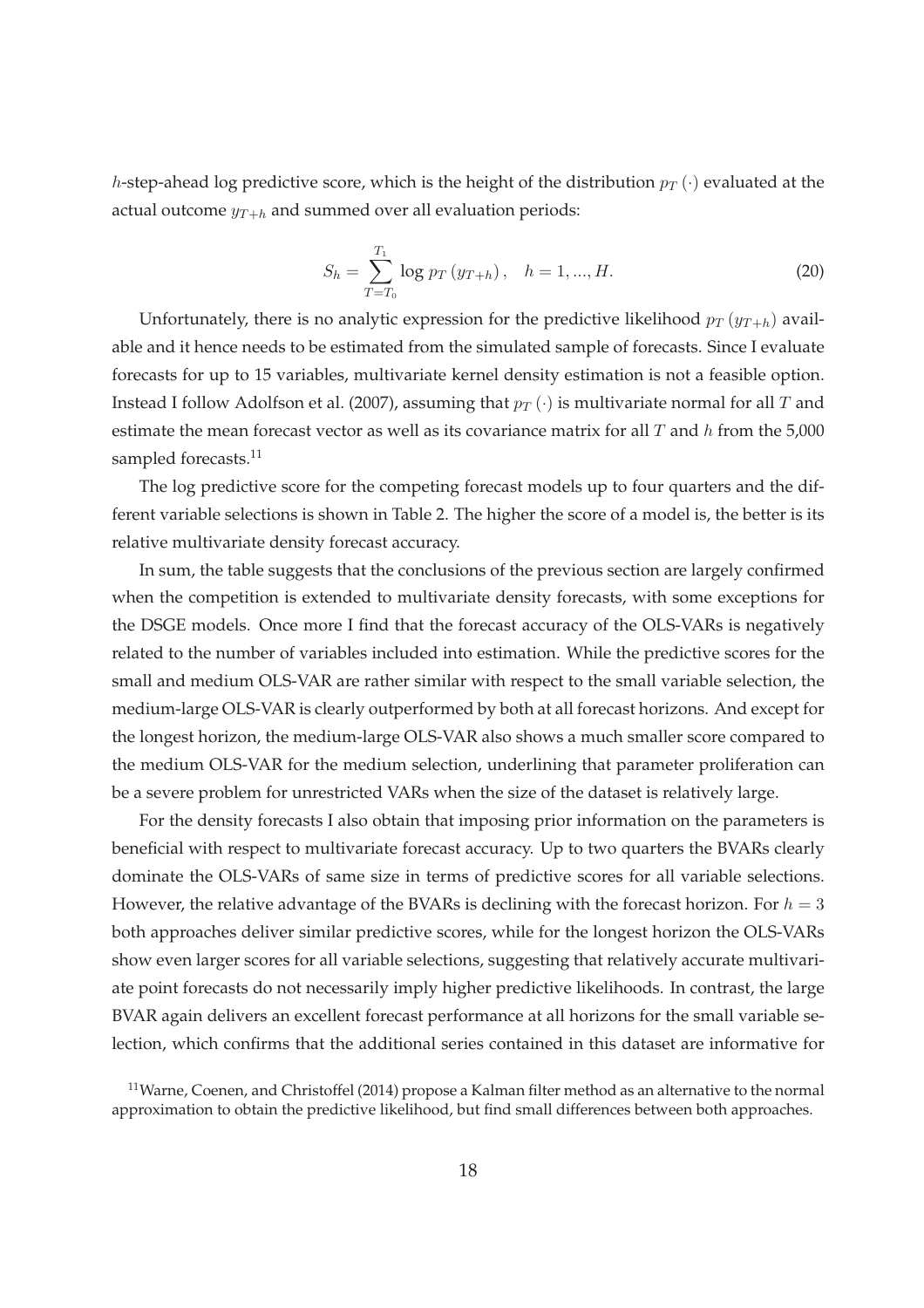Table 2: Log Predictive Score

|                             | Forecast Horizon h (in Quarters) |                              |                                     |                |  |  |
|-----------------------------|----------------------------------|------------------------------|-------------------------------------|----------------|--|--|
| <b>Forecast Model</b>       | $\mathbf{1}$                     | $\overline{2}$               | 3                                   | $\overline{4}$ |  |  |
|                             |                                  | Small Selection ( $m = 3$ )  |                                     |                |  |  |
| <b>OLS-VAR Small</b>        | $-216.1$                         | $-222.5$                     | $-222.9$                            | $-228.6$       |  |  |
| <b>OLS-VAR Medium</b>       | $-220.8$                         | $-222.1$                     | $-221.9$                            | $-228.6$       |  |  |
| <b>OLS-VAR Medium-Large</b> | $-254.6$                         | $-251.1$                     | $-232.9$                            | $-229.8$       |  |  |
| <b>BVAR Small</b>           | $-209.8$                         | $-217.2$                     | $-222.1$                            | $-229.8$       |  |  |
| <b>BVAR</b> Medium          | $-208.9$                         | $-216.7$                     | $-225.6$                            | $-233.9$       |  |  |
| <b>BVAR Medium-Large</b>    | $-207.1$                         | $-225.4$                     | $-230.0$                            | $-235.8$       |  |  |
| <b>BVAR Large</b>           | $-202.3$                         | $-216.4$                     | $-219.6$                            | $-219.1$       |  |  |
| <b>BVAR Extra-Large</b>     | $-212.1$                         | $-224.6$                     | $-227.1$                            | $-229.6$       |  |  |
| <b>DSGE</b> Small           | $-205.4$                         | $-217.8$                     | $-227.0$                            | $-237.7$       |  |  |
| <b>DSGE</b> Medium          | $-209.0$                         | $-188.5$                     | $-185.3$                            | $-186.9$       |  |  |
| <b>DSGE Medium-Large</b>    | $-185.4\,$                       | $-186.7$                     | $-190.2$                            | $-197.3$       |  |  |
|                             |                                  | Medium Selection ( $m = 7$ ) |                                     |                |  |  |
| <b>OLS-VAR Medium</b>       | $-524.0$                         | $-488.3$                     | $-486.1$                            | $-494.7$       |  |  |
| <b>OLS-VAR Medium-Large</b> | $-609.1$                         | $-532.6$                     | $-500.8$                            | $-484.5$       |  |  |
| <b>BVAR</b> Medium          | $-485.3$                         | $-480.0$                     | $-494.2$                            | $-506.2$       |  |  |
| <b>BVAR Medium-Large</b>    | $-484.0$                         | $-488.5$                     | $-492.6$                            | $-501.7$       |  |  |
| <b>BVAR</b> Large           | $-485.3$                         | $-489.8$                     | $-491.2$                            | $-486.3$       |  |  |
| <b>BVAR Extra-Large</b>     | $-515.3$                         | $-495.8$                     | $-491.6$                            | $-483.1$       |  |  |
| <b>DSGE</b> Medium          | $-484.0$                         | $-438.8$                     | $-432.7$                            | $-430.8$       |  |  |
| <b>DSGE</b> Medium-Large    | $-409.2$                         | $-406.6$                     | $-416.5$                            | $-425.3$       |  |  |
|                             |                                  |                              | Medium-Large Selection ( $m = 15$ ) |                |  |  |
| <b>OLS-VAR Medium-Large</b> | $-1595.4$                        | $-1329.3$                    | $-1235.8$                           | $-1181.7$      |  |  |
| <b>BVAR Medium-Large</b>    | $-1194.2$                        | $-1223.0$                    | $-1247.0$                           | $-1252.4$      |  |  |
| <b>BVAR</b> Large           | $-1246.8$                        | $-1264.5$                    | $-1264.5$                           | $-1250.5$      |  |  |
| <b>BVAR Extra-Large</b>     | $-1302.2$                        | $-1277.6$                    | $-1271.3$                           | $-1235.2$      |  |  |
| <b>DSGE Medium-Large</b>    | $-1129.6$                        | $-1153.0$                    | $-1169.5$                           | $-1185.4$      |  |  |

Notes: this table shows the log predictive score for competing forecast models. The evaluation period runs from 1999:h to 2011:h, depending on the forecast horizon h. The higher the log predictive score is, the better is the multivariate density forecast accuracy of the model with respect to the variable selection. The forecasted variables are: GDP, GDP deflator, interest rate (Small Selection); consumption, investment, employment, wages (Medium Selection); exports, imports, consumption deflator, investment deflator, exchange rate, world GDP, world GDP deflator, federal funds rate (Medium-Large Selection).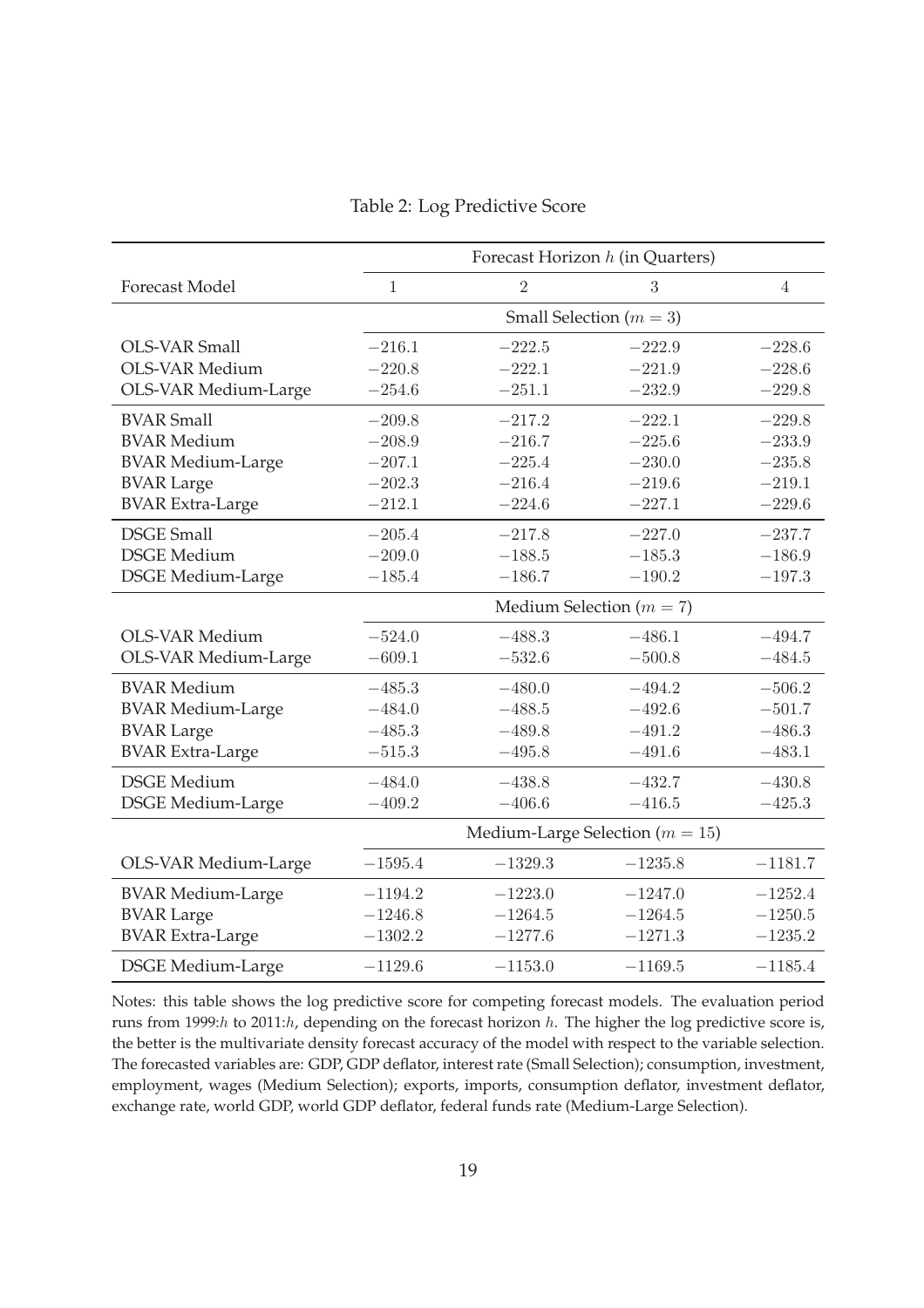the comovoment of the three variables. With respect to the medium and medium-large selection the performance of the large BVAR is less remarkable though, but still satisfactory. Finally, the table shows that the extra-large BVAR cannot quite confirm its ability to forecast comovements in major macroeconomic series when the focus shifts from point to density forecasts. Since the extra-large BVAR involves estimating a high dimensional covariance matrix  $(38 \times 38)$ , I believe that posterior uncertainty may be too high for this variant, leading to relatively low predictive likelihoods. In fact, Berg and Henzel (2014) obtain similar evidence on density forecasts for euro area HICP inflation and GDP growth coming from BVARs with 44 variables.

With respect to the DSGE models the most important finding is that their predictive scores are higher than their relative multivariate point forecast accuracy suggests. Therefore I conclude that the theoretical restrictions embedded in these models are helpful in producing a plausible covariance structure between the forecasts. The small DSGE model, which displayed relatively high forecast errors, is not worse than the small OLS-VAR and small BVAR in terms of predictive scores, while the multivariate density forecast accuracy of the medium DSGE model is even better. With only one exception ( $h = 1$  and  $m = 3$ ) it shows higher scores than all OLS-VARs and BVARs at all forecast horizons as well as for both variable selections. The medium DSGE model is competitive with the medium-large DSGE model for the small variable selection, but not for the medium selection. In fact, the medium-large DSGE outperforms all competitors at all forecast horizons with respect to the medium selection and except for the longest horizon also for the medium-large selection. The structure of this model is therefore rich enough to produce reasonable comovements between the 15 variables included into estimation.

#### **5.4 Event Forecasts**

Next I provide additional evidence on the ability of the competing models to forecast comovements of major macroeconomic series in the euro area by conducting an event study. In particular, I follow Herbst and Schorfheide (2012) and consider two measures of absolute as well as relative multivariate event forecast accuracy.

Let  $[y_{i,T+h} \ge a, y_{i,T+h} \ge b]$  be a multivariate event and  $p_T[\cdot]$  the model-implied probability that the event occurs. The absolute multivariate event forecast accuracy is evaluated based on

$$
P_h = \frac{1}{T_1 - T_0 + 1} \sum_{T=T_0}^{T_1} \left( \ell \left[ y_{i,T+h} \ge a, y_{j,T+h} \ge b \right] - p_T \left[ y_{i,T+h} \ge a, y_{j,T+h} \ge b \right] \right),\tag{21}
$$

where  $\ell[\cdot]$  is an indicator function that takes on unity if the event occurs and zero otherwise.  $P_h$ hence measures the difference between the actual frequency of events and the average model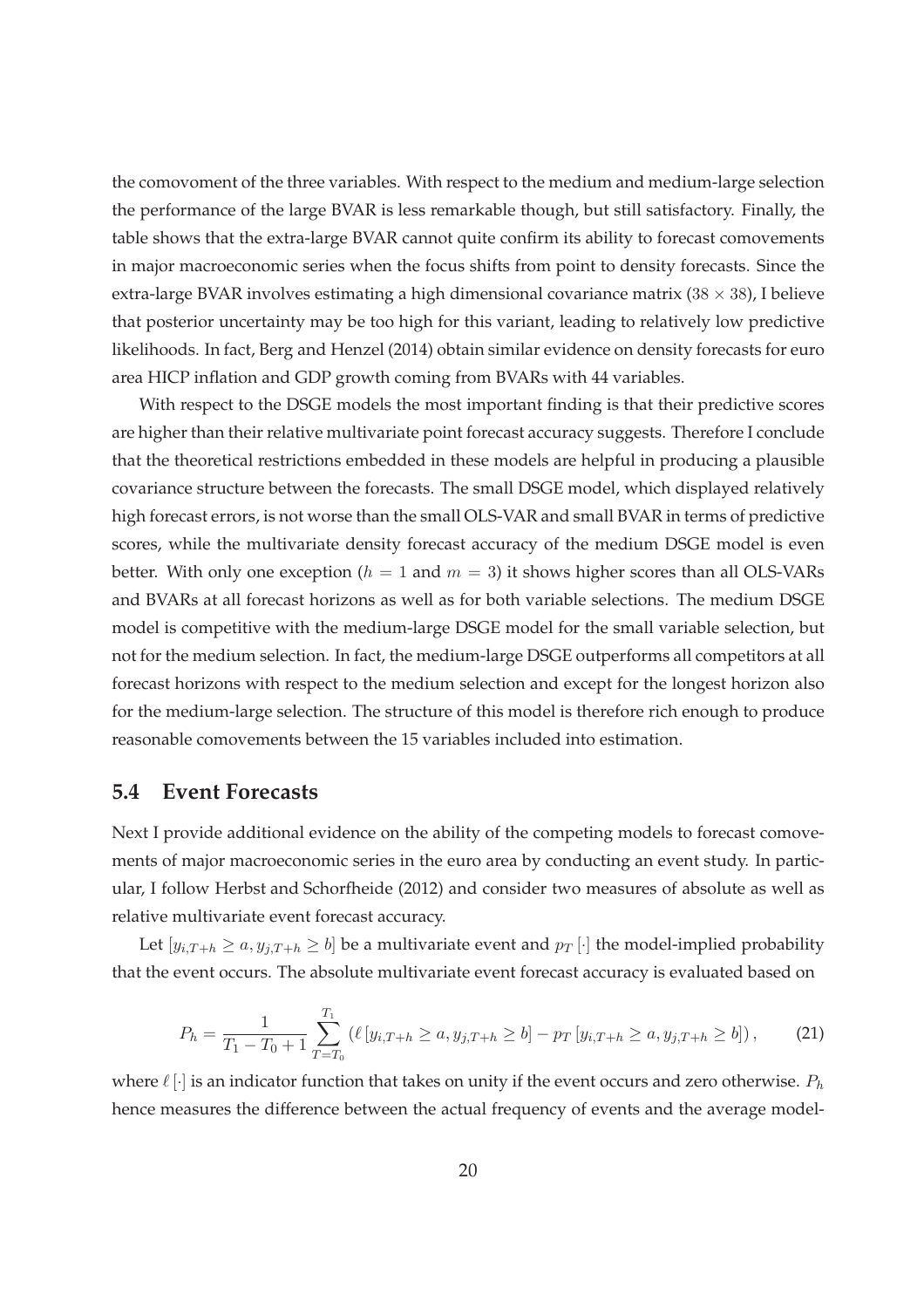implied probability. If  $P_h \approx 0$ , the event forecasts are well calibrated. If  $P_h < 0$  (> 0), the forecast model overpredicts (underpredicts) the actual frequency of the events.

Furthermore, I assess the relative multivariate event forecast accuracy and rank models according to the scoring rule:

$$
\tilde{P}_h = \frac{1}{T_1 - T_0 + 1} \sum_{T = T_0}^{T_1} \left( \ell \left[ y_{i,T+h} \ge a, y_{j,T+h} \ge b \right] - p_T \left[ y_{i,T+h} \ge a, y_{j,T+h} \ge b \right] \right)^2. \tag{22}
$$

While any multivariate event could be used in principle to compute  $P_h$  and  $\tilde{P}_h$ , I shall focus on the small variable selection and consider four events that are particularly relevant for policymakers: First, GDP growth, inflation, and the interest rate are above (below) their respective long-run targets (Event I and II). Second, GDP growth is below (above) and inflation is above (below) their long-run targets (Event III and IV). The long-run targets for GDP growth, inflation, and the interest rate are set to, respectively,  $1.5\%$ ,  $2\%$ , and  $3.5\%$  (at annualized rates).<sup>12</sup> Specified in this way, the actual frequency of these events during the evaluation period for  $h = 1$  is 10.2%, 16.3%, 44.9%, and 16.3%, respectively. All in all, the event study allows me to assess whether the models are able to forecast the directional comovements of the three variables, which provides some insights that may not be reflected in MSE or predictive scores.

Tables 3 and 4 show both measures of multivariate event forecast accuracy for all four events up to  $h = 4$ . The lower the mean squared difference is, the better is the relative forecast accuracy of a model with respect to the event, while the closer to zero the mean difference (in parenthesis) is, the better is its absolute forecast accuracy.

From Table 3 we learn that all forecast models overpredict the occurrence of Event I, which suggests that they do not adjust to the fact that the variables tend to decline over the evaluation period. Given that the actual frequency of Event I at  $h = 1$  is only 10.2%, absolute deviations of 1.8 percentage points (DSGE Small) and 5.5 percentage points (OLS-VAR Medium) appear large. Such an incorrect calibration of density forecasts would not be reflected in MSE or predictive scores. Consistently, the models also tend to underpredict the likelihood of Event II. However, the absolute deviations from the actual frequency of Event II at  $h = 1$  of 16.3% are smaller, varying between 1.0 percentage points (OLS-VAR Small) and 4.1 percentage points (DSGE Small).

Regarding the relative multivariate event forecast accuracy I obtain results that square with previous findings. First, enlarging the size of the OLS-VARs does not improve forecast accuracy.

<sup>&</sup>lt;sup>12</sup>This choice for the long-run targets can be rationalized as follows. First, long-run real GDP growth is proxied by its sample mean ( $\approx 1.5\%$ ). Second, long-run inflation equals the ECB's target (2%). And third, the long-run interest rate is proxied by long-run nominal GDP growth  $(1.5\% + 2\% = 3.5\%).$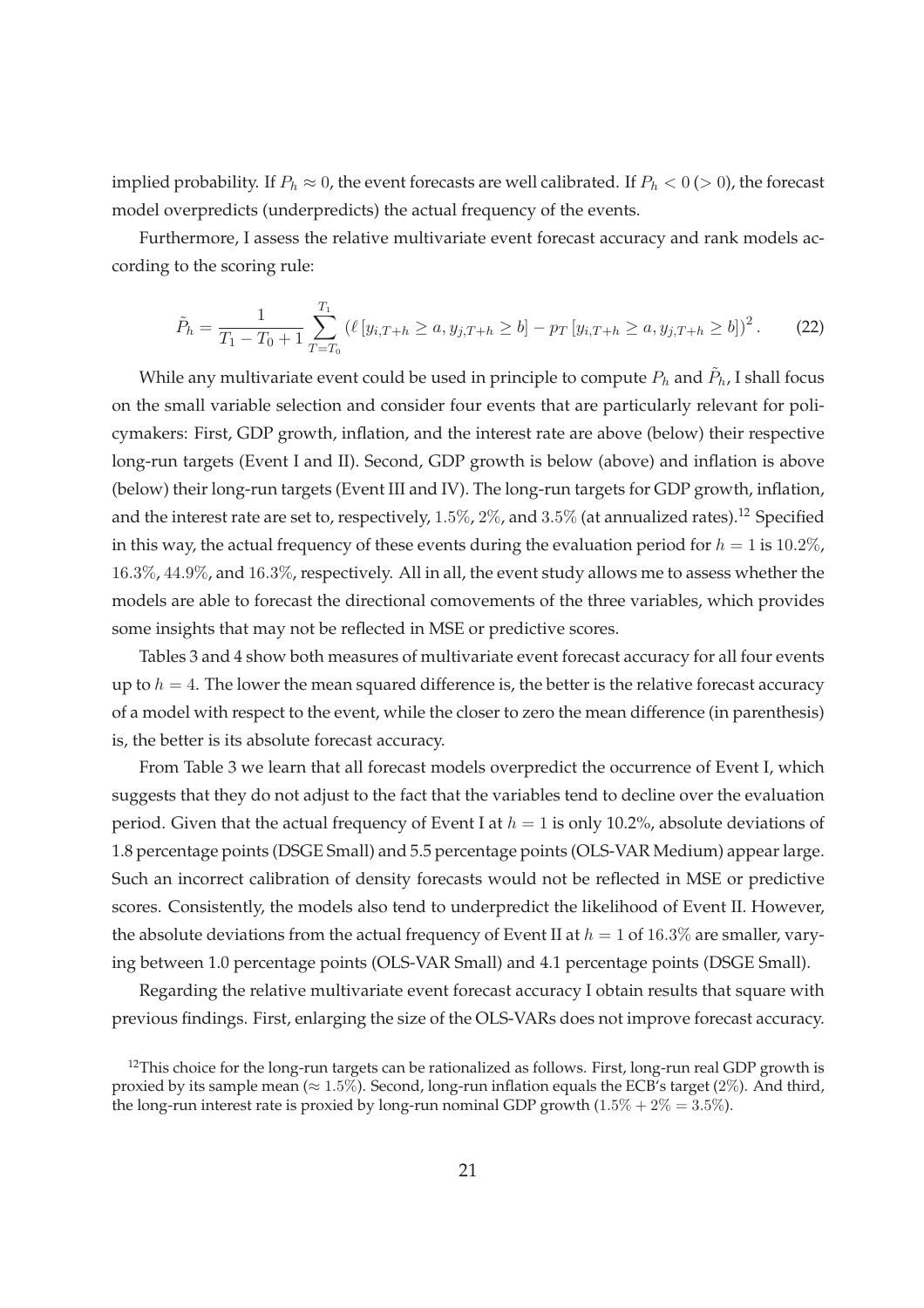|                                                                                                                     |                                                                                             |                                                                                                  | Forecast Horizon h (in Quarters)                                                                  |                                                                                                     |
|---------------------------------------------------------------------------------------------------------------------|---------------------------------------------------------------------------------------------|--------------------------------------------------------------------------------------------------|---------------------------------------------------------------------------------------------------|-----------------------------------------------------------------------------------------------------|
| <b>Forecast Model</b>                                                                                               | 1                                                                                           | $\overline{2}$                                                                                   | 3                                                                                                 | 4                                                                                                   |
|                                                                                                                     |                                                                                             |                                                                                                  | Event I: GDP Growth $(\uparrow)$ & Inflation $(\uparrow)$ & Interest Rate $(\uparrow)$            |                                                                                                     |
| <b>OLS-VAR Small</b><br><b>OLS-VAR Medium</b><br>OLS-VAR Medium-Large 0.081 (-0.034)                                | $0.072(-0.041)$<br>$0.073(-0.055)$                                                          | $0.078(-0.043)$<br>$0.087(-0.072)$<br>$0.094(-0.065)$                                            | $0.079(-0.065)$<br>$0.089(-0.086)$<br>$0.102(-0.067)$                                             | $0.107(-0.082)$<br>$0.107(-0.108)$<br>$0.090(-0.075)$                                               |
| <b>BVAR Small</b><br><b>BVAR</b> Medium<br><b>BVAR Medium-Large</b><br><b>BVAR Large</b><br><b>BVAR Extra-Large</b> | $0.072(-0.036)$<br>$0.067(-0.030)$<br>$0.073(-0.020)$<br>$0.073(-0.029)$<br>$0.052(-0.024)$ | $0.079(-0.037)$<br>$0.082(-0.034)$<br>$0.076(-0.040)$<br>$0.070(-0.062)$<br>$0.068(-0.048)$      | $0.083(-0.054)$<br>$0.089(-0.049)$<br>$0.097(-0.047)$<br>$0.088(-0.095)$<br>$0.077(-0.082)$       | $0.105(-0.069)$<br>$0.103(-0.061)$<br>$0.092(-0.056)$<br>$0.078(-0.111)$<br>$0.081(-0.100)$         |
| <b>DSGE</b> Small<br><b>DSGE</b> Medium<br><b>DSGE Medium-Large</b>                                                 | $0.084(-0.018)$<br>$0.100(-0.023)$<br>$0.068(-0.048)$                                       | $0.088(-0.009)$<br>$0.097(-0.051)$<br>$0.083(-0.075)$                                            | $0.096(-0.009)$<br>$0.100(-0.049)$<br>$0.094(-0.102)$                                             | $0.102(-0.010)$<br>$0.099(-0.046)$<br>$0.104(-0.129)$                                               |
|                                                                                                                     |                                                                                             |                                                                                                  | Event II: GDP Growth $(\downarrow)$ & Inflation $(\downarrow)$ & Interest Rate $(\downarrow)$     |                                                                                                     |
| <b>OLS-VAR Small</b><br><b>OLS-VAR Medium</b><br>OLS-VAR Medium-Large 0.155 (0.021)                                 | $0.118(-0.010)$<br>$0.118(-0.016)$                                                          | $0.145(-0.010)$<br>0.143(<br>0.001)<br>0.175(<br>0.025)                                          | 0.161(<br>0.016)<br>$0.167$ (<br>0.021)<br>0.145(<br>0.011)                                       | 0.181(<br>0.039)<br>0.190(<br>0.043)<br>0.184(<br>0.004)                                            |
| <b>BVAR Small</b><br><b>BVAR</b> Medium<br><b>BVAR Medium-Large</b><br><b>BVAR Large</b><br><b>BVAR Extra-Large</b> | $0.118(-0.013)$<br>$0.121(-0.032)$<br>$0.123(-0.013)$<br>$0.110(-0.028)$<br>$0.112(-0.039)$ | $0.143(-0.012)$<br>$0.144(-0.025)$<br>$0.145(-0.005)$<br>0.134(<br>0.028)<br>0.048)<br>$0.147$ ( | $0.157$ (<br>0.012)<br>$0.158(-0.003)$<br>$0.145(-0.004)$<br>0.120(<br>0.007)<br>0.138(<br>0.039) | 0.179(<br>0.035)<br>0.018)<br>0.181(<br>0.165(<br>0.006)<br>$0.167$ (<br>0.011)<br>0.184(<br>0.046) |
| <b>DSGE</b> Small<br><b>DSGE</b> Medium<br><b>DSGE Medium-Large</b>                                                 | $0.130(-0.041)$<br>$0.120(-0.038)$<br>$0.110(-0.013)$                                       | 0.150(<br>0.014)<br>$0.141(-0.032)$<br>$0.153$ (<br>0.065)                                       | 0.158(<br>0.057)<br>$0.146(-0.004)$<br>$0.166$ (<br>0.109)                                        | $0.176$ (<br>0.092)<br>$0.156$ (<br>0.022)<br>0.204(<br>0.146)                                      |

Table 3: Event Occurrence and Model-Implied Probability

Notes: this table shows the mean squared difference as well as the mean difference (parenthesis) between the occurrence of a multivariate event and the model-implied probability for competing forecast models. The events are: GDP growth, inflation, and the interest rate are above ↑ (below ↓) their long-run targets, which are, respectively, 1.5%, 2%, and 3.5% (at annualized rates). The evaluation period runs from 1999:h to 2011: $h$ , depending on the forecast horizon  $h$ . The lower the mean squared difference is, the better is the relative multivariate forecast accuracy of a model with respect to the event. The closer to zero the mean difference is, the better is the absolute multivariate forecast accuracy of a model with respect to the event.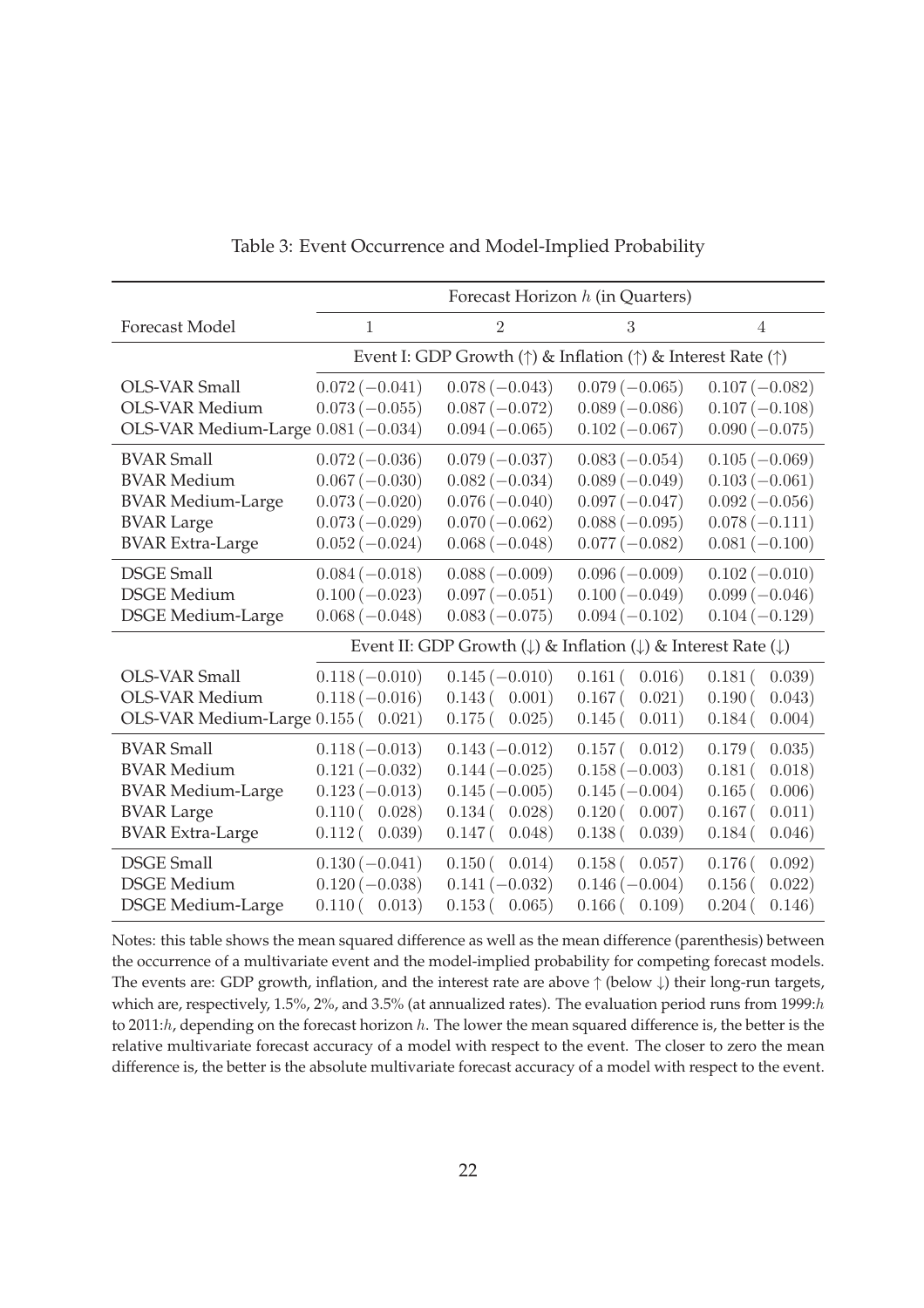|                                                                                                                     |                                                                                                                |                                                                                                  | Forecast Horizon h (in Quarters)                                                                 |                                                                                                 |
|---------------------------------------------------------------------------------------------------------------------|----------------------------------------------------------------------------------------------------------------|--------------------------------------------------------------------------------------------------|--------------------------------------------------------------------------------------------------|-------------------------------------------------------------------------------------------------|
| <b>Forecast Model</b>                                                                                               | 1                                                                                                              | $\overline{2}$                                                                                   | 3                                                                                                | $\overline{4}$                                                                                  |
|                                                                                                                     |                                                                                                                |                                                                                                  | Event III: GDP Growth $(\uparrow)$ & Inflation $(\downarrow)$                                    |                                                                                                 |
| <b>OLS-VAR Small</b><br><b>OLS-VAR Medium</b><br>OLS-VAR Medium-Large 0.285 (                                       | $0.229$ (<br>0.017)<br>0.238 <sup>′</sup><br>0.040)<br>0.050)                                                  | $0.238(-0.001)$<br>$0.241(-0.026)$<br>0.281(<br>0.027)                                           | $0.219(-0.008)$<br>$0.226(-0.018)$<br>0.060)<br>0.244(                                           | $0.247(-0.028)$<br>$0.244(-0.010)$<br>$0.262$ (<br>0.065)                                       |
| <b>BVAR Small</b><br><b>BVAR</b> Medium<br><b>BVAR Medium-Large</b><br><b>BVAR Large</b><br><b>BVAR Extra-Large</b> | 0.226<br>0.013)<br>0.232(<br>0.016)<br>0.231(<br>0.020)<br>0.216<br>0.033)<br>0.235(<br>0.046)                 | $0.234(-0.007)$<br>$0.237(-0.002)$<br>$0.222(-0.005)$<br>0.231(<br>0.050)<br>$0.226$ (<br>0.064) | $0.219(-0.019)$<br>$0.235(-0.017)$<br>$0.231(-0.015)$<br>0.225(<br>0.086)<br>0.230(<br>0.082)    | $0.245(-0.039)$<br>$0.251(-0.037)$<br>$0.236(-0.028)$<br>$0.233(-0.098)$<br>0.244(<br>0.087)    |
| <b>DSGE</b> Small<br><b>DSGE</b> Medium<br><b>DSGE Medium-Large</b>                                                 | 0.054)<br>$0.246$ (<br>0.224(<br>0.184)<br>$0.267$ (<br>0.185)                                                 | $0.233(-0.033)$<br>$0.257(-0.162)$<br>$0.263$ (<br>0.186)                                        | $0.225(-0.093)$<br>$0.247(-0.129)$<br>0.258(<br>0.191)                                           | $0.241(-0.139)$<br>$0.242(-0.108)$<br>0.261(<br>0.190)                                          |
|                                                                                                                     |                                                                                                                |                                                                                                  | Event IV: GDP Growth $(\downarrow)$ & Inflation ( $\uparrow$ )                                   |                                                                                                 |
| <b>OLS-VAR Small</b><br><b>OLS-VAR Medium</b><br>OLS-VAR Medium-Large 0.150 (                                       | 0.148 <sup>′</sup><br>0.073)<br>0.152(<br>0.069)<br>0.020)                                                     | 0.084)<br>0.144(<br>0.078)<br>$0.146$ (<br>0.145(<br>0.063)                                      | 0.141(<br>0.080)<br>0.140(<br>0.067)<br>0.125(<br>0.039)                                         | 0.086)<br>0.144(<br>0.073)<br>0.144(<br>0.145(<br>0.038)                                        |
| <b>BVAR Small</b><br><b>BVAR</b> Medium<br><b>BVAR Medium-Large</b><br><b>BVAR Large</b><br><b>BVAR Extra-Large</b> | $0.147$ (<br>0.073)<br>0.148 <sup>′</sup><br>0.072)<br>0.133(<br>0.045)<br>0.134(<br>0.011)<br>$0.151(-0.014)$ | 0.143(<br>0.083)<br>0.143(<br>0.079)<br>0.131(<br>0.071)<br>0.125(<br>0.019)<br>$0.124(-0.001)$  | 0.142(<br>0.081)<br>0.142(<br>0.080)<br>0.133(<br>0.072)<br>0.116(<br>0.017)<br>0.115(<br>0.000) | 0.144(<br>0.086)<br>0.144(<br>0.084)<br>0.075)<br>0.139(<br>0.131(<br>0.011)<br>$0.133(-0.003)$ |
| <b>DSGE</b> Small<br><b>DSGE</b> Medium<br><b>DSGE Medium-Large</b>                                                 | $0.121(-0.012)$<br>$0.113(-0.098)$<br>$0.138(-0.079)$                                                          | $0.130(-0.012)$<br>$0.128(-0.059)$<br>$0.141(-0.126)$                                            | $0.123$ (<br>0.018)<br>$0.125(-0.060)$<br>$0.156(-0.164)$                                        | $0.124(-0.022)$<br>$0.126(-0.064)$<br>$0.169(-0.191)$                                           |

Table 4: Event Occurrence and Model-Implied Probability (continued)

Notes: this table shows the mean squared difference as well as the mean difference (parenthesis) between the occurrence of a multivariate event and the model-implied probability for competing forecast models. The events are: GDP growth is above  $\uparrow$  (below  $\downarrow$ ) and inflation is below  $\downarrow$  (above  $\uparrow$ ) their long-run targets, which are, respectively, 1.5% as well as 2% (at annualized rates). The evaluation period runs from 1999: $h$ to 2011: $h$ , depending on the forecast horizon  $h$ . The lower the mean squared difference is, the better is the relative multivariate forecast accuracy of a model with respect to the event. The closer to zero the mean difference is, the better is the absolute multivariate forecast accuracy of a model with respect to the event.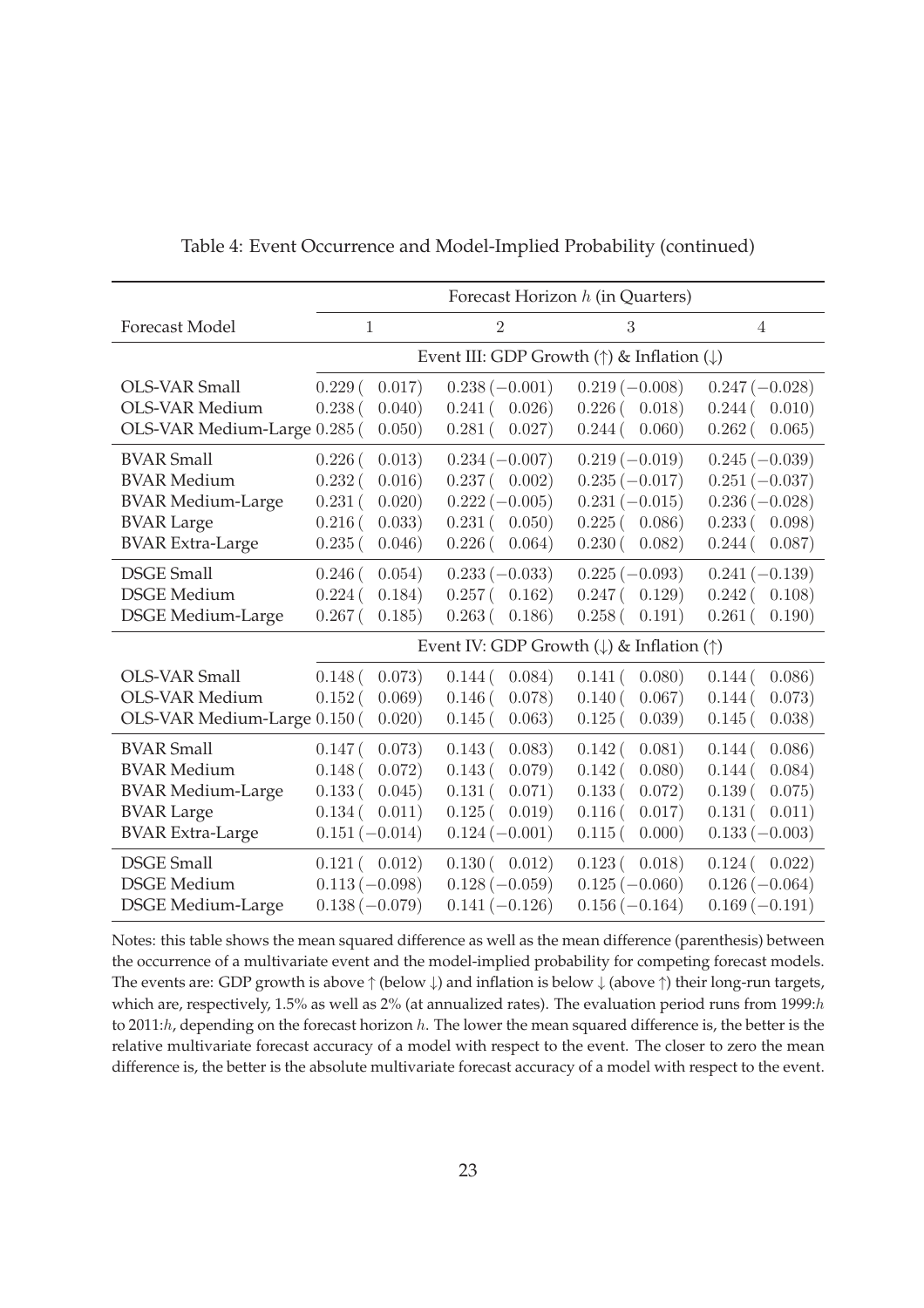Second, the BVARs meet the challenge of dimensionality and exhaust the information contained in larger datasets. In particular, the large and extra-large BVAR perform well in terms of relative multivariate event forecast accuracy. Third, the medium-large DSGE model shows a satisfactory performance for both events and is particularly accurate for the first quarter. However, the small DSGE model is less accurate and dominated by the small OLS-VAR and BVAR for both events at most forecast horizons. Finally, the medium DSGE model also shows a rather poor performance for Event I, but does better than the medium OLS-VAR and BVAR with respect to Event II.

Table 4 shows that most forecast models underpredict the occurrence of Event III and IV. Exceptions include the medium and medium-large DSGE model, which clearly overpredict the likelihood of Event IV at all forecast horizons. At a first glance all models seem to have difficulties in correctly forecasting a situation in which GDP growth is above and inflation is below their respective long-run targets. When inspecting the absolute deviations, however, the problem is less severe. Taking into account that Event III happens quite frequently (44.9% at  $h = 1$ ), deviations between 1.3 percentage points (BVAR Small) and 5.4 percentage points (DSGE Small) are small. For the medium and medium-large DSGE model the divergence between average probabilities and actual frequencies is much larger though. Both models underpredict the occurrence of Event III at  $h = 1$  by about 18 percentage points. Despite their relatively accurate multivariate point and density forecasts for the small variable selection, both DSGE models are poorly calibrated for Event III. One possible reason for this deficiency is that the common trend assumption of these models is too restrictive. This finding is also true for Event IV. The medium and medium-large DSGE model overpredict situations in which GDP growth is below and inflation is above their respective long-run targets at  $h = 1$  by 9.8 and 7.9 percentage points, respectively. Given that the actual frequency of that event is only 16.3%, these discrepancies again point to a poor calibration of both DSGE models. For all other forecast models the absolute deviations vary from 1.1 percentage points (BVAR Large) to 7.3 percentage points (OLS-VAR Small). In particular, the large and extra-large BVAR are well calibrated for Event IV, even for longer horizons.

With respect to the relative multivariate event forecast accuracy I obtain results that confirm the main conclusions of this paper. For instance the OLS-VARs deliver forecast errors that either increase (Event III) or at least do not decrease (Event IV) with the number of variables included into estimation. Moreover, the table shows that BVARs often dominate OLS-VARs of same size, while the large BVAR performs well for both events at most horizons. And finally, the evidence is mixed for the DSGE models. While all models display a relatively poor performance for Event III, the small and medium DSGE model forecast Event IV accurately.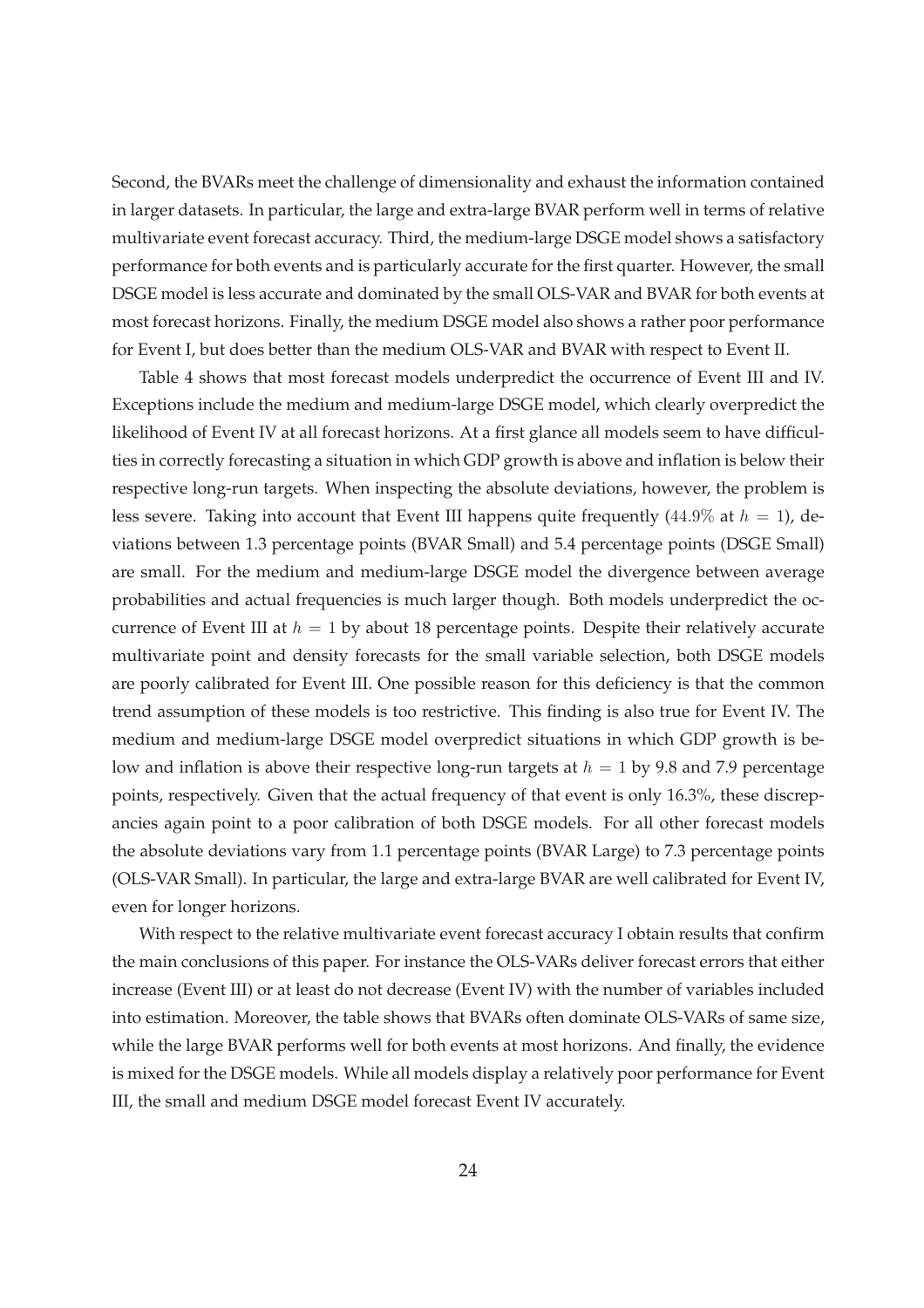### **6 Conclusion**

This paper assesses the ability of BVARs and DSGE models of different size to forecast comovements of major macroeconomic variables in the euro area. While the literature as of today has predominantly focused on point and density forecasts for individual series, I extend the scope of the evaluation of BVARs and DSGE models to multivariate forecasts. In particular, I compare both approaches to classical VARs in terms of multivariate point and density forecast accuracy measures as well as event probabilities. The evidence for the evaluation period from 1999:1 to 2011:4 suggests that BVARs and DSGE models produce relatively accurate point and density forecasts even for larger datasets. In fact, the large and extra-large BVAR as well as the mediumscale open economy DSGE model of Adolfson et al. (2007) show an excellent performance in terms of MSE and predictive scores for almost all variable selections. Moreover, I detect that the large and extra-large BVAR produce event probabilities that are commensurable with actual frequencies for most events. The medium-scale open economy DSGE model of Adolfson et al. (2007), on the other hand, is poorly calibrated for some events. One possible reason for this deficiency is that the common trend assumption of this model is too restrictive. Altogether, I conclude that BVARs and DSGE models are both useful tools to achieve parameter dimension reduction and forecast comovements of major macroeconomic variables. For future research it could be fruitful to address the two main deficiencies of DSGE models to improve their multivariate forecast accuracy. First, the common trend assumption could be relaxed. Second, the set of observables could be extended to forward-looking variables such as survey data. Recent work by Smets et al. (2014) goes in this direction.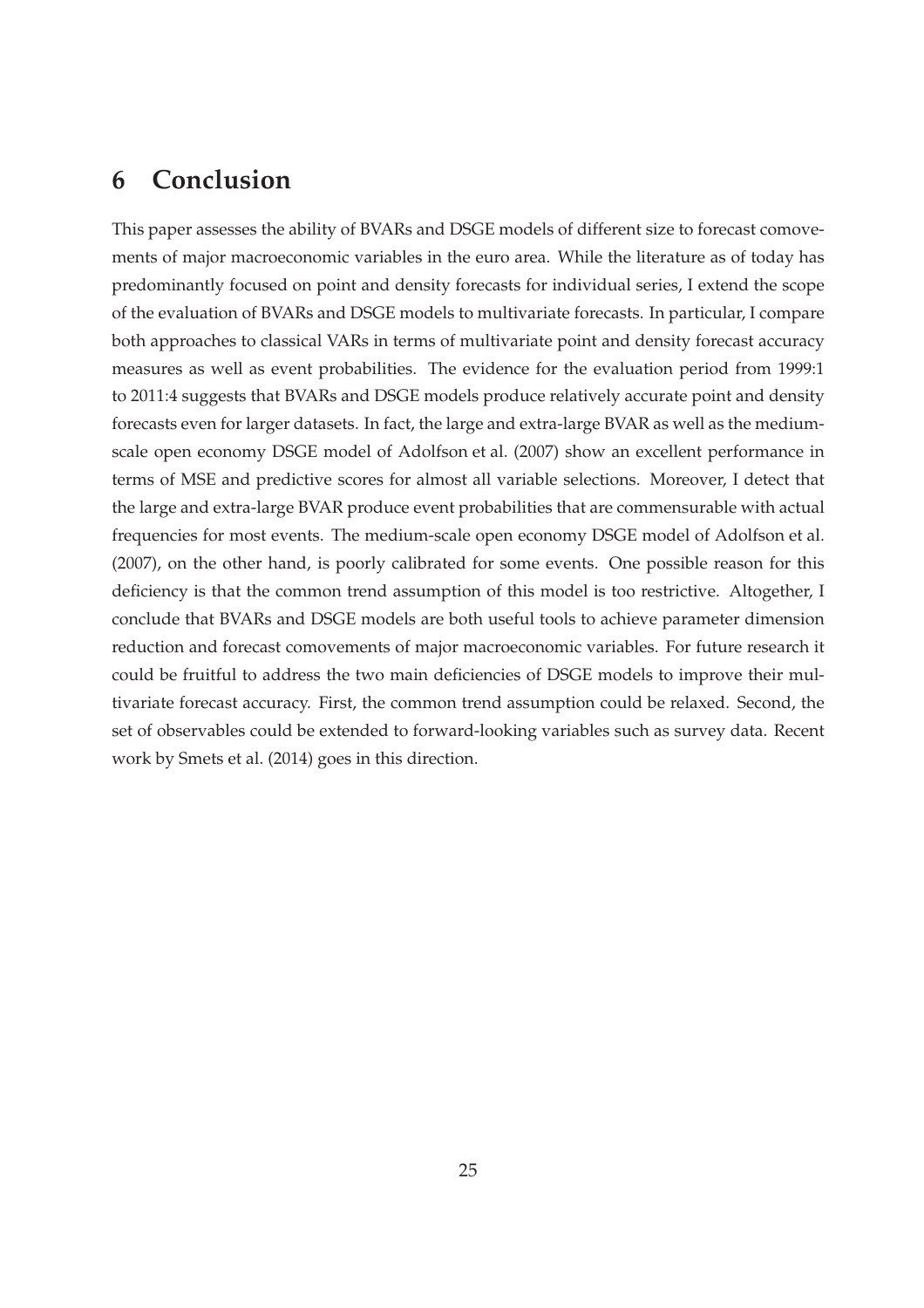### **References**

- Adolfson, M., S. Laséen, J. Lindé, and M. Villani (2007). Bayesian Estimation of an Open Economy DSGE Model with Incomplete Pass-Through. *Journal of International Economics 72*(2), 481–511.
- Adolfson, M., J. Lindé, and M. Villani (2007). Forecasting Performance of an Open Economy DSGE Model. *Econometric Reviews 26*(2-4), 289–328.
- An, S. and F. Schorfheide (2007). Bayesian Analysis of DSGE Models. *Econometric Reviews 26*(2- 4), 113–172.
- Bańbura, M., D. Giannone, and L. Reichlin (2010). Large Bayesian Vector Autoregressions. *Journal of Applied Econometrics 25*(1), 71–92.
- Berg, T. O. and S. R. Henzel (2014). Point and Density Forecasts for the Euro Area Using Bayesian VARs. CESifo Working Paper No. 4711.
- Carriero, A., T. E. Clark, and M. Marcellino (2015). Bayesian VARs: Specification Choices and Forecast Accuracy. *Journal of Applied Econometrics 30*(1), 46–73.
- Christoffel, K., G. Coenen, and A. Warne (2011). Forecasting with DSGE Models. In M. P. Clements and D. F. Hendry (Eds.), *The Oxford Handbook of Economic Forecasting*, pp. 89–127. New York: Oxford University Press.
- De Mol, C., D. Giannone, and L. Reichlin (2008). Forecasting Using a Large Number of Predictors: Is Bayesian Shrinkage a Valid Alternative to Principal Components? *Journal of Econometrics 146*(2), 318–328.
- Del Negro, M. and F. Schorfheide (2011). Bayesian Macroeconometrics. In J. Geweke, G. Koop, and H. van Dijk (Eds.), *The Oxford Handbook of Bayesian Econometrics*, pp. 293–389. Oxford: Oxford University Press.
- Del Negro, M. and F. Schorfheide (2013). DSGE Model-Based Forecasting. In G. Elliot and A. Timmerman (Eds.), *Handbook of Economic Forecasting*, Volume 24, pp. 57–140. North-Holland: Elsevier.
- Edge, R. M. and R. S. Gürkaynak (2010). How Useful are Estimated DSGE Model Forecasts for Central Bankers? *Brookings Papers on Economic Activity 41*(2), 209–259.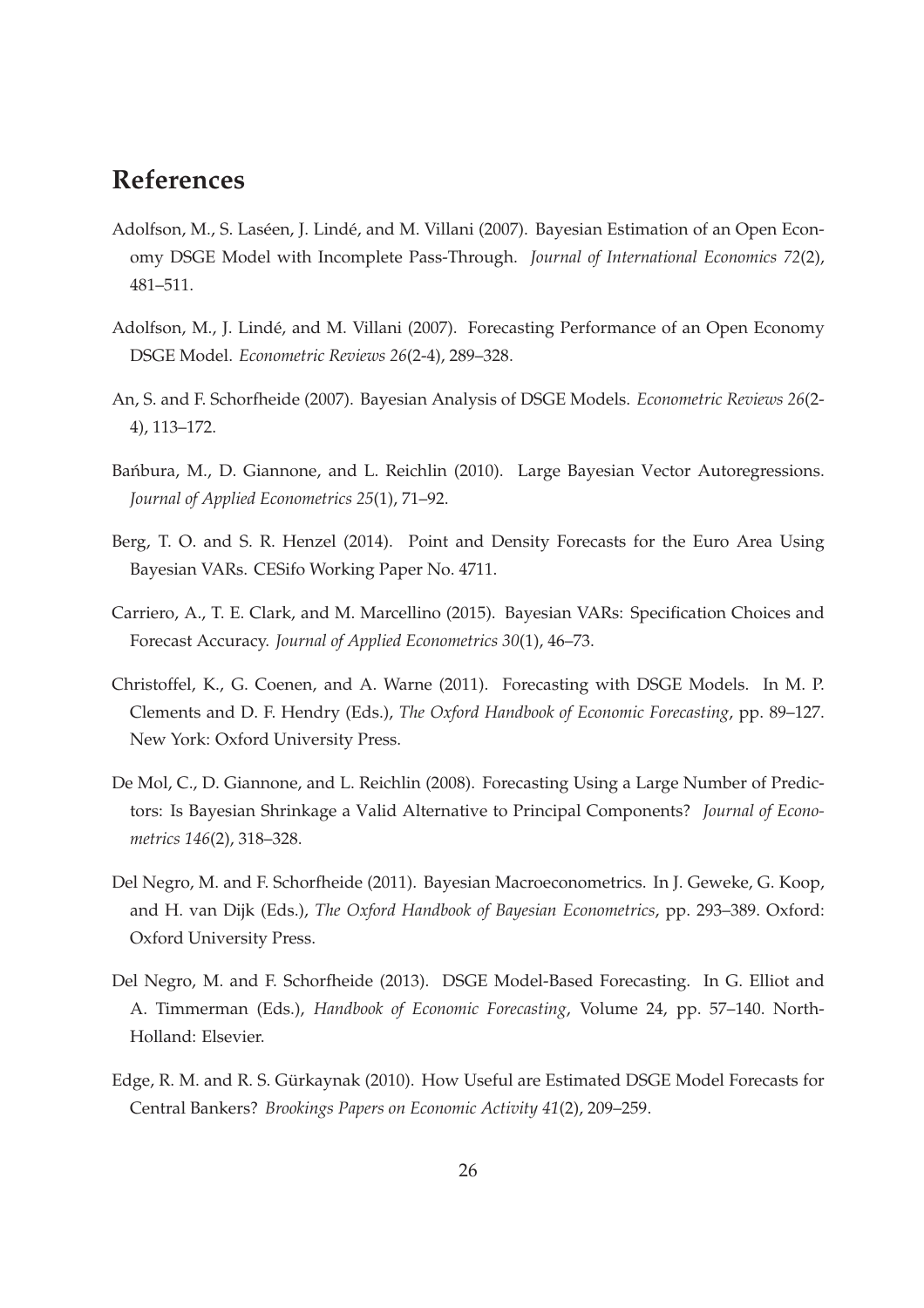- Fagan, G., J. Henry, and R. Mestre (2005). An Area-Wide Model for the Euro Area. *Economic Modelling 22*(1), 39–59.
- Franchi, M. and A. Vidotto (2013). A Check for Finite Order VAR Representations of DSGE Models. *Economics Letters 120*(1), 100–103.
- Galí, J. (2008). *Monetary Policy, Inflation, and the Business Cycle: An Introduction to the New Keynesian Framework*. Princeton NJ: Princeton University Press.
- Geweke, J. (1992). Evaluating the Accuracy of Sampling-Based Approaches to the Calculation of Posterior Moments. In J. M. Bernardo, J. Berger, A. P. Dawid, and A. F. M. Smith (Eds.), *Bayesian Statistics*, pp. 169–194. Oxford University Press.
- Giannone, D., M. Lenza, and G. E. Primiceri (2014). Prior Selection for Vector Autoregressions. forthcoming in *Review of Economics and Statistics*.
- Giordani, P., M. Pitt, and R. Kohn (2011). Bayesian Inference for Time Series State Space Models. In J. Geweke, G. Koop, and H. van Dijk (Eds.), *The Oxford Handbook of Bayesian Econometrics*, pp. 61–124. Oxford: Oxford University Press.
- Herbst, E. and F. Schorfheide (2012). Evaluating DSGE Model Forecasts of Comovements. *Journal of Econometrics 171*(2), 152–166.
- Kadiyala, K. R. and S. Karlsson (1993). Forecasting with Generalized Bayesian Vector Autoregressions. *Journal of Forecasting 12*(4), 365–378.
- Kadiyala, K. R. and S. Karlsson (1997). Numerical Methods for Estimation and Inference in Bayesian VAR-Models. *Journal of Applied Econometrics 12*(2), 99–132.
- Klein, P. (2000). Using the Generalized Schur Form to Solve a Multivariate Linear Rational Expectations Model. *Journal of Economic Dynamics and Control 24*(10), 1405–1423.
- Koop, G. (2013). Forecasting with Medium and Large Bayesian VARS. *Journal of Applied Econometrics 28*(2), 177–203.
- Litterman, R. B. (1980). A Bayesian Procedure for Forecasting with Vector Autoregressions. Manuscript, Massachusetts Institute of Technology, Department of Economics.
- Litterman, R. B. (1986). Forecasting With Bayesian Vector Autoregressions Five Years of Experience. *Journal of Business and Economic Statistics 4*(1), 25–38.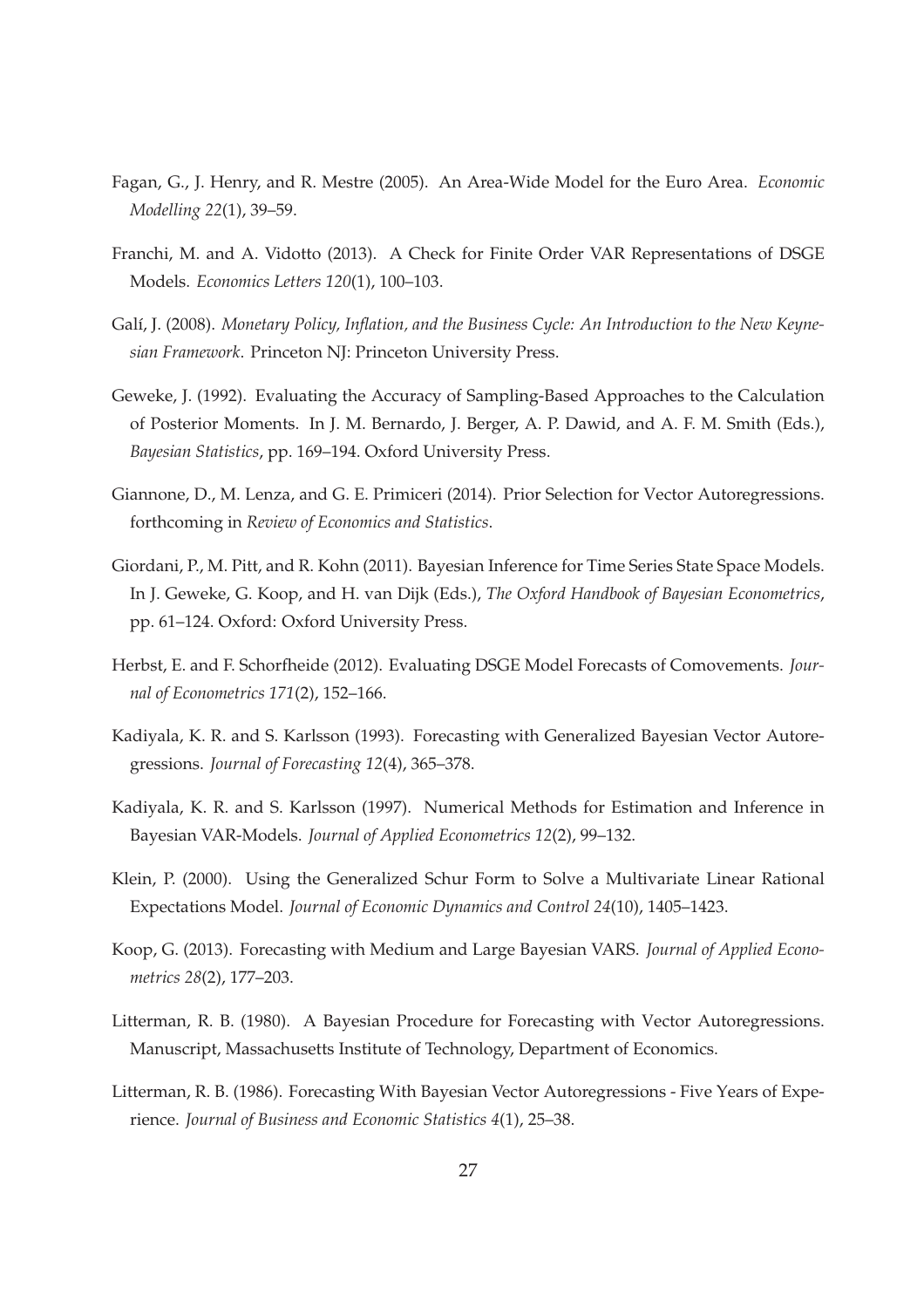- Pirschel, I. and M. H. Wolters (2014). Forecasting German Key Macroeconomic Variables Using Large Dataset Methods. Kiel Working Papers 1925, Kiel Institute for the World Economy.
- Primiceri, G. E. (2005). Time Varying Structural Vector Autoregressions and Monetary Policy. *Review of Economic Studies 72*(3), 821–852.
- Robertson, J. C. and E. W. Tallman (1999). Vector Autoregressions: Forecasting and Reality. *Economic Review 84*(1), 4–18.
- Schorfheide, F. (2013). Estimation and Evaluation of DSGE Models: Progress and Challenges. In D. Acemoglu, M. Arellano, and E. Deckel (Eds.), *Advances in Economics and Econometrics: Theory and Applications, Tenth World Congress*, Volume 3, pp. 184–230. Cambridge: Cambridge University Press.
- Sims, C. A. (2002). Solving Linear Rational Expectations Models. *Computational Economics 20*(1- 2), 1–20.
- Smets, F., A. Warne, and R. Wouters (2014). Professional Forecasters and Real-Time Forecasting with a DSGE Model. *International Journal of Forecasting 30*(4), 981–995.
- Smets, F. and R. Wouters (2003). An Estimated Dynamic Stochastic General Equilibrium Model of the Euro Area. *Journal of the European Economic Association 1*(5), 1123–1175.
- Smets, F. and R. Wouters (2007). Shocks and Frictions in US Business Cycles: A Bayesian DSGE Approach. *American Economic Review 97*(3), 586–606.
- Warne, A., G. Coenen, and K. Christoffel (2014). Marginalized Predictive Likelihood Comparisons of Linear Gaussian State-Space Models with Applications to DSGE, DSGEVAR, and VAR Models. CFS Working Paper Series 478, Center for Financial Studies (CFS).
- Wolters, M. H. (2015). Evaluating Point and Density Forecasts of DSGE Models. *Journal of Applied Econometrics 30*(1), 74–96.
- Woodford, M. (2003). *Interest and Prices: Foundations of a Theory of Monetary Policy*. Princeton NJ: Princeton University Press.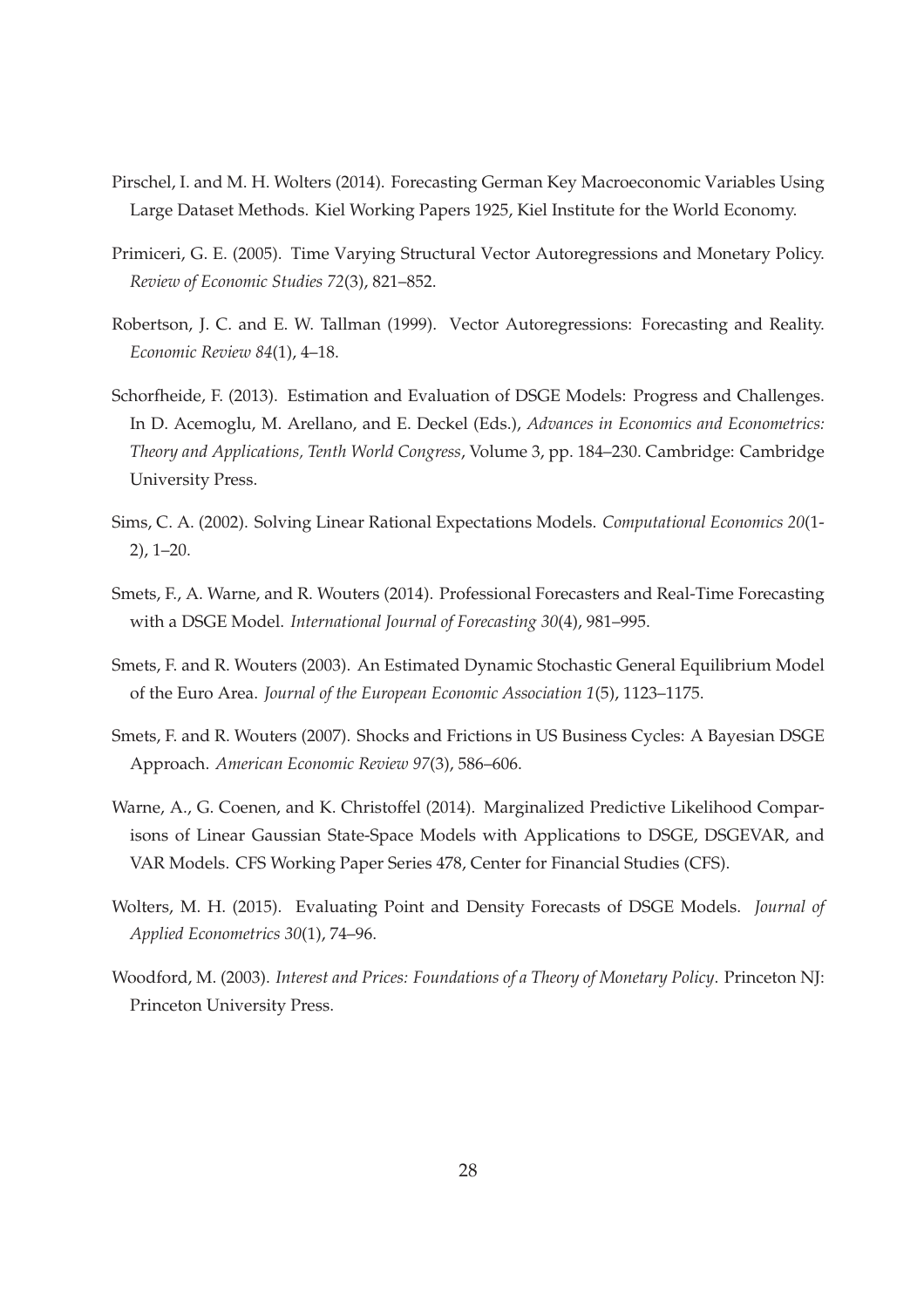# **A Dataset**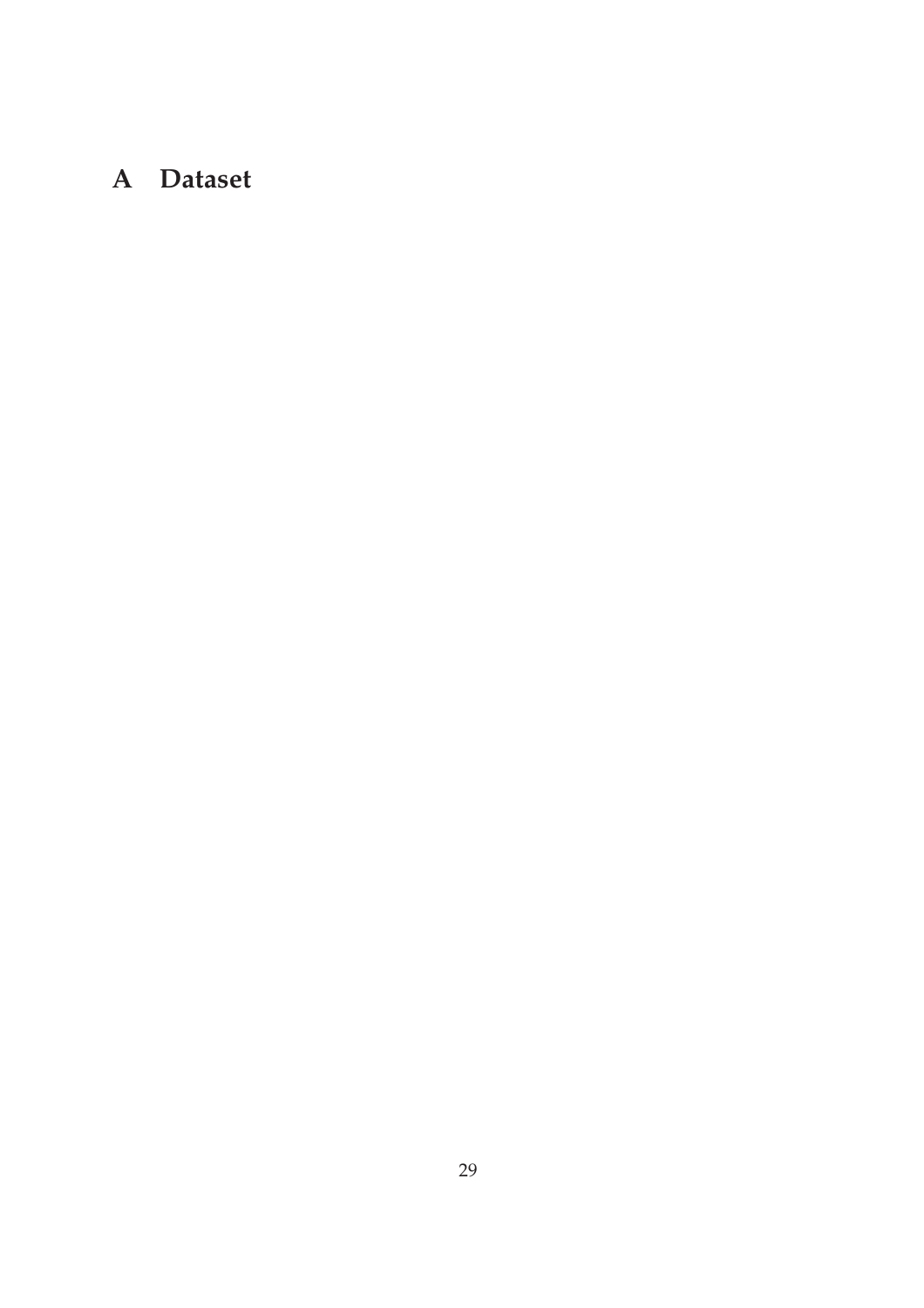### Table A.1: Dataset

| No.      | Mnemonic                              | Label                           | Category           | Source                   | $Code*$                      |  |  |
|----------|---------------------------------------|---------------------------------|--------------------|--------------------------|------------------------------|--|--|
|          | Small Selection (3 variables)         |                                 |                    |                          |                              |  |  |
| 01       | <b>YER</b>                            | Real GDP                        | National Accounts  | <b>AWM</b>               | $\mathbf{1}$                 |  |  |
| 02       | <b>YED</b>                            | <b>GDP</b> Deflator             | Price Index        | <b>AWM</b>               | $\mathbf{1}$                 |  |  |
| 03       | <b>STN</b>                            | Short-Term Interest Rate        | Financial          | <b>AWM</b>               | 3                            |  |  |
|          |                                       |                                 |                    |                          |                              |  |  |
|          | Medium Selection (7 variables)        |                                 |                    |                          |                              |  |  |
| 04       | PCR                                   | Real Private Consumption        | National Accounts  | <b>AWM</b>               | $\mathbf{1}$                 |  |  |
| 05       | <b>ITR</b>                            | Real Gross Investment           | National Accounts  | <b>AWM</b>               | $\mathbf{1}$                 |  |  |
| 06       | <b>LNN</b>                            | <b>Total Employment</b>         | Employment         | <b>AWM</b>               | $\mathbf{1}$                 |  |  |
| 07       | WRN/YED                               | Real Wages                      | Employment         | AWM                      | 1                            |  |  |
|          | Medium-Large Selection (15 variables) |                                 |                    |                          |                              |  |  |
|          |                                       |                                 |                    |                          |                              |  |  |
| 08<br>09 | <b>XTR</b><br><b>MTR</b>              | Real Exports                    | National Accounts  | <b>AWM</b><br><b>AWM</b> | $\mathbf{1}$<br>$\mathbf{1}$ |  |  |
|          |                                       | Real Imports                    | National Accounts  |                          |                              |  |  |
| 10       | PCD                                   | Private Consumption Deflator    | Price Index        | <b>AWM</b>               | $\mathbf{1}$                 |  |  |
| 11       | <b>ITD</b>                            | Gross Investment Deflator       | Price Index        | <b>AWM</b>               | $\mathbf{1}$                 |  |  |
| 12       | EEN/(HICP/YWD)                        | Real Effective Exchange Rate    | Financial          | <b>AWM</b>               | $\overline{2}$               |  |  |
| 13       | <b>YWR</b>                            | Real World GDP                  | International      | <b>AWM</b>               | $\mathbf{1}$                 |  |  |
| 14       | <b>YWD</b>                            | World GDP Deflator              | International      | <b>AWM</b>               | $\mathbf{1}$                 |  |  |
| 15       | <b>FEDFUNDS</b>                       | Federal Funds Rate              | International      | <b>FRED</b>              | 3                            |  |  |
|          | Large Selection (23 variables)        |                                 |                    |                          |                              |  |  |
| 16       | <b>HICP</b>                           | Overall HICP                    | Price Index        | <b>AWM</b>               | $\mathbf{1}$                 |  |  |
| 17       | POILU                                 | Oil Price                       | International      | <b>AWM</b>               | $\mathbf{1}$                 |  |  |
| 18       | <b>URX</b>                            | Unemployment Rate               | Employment         | <b>AWM</b>               | 3                            |  |  |
| 19       | EKOL2002Q                             | Composite Leading Indicator     | Survey             | <b>OECD</b>              | 3                            |  |  |
| 20       | EKOCS002Q                             | Consumer Confidence Indicator   | Survey             | <b>OECD</b>              | 3                            |  |  |
| 21       | EKQMA027B                             | M1 Money Stock                  | Monetary Aggregate | <b>OECD</b>              | $\mathbf{1}$                 |  |  |
| 22       | <b>LTN</b>                            | Long-Term Interest Rate         | Financial          | <b>AWM</b>               | 3                            |  |  |
| 23       | <b>EMSHRPRCF</b>                      | Share Price Index               | Financial          | <b>TRC</b>               | $\mathbf{1}$                 |  |  |
|          |                                       |                                 |                    |                          |                              |  |  |
|          | Extra-Large Selection (38 variables)  |                                 |                    |                          |                              |  |  |
| 24       | <b>GCR</b>                            | Real Government Consumption     | National Accounts  | <b>AWM</b>               | $\mathbf{1}$                 |  |  |
| 25       | <b>WIN</b>                            | Compensation to Employees       | National Accounts  | <b>AWM</b>               | $\mathbf{1}$                 |  |  |
| 26       | <b>GON</b>                            | Gross Operating Surplus         | National Accounts  | <b>AWM</b>               | $\mathbf{1}$                 |  |  |
| 27       | <b>TIN</b>                            | <b>Indirect Taxes</b>           | National Accounts  | <b>AWM</b>               | $\mathbf{1}$                 |  |  |
| 28       | <b>SAX</b>                            | Household's Savings Ratio       | National Accounts  | <b>AWM</b>               | 3                            |  |  |
| 29       | GCD                                   | Government Consumption Deflator | Price Index        | AWM                      | $\mathbf{1}$                 |  |  |
| 30       | <b>XTD</b>                            | <b>Exports Deflator</b>         | Price Index        | <b>AWM</b>               | $\mathbf{1}$                 |  |  |
| 31       | <b>MTD</b>                            | <b>Imports Deflator</b>         | Price Index        | <b>AWM</b>               | $\mathbf{1}$                 |  |  |
| 32       | <b>YWRX</b>                           | Real World Demand               | International      | <b>AWM</b>               | $\mathbf{1}$                 |  |  |
| 33       | <b>YWDX</b>                           | World Demand Deflator           | International      | <b>AWM</b>               | $\mathbf{1}$                 |  |  |
| 34       | <b>COMPR</b>                          | <b>Commodity Prices</b>         | International      | <b>AWM</b>               | $\mathbf{1}$                 |  |  |
| 35       | <b>LFN</b>                            |                                 |                    | <b>AWM</b>               | $\mathbf{1}$                 |  |  |
|          |                                       | Labor Force                     | Employment         |                          |                              |  |  |
| 36       | <b>LEN</b>                            | Employees                       | Employment         | <b>AWM</b>               | $\mathbf{1}$                 |  |  |
| 37       | EKQMA013B                             | M <sub>3</sub> Money Stock      | Monetary Aggregate | <b>OECD</b>              | $\mathbf{1}$                 |  |  |
| 38       | <b>EXR</b>                            | Euro per U.S.D. Exchange Rate   | Financial          | <b>AWM</b>               | $\mathbf{1}$                 |  |  |

<sup>∗</sup> Transformation code: 1 = Log Difference; 2 = Log; 3 = Raw.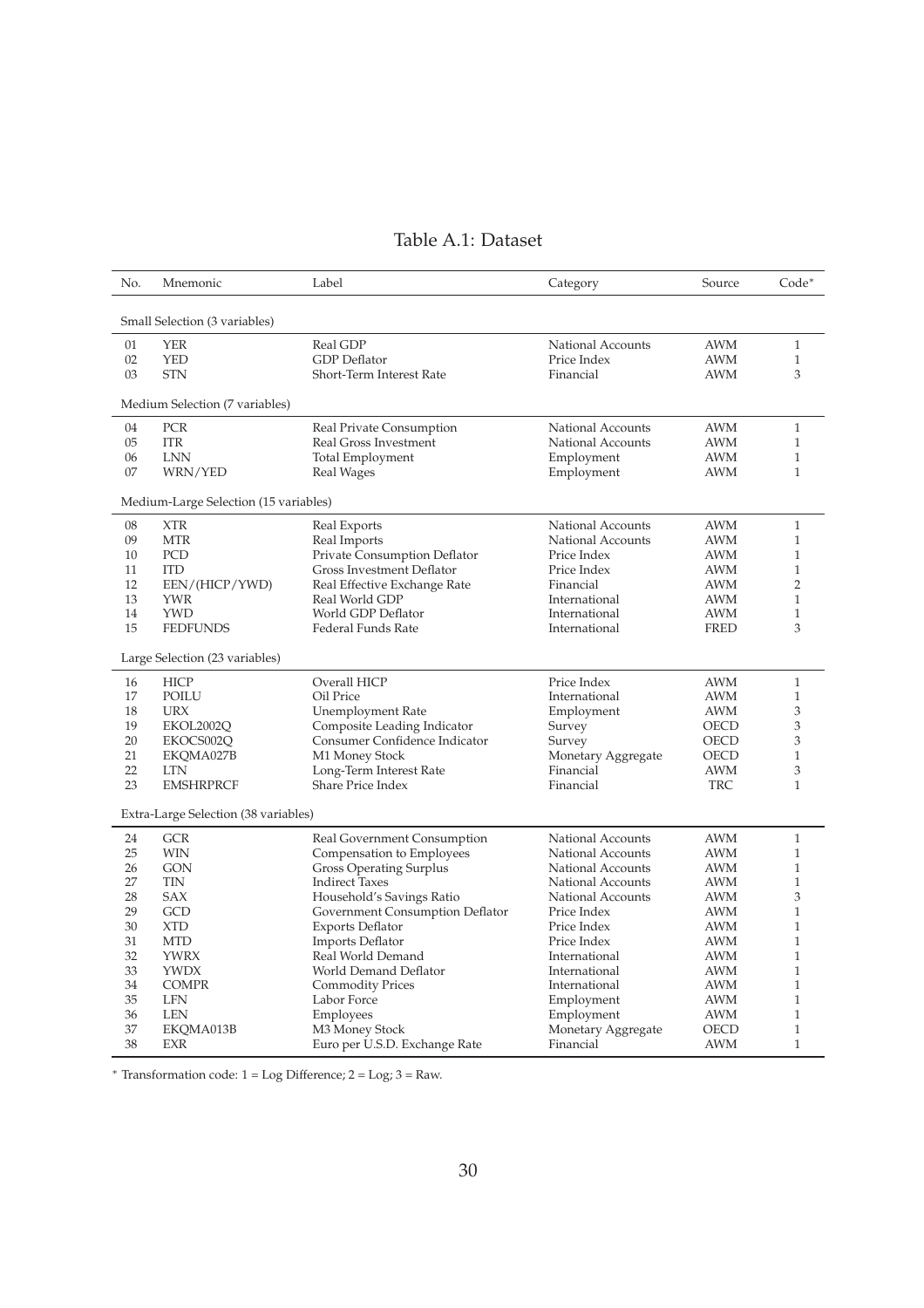

Figure A.1: Dataset. Notes: this figure shows the series included in the medium-large selection of the dataset. The initial estimation sample is 1984:1 to 1998:4, while the evaluation period runs from 1999:1 to 2011:4 (gray shaded area).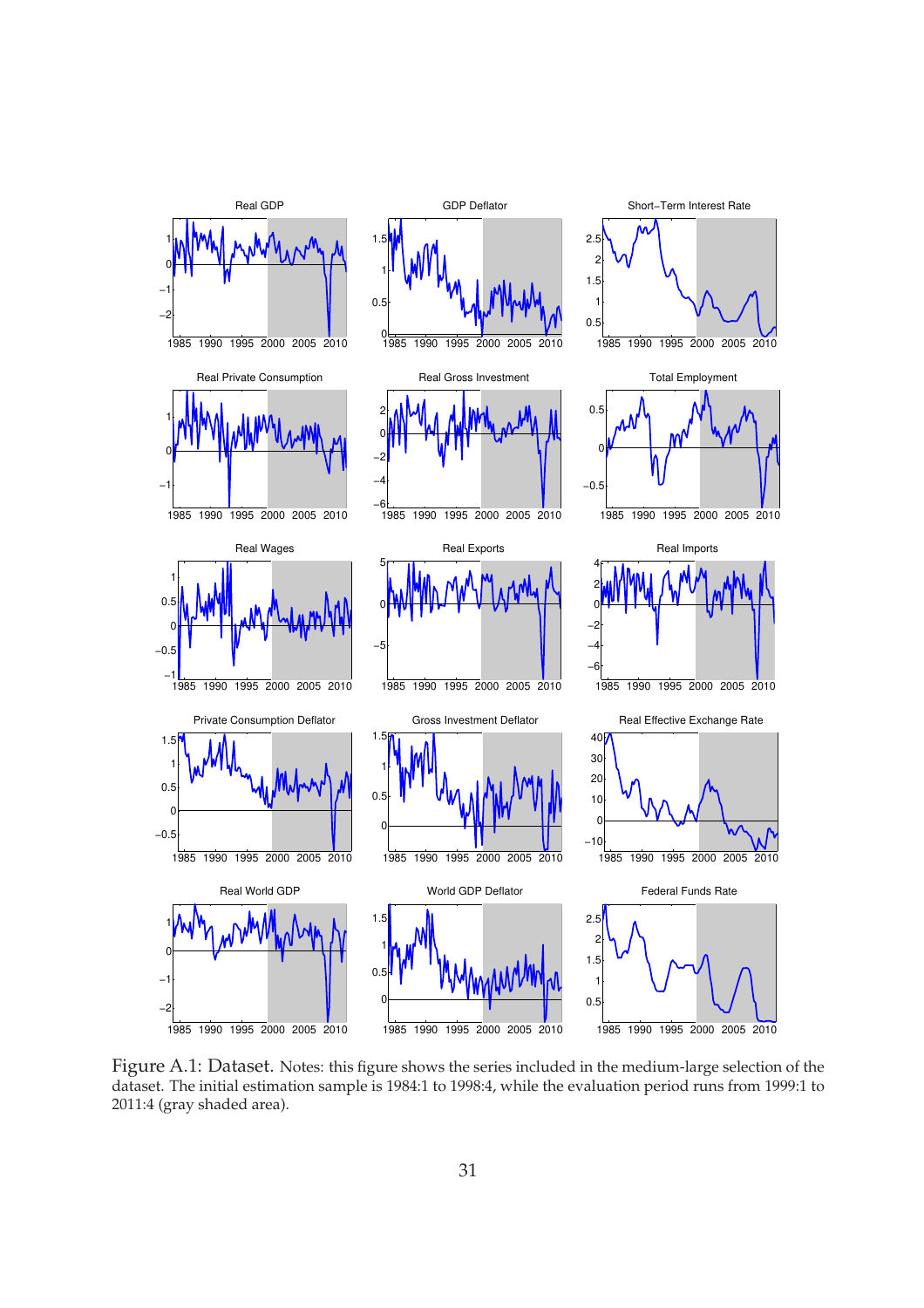### **B Marginal Likelihood**

The marginal likelihood is (see also Carriero et al., 2015):

$$
p(y|\lambda) = k^{-1} \times |\Psi + (y - xb)' (I + x\Omega x')^{-1} (y - xb)|^{-\frac{T+d}{2}},
$$
\n(B.1)

where

$$
k = \pi^{\frac{TN}{2}} \times \left| \left( I + x \Omega x' \right)^{-1} \right|^{-\frac{N}{2}} \times \left| \Psi \right|^{-\frac{d}{2}} \times \frac{\Gamma_N \left( \frac{d}{2} \right)}{\Gamma_N \left( \frac{T+d}{2} \right)},\tag{B.2}
$$

and with  $\Gamma_N(\cdot)$  denoting the N-variate gamma function.

## **C Convergence**

In order to check for the convergence of the Markov chain, I follow Primiceri (2005) and calculate autocorrelation functions as well as inefficiency factors (IFs) for the shrinkage parameter  $\lambda$  and each BVAR model. Furthermore, I inspect the posterior distribution of  $\lambda$  for its plausibility.

The IF is defined as IF =  $1 + 2 \sum_{s=1}^{\infty} \rho_s$ , where  $\rho_s$  is the estimated autocorrelation of the chain at lag s. Since independence sampling produces an IF that is equal to one and dependence sampling typically produces an IF greater than one, the IF quantifies the relative efficiency loss in the computation of posterior draws from dependent versus independent samples. In practice, values around 20 are regarded as efficient (see, e.g., Primiceri, 2005, among others), meaning that the econometrician needs to draw 20 times as many draws as from uncorrelated samples.

The IFs are calculated as the inverse of the relative numerical efficiency measure (RNE) of Geweke (1992):

RNE = 
$$
(2\pi)^{-1} \frac{1}{S(0)} \int_{-\pi}^{\pi} S(\omega) d\omega = IF^{-1}
$$
, (C.1)

where  $S(\omega)$  denotes the spectral density of the sequence of draws at frequency  $\omega$ . I estimate the spectral densities by smoothing the periodograms in the frequency domain using a 4 percent tapered window as in Primiceri (2005).

In Figure C.1 I present the autocorrelation function for the shrinkage parameter up to lag 20 for the extra-large BVAR when all observations are used in estimation. The autocorrelation is below 0.1 at the first lag and approximately 0 thereafter, suggesting that the chain mixes well and draws are almost independent. This conclusion is confirmed by the IFs that are documented for all estimation periods. The values vary between 5 and 10, indicating that draws come from the ergodic distribution. The findings are similar for the other BVARs, but not reported here for the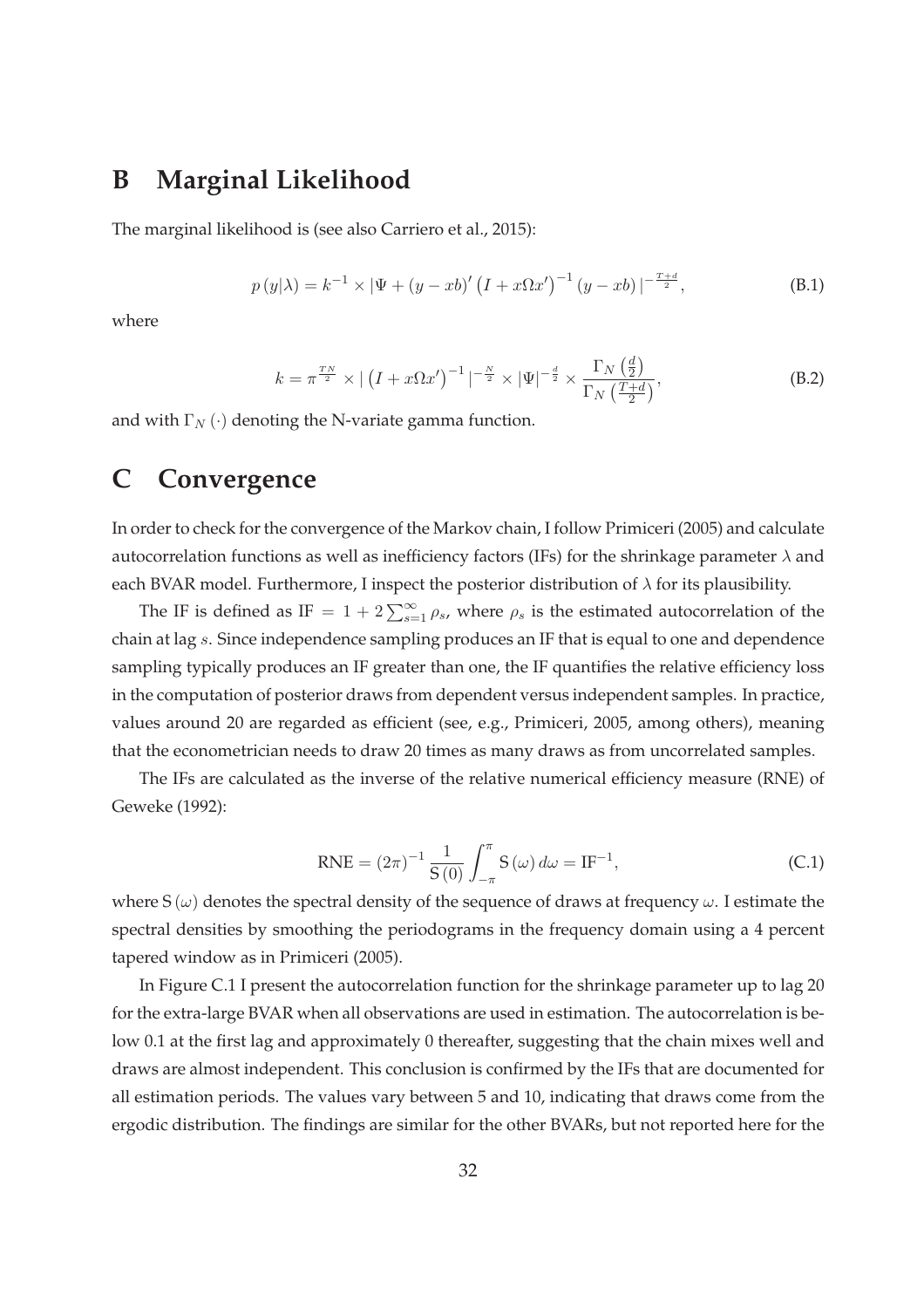sake of brevity. Moreover, I show the posterior distribution of the shrinkage parameter for some BVARs when all observations are used together with the prior distribution in Figure C.2. The posterior distribution is obtained by smoothing the simulated histograms with a normal kernel function. While the hyperprior is dispersed and uninformative, the posterior distributions have plausible shapes. As suggested by De Mol, Giannone, and Reichlin (2008), the size of the shrinkage parameter as well as its posterior uncertainty decline with the number of variables included, meaning that the Minnesota prior becomes tighter the larger the model is.



Figure C.1: Convergence Diagnostics for Shrinkage Parameter. Notes: this figure shows the autocorrelation of the posterior draws using data from 1984:1 to 2010:4 (left panel); and inefficiency factors for the period 1998:4 to 2010:4 (right panel). Both statistics are for the extra-large BVAR.



Figure C.2: Prior and Posterior Distribution for Shrinkage Parameter. Notes: this figure shows the prior and posterior distribution of the shrinkage parameter for the small, medium, and extralarge BVAR using data from 1984:1 to 2010:4.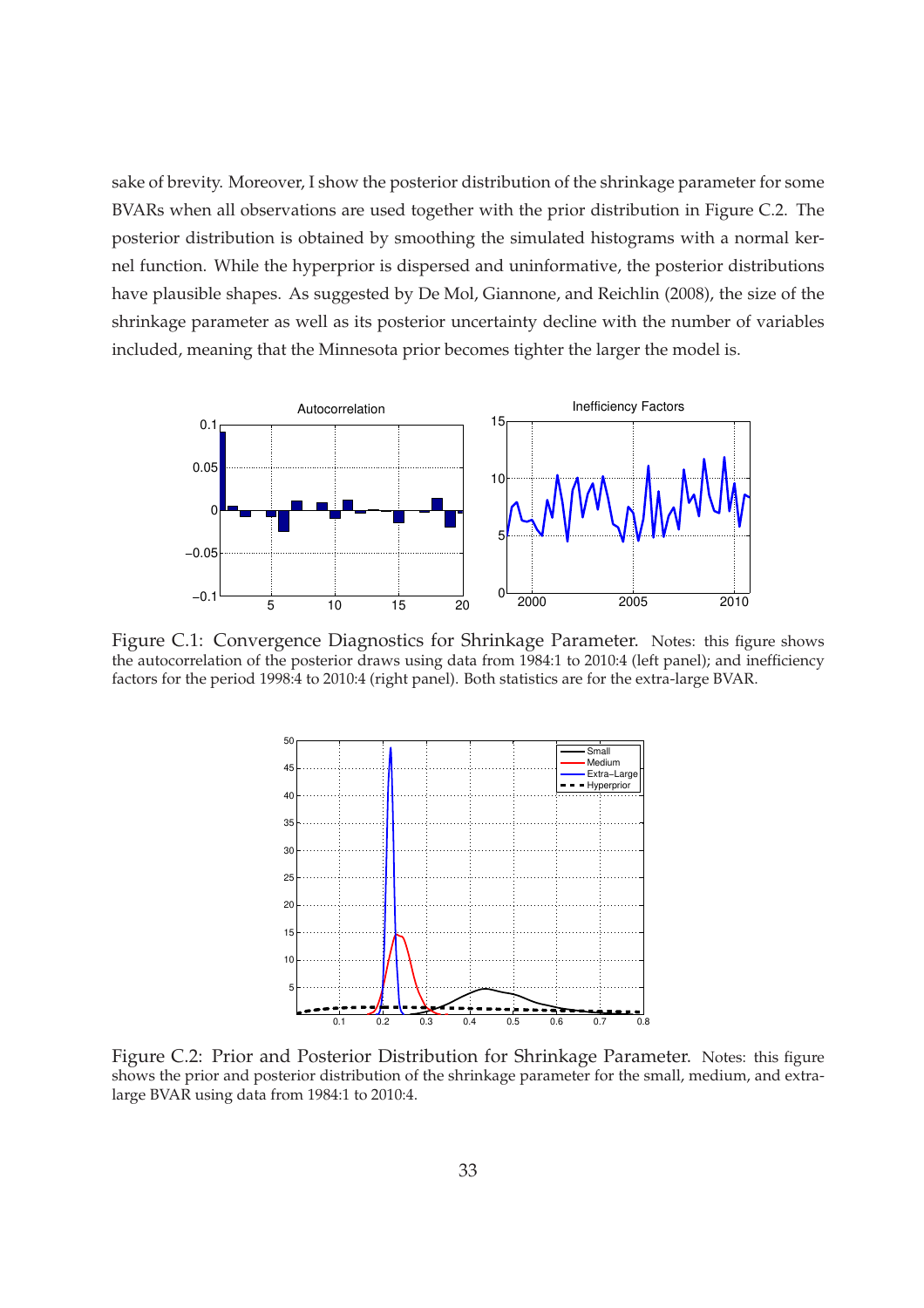### **D DSGE Models**

This appendix provides the measurement equations and priors for the DSGE models. The measurement equations relate the observable series to the model variables. In order to denote the observables I use the mnemonics shown in Table A.1, while I adopt the original notation for the model parameters and variables. For the Adolfson-Laseén-Lindé-Villani model I add small measurement errors, accounting for approximately 10% of the variance of a series, which stabilizes inference. The priors are also from the original articles, but slightly modified. For instance I add steady-state labor force growth to series that are not measured in per capita terms to avoid detrending before estimation. Moreover, I fix some additional parameters at reasonable values to keep repeated recursive estimation manageable. Note: *StDev* = Standard deviation.

### **D.1 An-Schorfheide**

The measurement equations are

$$
\Delta YER_t = \bar{\gamma} + \bar{e} + \Delta \hat{y}_t + \hat{z}_t \tag{D.1}
$$

$$
\Delta YED_t = \pi^A/4 + \hat{\pi}_t \tag{D.2}
$$

$$
STN_t = \left(\pi^A + r^A\right)/4 + \bar{\gamma} + \hat{R}_t
$$
\n(D.3)

#### Table D.1: Priors (An-Schorfheide)

| Parameter & Description |                                                  | Density         | Mean | StDev |
|-------------------------|--------------------------------------------------|-----------------|------|-------|
| $\tau$                  | Inverse intertemporal elasticity of substitution | Gamma           | 2.00 | 0.50  |
| $\kappa$                | Slope of Phillips curve                          | Gamma           | 0.20 | 0.10  |
| $\psi_2$                | Monetary policy response to output growth        | Gamma           | 0.50 | 0.25  |
| $\rho_R$                | Interest rate smoothing                          | Beta            | 0.50 | 0.20  |
| $\rho_G$                | Autocorrelation of government spending shock     | Beta            | 0.80 | 0.10  |
| $\rho_Z$                | Autocorrelation of TFP growth shock              | Beta            | 0.50 | 0.20  |
| $r^A$                   | Transformation of discount factor (annual)       | Gamma           | 2.00 | 0.50  |
| $\pi^A$                 | Steady-state inflation (annual)                  | Gamma           | 4.00 | 1.00  |
| $\bar{\gamma}$          | Steady-state TFP growth                          | Normal          | 0.40 | 0.10  |
| $\sigma_R$              | Standard deviation of monetary policy shock      | <b>InvGamma</b> | 0.25 | 0.13  |
| $\sigma_G$              | Standard deviation of government spending shock  | InvGamma        | 1.25 | 0.66  |
| $\sigma_Z$              | Standard deviation of TFP growth shock           | InvGamma        | 0.63 | 0.33  |
|                         | Parameters fixed at constant value               |                 |      |       |
| $\bar{e}$               | Steady-state labor force growth                  |                 |      | 0.20  |
| $\psi_1$                | Monetary policy response to inflation            |                 |      | 1.50  |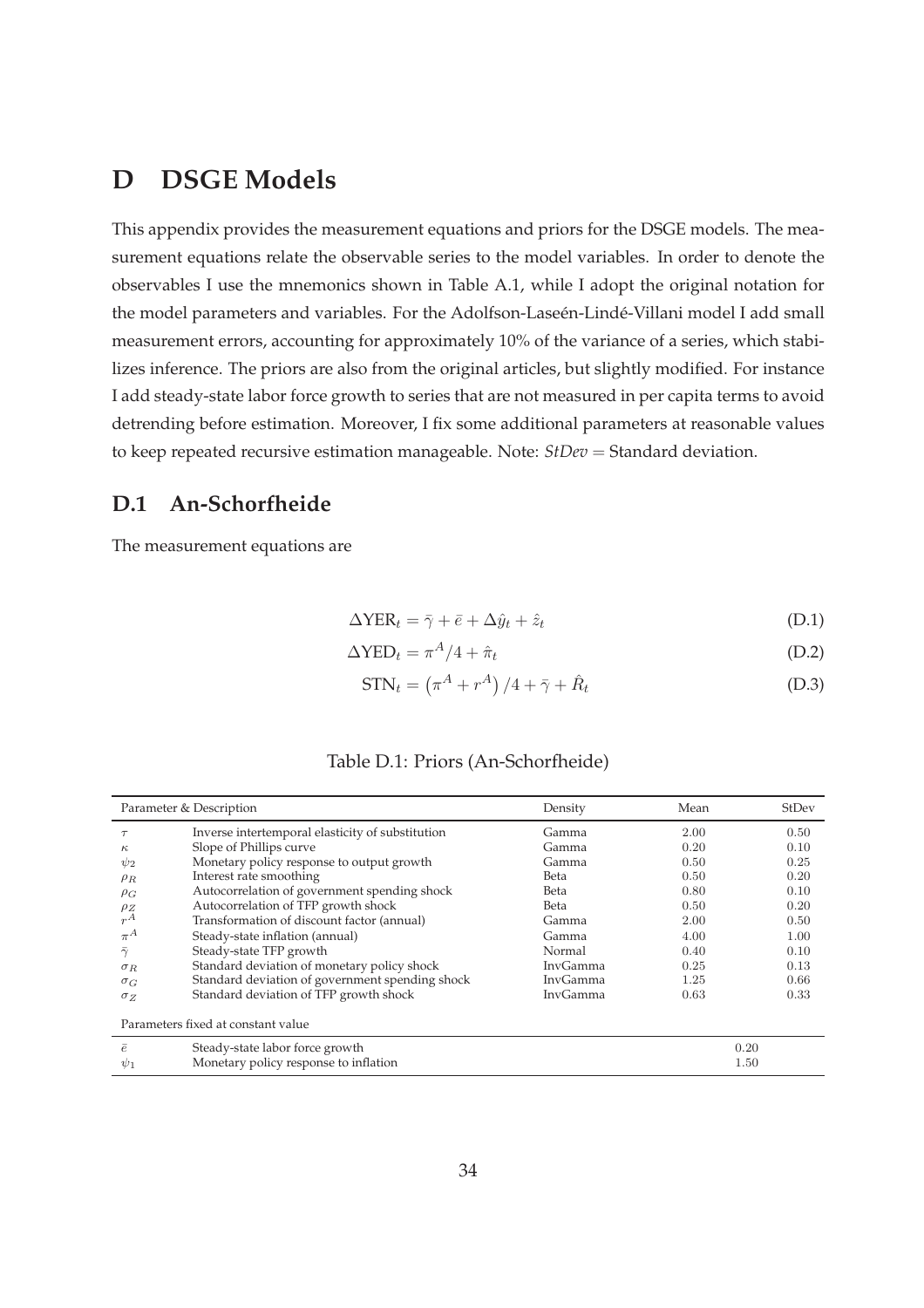### **D.2 Smets-Wouters**

The measurement equations are

$$
\Delta YER_t = \bar{\gamma} + \bar{e} + \Delta \hat{y}_t \tag{D.4}
$$

$$
\Delta YED_t = \bar{\pi} + \hat{\pi}_t \tag{D.5}
$$

$$
STN_t = \bar{r} + \hat{R}_t \tag{D.6}
$$

$$
\Delta PCR_t = \bar{\gamma} + \bar{e} + \Delta \hat{c}_t \tag{D.7}
$$

$$
\Delta \text{ITR}_t = \bar{\gamma} + \bar{e} + \Delta \hat{i}_t \tag{D.8}
$$

$$
\Delta \text{LNN}_t = \bar{e} + \Delta \hat{e}_t \tag{D.9}
$$

$$
\Delta (WRN/YED)_t = \bar{\gamma} + \Delta \hat{w}_t \tag{D.10}
$$

### Table D.2: Priors (Smets-Wouters)

|                | Parameter & Description                           | Density         | Mean | StDev    |
|----------------|---------------------------------------------------|-----------------|------|----------|
| $\psi$         | Elasticity of capital adjustment cost function    | Beta            | 0.50 | 0.15     |
| Ф              | Fixed costs in production                         | Normal          | 1.45 | 0.25     |
| $\rho$         | Interest rate smoothing                           | Beta            | 0.75 | 0.10     |
| $r_{\Delta y}$ | Monetary policy response to output growth         | Gamma           | 0.50 | 0.25     |
| $\bar{\pi}$    | Steady-state inflation                            | Gamma           | 1.00 | 0.25     |
| $r^Q$          | Transformation of discount factor                 | Gamma           | 0.50 | 0.12     |
| $\bar{\gamma}$ | Steady-state labor augmenting technology growth   | Normal          | 0.40 | 0.10     |
| $\bar{e}$      | Steady-state labor force growth                   | Normal          | 0.20 | 0.50     |
| $\rho_i$       | Autocorrelation of all shocks                     | Beta            | 0.50 | 0.20     |
| $\mu_i$        | Moving average term of price & wage mark-up shock | Beta            | 0.50 | 0.20     |
| $\sigma_i$     | Standard deviation of all shocks                  | <b>InvGamma</b> | 0.10 | $\infty$ |
|                | Parameters fixed at constant value                |                 |      |          |
| $\delta$       | Depreciation rate                                 |                 |      | 0.025    |
| $g_y$          | Steady-state government spending to output ratio  |                 |      | 0.18     |
| $\lambda_w$    | Steady-state labor market mark-up                 |                 |      | 1.50     |
| $\epsilon_w$   | Kimball labor market aggregator                   |                 |      | 10       |
| $\epsilon_p$   | Kimball goods market aggregator                   |                 |      | 10       |
| $\varphi$      | Steady-state elasticity of capital adj. cost fct. |                 |      | 5.00     |
| $\sigma_c$     | Intertemporal elasticity of substitution          |                 |      | 1.50     |
| $\hbar$        | Habit formation                                   |                 |      | 0.70     |
| $\xi_w$        | Calvo wages                                       |                 |      | 0.75     |
| $\sigma_l$     | Labor supply elasticity                           |                 |      | 2.00     |
| $\xi_p$        | Calvo prices                                      |                 |      | 0.75     |
| $\iota_w$      | Indexation wages                                  |                 |      | 0.75     |
| $\iota_p$      | Indexation prices                                 |                 |      | 0.75     |
| $r_{\pi}$      | Monetary policy response to inflation             |                 |      | 1.50     |
| $\alpha$       | Capital share in production                       |                 |      | 0.30     |
| $\xi_e$        | Calvo employment                                  |                 |      | 0.50     |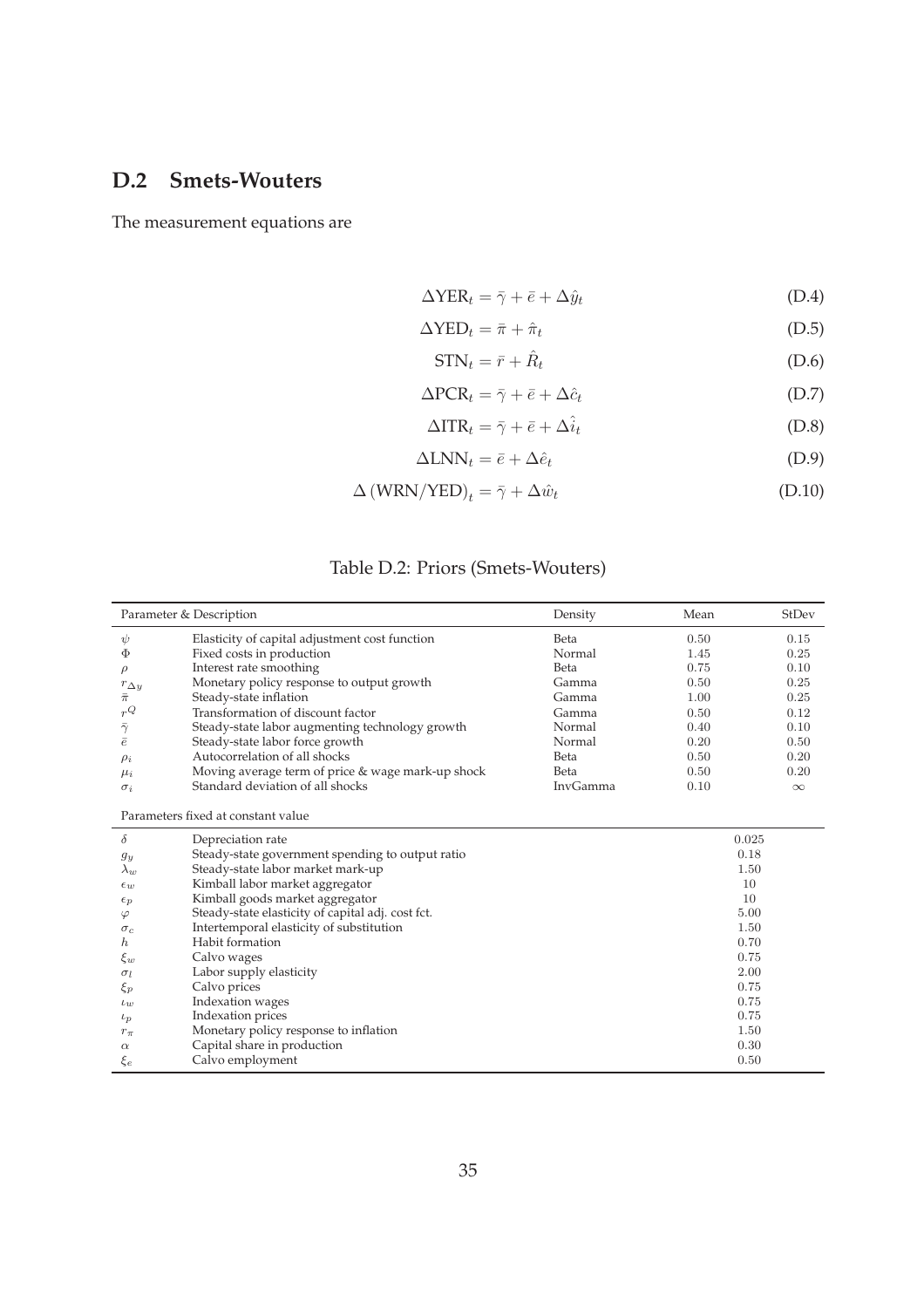### **D.3 Adolfson-Laseén-Lindé-Villani**

The measurement equations are

$$
\Delta YER_t = 100 \cdot \log \mu_z + 100 \cdot \log \mu_e + \Delta \hat{y}_t + \eta_t^{YER}
$$
 (D.11)

$$
\Delta YED_t = 100 \cdot \log \pi + \hat{\pi}_t + \eta_t^{YED}
$$
\n(D.12)

$$
STN_t = 100 \cdot \log R + \hat{R}_t \tag{D.13}
$$

$$
\Delta PCR_t = 100 \cdot \log \mu_z + 100 \cdot \log \mu_e + (1 - \omega_c) \left( \Delta c_t + \eta_c \Delta \hat{\gamma}_t^{c,d} \right) + \omega_c \left( \Delta c_t + \eta_c \left( \Delta \hat{\gamma}_t^{c,d} - \Delta \hat{\gamma}_t^{mc,d} \right) \right) + \eta_t^{PCR}
$$
 (D.14)

$$
\Delta \text{ITR}_t = 100 \cdot \log \mu_z + 100 \cdot \log \mu_e + (1 - \omega_i) \left( \Delta i_t + \eta_i \Delta \hat{\gamma}_t^{i,d} \right)
$$

$$
+ \omega_i \left( \Delta i_t + \eta_i \left( \Delta \hat{\gamma}_t^{i,d} - \Delta \hat{\gamma}_t^{mi,d} \right) \right) + \eta_t^{ITR}
$$
\n(D.15)

$$
\Delta LNN_t = 100 \cdot \log \mu_e + \Delta \hat{e}_t + \eta_t^{LNN}
$$
\n(D.16)

$$
\Delta (WRN/YED)_t = 100 \cdot \log \mu_z + \Delta \hat{w}_t + \eta_t^{WRN}
$$
\n(D.17)

$$
\Delta XTR_t = 100 \cdot \log \mu_z + 100 \cdot \log \mu_e + \Delta \hat{y}_t^* - \eta_f \Delta \hat{\gamma}_t^x + \Delta \hat{\tilde{z}}_t^* + \eta_t^{XTR}
$$
 (D.18)

$$
\Delta \text{MTR}_t = 100 \cdot \log \mu_z + 100 \cdot \log \mu_e + \omega_c \left( \Delta c_t + \eta_c \left( \Delta \hat{\gamma}_t^{c,d} - \Delta \hat{\gamma}_t^{mc,d} \right) \right)
$$

$$
+ \omega_i \left( \Delta i_t + \eta_i \left( \Delta \hat{\gamma}_t^{i,d} - \Delta \hat{\gamma}_t^{mi,d} \right) \right) + \eta_t^{MTR}
$$
\n(D.19)

$$
\Delta \text{PCD}_t = 100 \cdot \log \pi + (1 - \omega_c) \left( \Delta c_t + \hat{\pi}_t + \eta_c \Delta \hat{\gamma}_t^{c,d} \right)
$$
 (D.20)

$$
+ \omega_c \left( \Delta c_t + \hat{\pi}_t^{m,c} + \eta_c \left( \Delta \hat{\gamma}_t^{c,d} - \Delta \hat{\gamma}_t^{mc,d} \right) \right)
$$

$$
- (1 - \omega_c) \left( \Delta c_t + \eta_c \Delta \hat{\gamma}_t^{c,d} \right) - \omega_c \left( \Delta c_t + \eta_c \left( \Delta \hat{\gamma}_t^{c,d} - \Delta \hat{\gamma}_t^{mc,d} \right) \right) + \eta_t^{PCD}
$$
  
D = 100, log  $\pi$  + (1 -  $\omega$ )  $\left( \Delta i_t + \hat{\pi}_t + m_t \Delta \hat{\gamma}_t^{i,d} \right)$  (D.21)

$$
\Delta \text{ITD}_t = 100 \cdot \log \pi + (1 - \omega_i) \left( \Delta i_t + \hat{\pi}_t + \eta_i \Delta \hat{\gamma}_t^{i,d} \right)
$$
\n
$$
+ \omega_i \left( \Delta i_t + \hat{\pi}_t^{m,i} + \eta_i \left( \Delta \hat{\gamma}_t^{i,d} - \Delta \hat{\gamma}_t^{m,i,d} \right) \right)
$$
\n(D.21)

+ 
$$
\omega_i \left( \Delta i_t + \hat{\pi}_t^{m,t} + \eta_i \left( \Delta \hat{\gamma}_t^{i,a} - \Delta \hat{\gamma}_t^{m,t,a} \right) \right)
$$
  
 -  $(1 - \omega_i) \left( \Delta i_t + \eta_i \Delta \hat{\gamma}_t^{i,d} \right) - \omega_i \left( \Delta i_t + \eta_i \left( \Delta \hat{\gamma}_t^{i,d} - \Delta \hat{\gamma}_t^{m,i,d} \right) \right) + \eta_t^{ITD}$ 

$$
\left(\text{EEN}/\left(\text{HICP}/\text{YWD}\right)\right)_t = \bar{x} + \hat{x}_t \tag{D.22}
$$

$$
\Delta \text{YWR}_t = 100 \cdot \log \mu_z + 100 \cdot \log \mu_e + \Delta \hat{y}_t^* + \Delta \hat{\tilde{z}}_t^* \tag{D.23}
$$

$$
\Delta \text{YWD}_t = 100 \cdot \log \pi + \hat{\pi}_t^* \tag{D.24}
$$

$$
\text{FEDFUNDS}_{t} = 100 \cdot \log R + \hat{R}_{t}^{*} \tag{D.25}
$$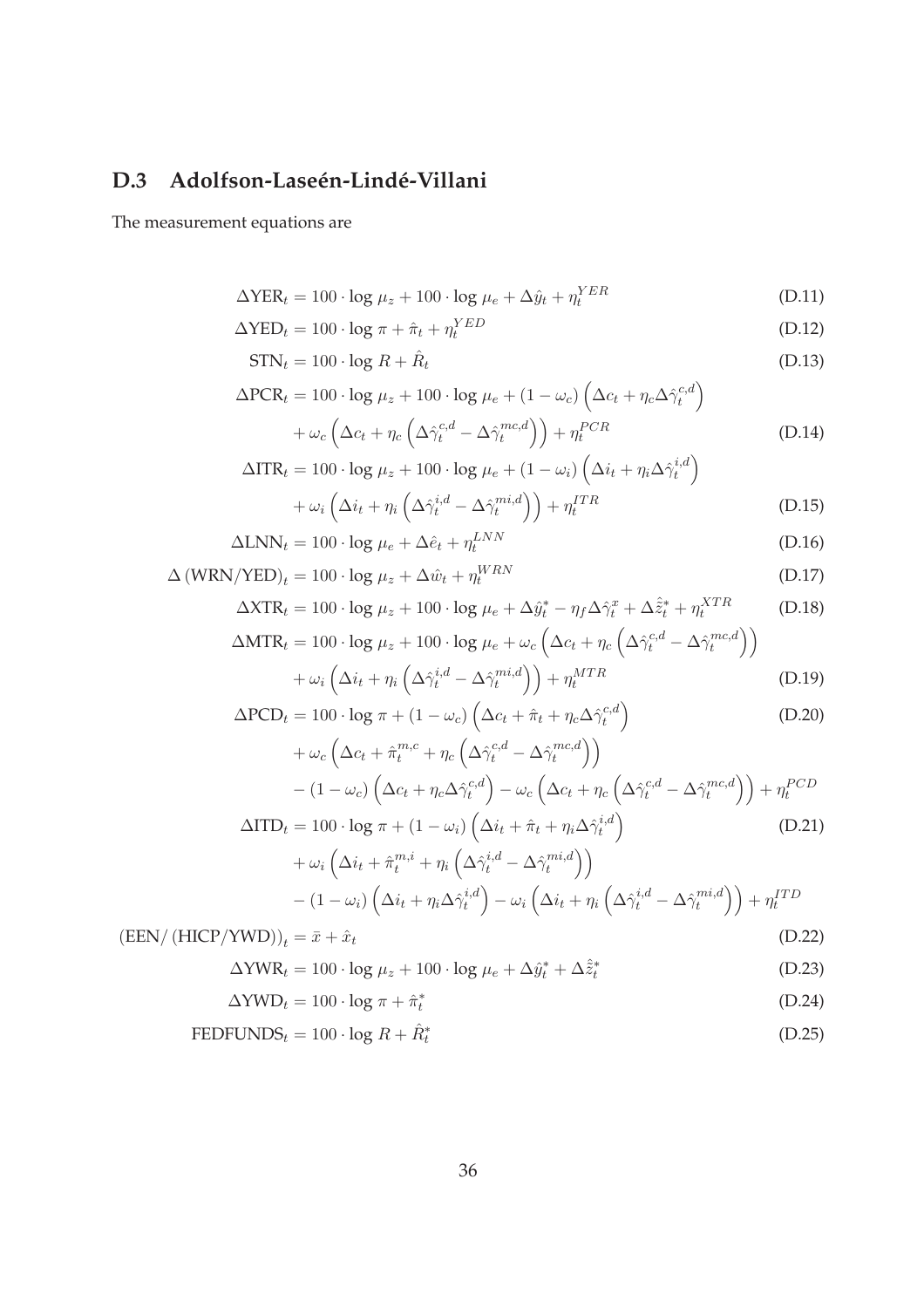|                           | Parameter & Description                                                                                 | Density              | Mean           | StDev                |
|---------------------------|---------------------------------------------------------------------------------------------------------|----------------------|----------------|----------------------|
| $\lambda_d$               | Steady-state domestic mark-up                                                                           | InvGamma             | 2.600          | $\infty$             |
| $\lambda_{m,c}$           | Steady-state import consumption mark-up                                                                 | InvGamma             | 2.600          | $\infty$             |
| $\lambda_{m,i}$           | Steady-state import investment mark-up                                                                  | InvGamma             | 2.600          | $\infty$             |
| S                         | Investment adjustment cost parameter                                                                    | Normal               | 7.694          | 1.500                |
| $\eta_i$                  | Substitution elasticity foreign/domestic investment                                                     | InvGamma             | 2.100          | 1.050                |
| $\eta_f$                  | Substitution elasticity domestic/foreign good                                                           | InvGamma             | 2.100          | 1.050                |
| $\mu_z$                   | Steady-state technology growth                                                                          | Normal               | 1.004          | 0.0005               |
| $\mu_e$                   | Steady-state labor force growth                                                                         | Normal               | 1.002          | 0.0005               |
| $\bar{x}$                 | Steady-state real exchange rate                                                                         | Normal               | 11.75          | 4                    |
| Φ                         | Risk premium parameter                                                                                  | InvGamma             | 0.025          | $\infty$             |
| $\rho_i$                  | Autocorrelation of all shocks                                                                           | Beta                 | 0.850          | 0.100                |
| $\rho_R$                  | Interest rate smoothing                                                                                 | Beta                 | 0.800          | 0.050                |
| $r_{\Delta \pi}$          | Monetary policy response to change in inflation                                                         | Normal               | 0.300          | 0.100                |
| $r_x$                     | Monetary policy response to real exchange rate                                                          | Normal               | 0.000          | 0.050                |
| $r_y$                     | Monetary policy response to output                                                                      | Normal<br>Normal     | 0.125          | 0.050                |
| $r_{\Delta y}$            | Monetary policy response to output growth                                                               |                      | 0.0625         | 0.050                |
| $\sigma_z$                | Standard deviation of unit root technology shock                                                        | InvGamma             | 0.450          | $\infty$             |
| $\sigma_{\epsilon}$       | Standard deviation of stationary technology shock<br>Standard deviation of investment-spec. tech. shock | InvGamma<br>InvGamma | 1.500<br>0.450 | $\infty$             |
| $\sigma_{\Upsilon}$       | Standard deviation of asymmetric technology shock                                                       | <b>InvGamma</b>      | 0.850          | $\infty$<br>$\infty$ |
| $\sigma_z*$               | Standard deviation of consumption preference shock                                                      | InvGamma             | 0.450          |                      |
| $\sigma_{\varsigma_c}$    | Standard deviation of labor supply shock                                                                | InvGamma             | 0.450          | $\infty$<br>$\infty$ |
| $\sigma_{\varsigma_h}$    | Standard deviation of risk premium shock                                                                | <b>InvGamma</b>      | 0.100          | $\infty$             |
| $\sigma_{\phi}$           | Standard deviation of monetary policy shock                                                             | InvGamma             | 0.350          | $\infty$             |
| $\sigma_R$                | Standard deviation of inflation target shock                                                            | InvGamma             | 0.100          | $\infty$             |
| $\sigma_{\pi^c}$          | Standard deviation of all mark-up shocks                                                                | <b>InvGamma</b>      | 0.650          | $\infty$             |
| $\sigma_{\lambda_i}$      | Parameters fixed at constant value                                                                      |                      |                |                      |
|                           |                                                                                                         |                      |                |                      |
| $\mu$                     | Steady-state money growth                                                                               |                      | 1.010          |                      |
| β<br>δ                    | Discount factor                                                                                         |                      | 0.999<br>0.013 |                      |
|                           | Depreciation rate<br>Capital share in production                                                        |                      | 0.290          |                      |
| $\alpha$                  | Constant labor disutility                                                                               |                      | 7.500          |                      |
| $A_L$                     | Labor supply elasticity                                                                                 |                      | 1.000          |                      |
| $\sigma_L$<br>$\lambda_w$ | Wage mark-up                                                                                            |                      | 1.050          |                      |
| $\omega_c$                | Import share in consumption                                                                             |                      | 0.310          |                      |
| $\omega_i$                | Import share in investment                                                                              |                      | 0.550          |                      |
| $\rho_{\pi}$              | Autocorrelation of inflation target shock                                                               |                      | 0.975          |                      |
| $g_r$                     | Steady-state government spending to output ratio                                                        |                      | 0.204          |                      |
| $A_q$                     | Cash-money ratio                                                                                        |                      | 0.378          |                      |
| $\sigma_q$                | Money demand parameter                                                                                  |                      | 10.620         |                      |
| $\eta_c$                  | Substitution elasticity foreign/domestic consumption                                                    |                      | 5.000          |                      |
| $\sigma_a$                | Capital utilization parameter                                                                           |                      | $10^{6}$       |                      |
| $\rho_{\lambda_d}$        | Autocorrelation of domestic mark-up shock                                                               |                      | 0.000          |                      |
| $\lambda_x$               | Steady-state export mark-up                                                                             |                      | 1.000          |                      |
| $\nu$                     | Steady-state fraction of wages financed in advance                                                      |                      | 1.000          |                      |
| $\xi_w$                   | Calvo wages                                                                                             |                      | 0.700          |                      |
| $\xi_d$                   | Calvo domestic prices                                                                                   |                      | 0.900          |                      |
| $\xi_{m,c}$               | Calvo import consumption prices                                                                         |                      | 0.450          |                      |
| $\xi_{m,i}$               | Calvo import investment prices                                                                          |                      | 0.750          |                      |
| $\xi_x$                   | Calvo export prices                                                                                     |                      | 0.650          |                      |
| $\xi_e$                   | Calvo employment                                                                                        |                      | 0.800          |                      |
| $\kappa_w$                | Indexation wages                                                                                        |                      | 0.500          |                      |
| $\kappa_d$                | Indexation domestic prices                                                                              |                      | 0.200          |                      |
| $\kappa_{m,c}$            | Indexation import consumption prices                                                                    |                      | 0.150          |                      |
| $\kappa_{m,i}$            | Indexation import investment prices                                                                     |                      | 0.200          |                      |
| $\kappa_x$                | Indexation export prices                                                                                |                      | 0.150          |                      |
| b                         | Habit formation                                                                                         |                      | 0.700          |                      |
| $r_{\pi}$                 | Monetary policy response to inflation                                                                   |                      | 1.700          |                      |

## Table D.3: Priors (Adolfson-Laseén-Lindé-Villani)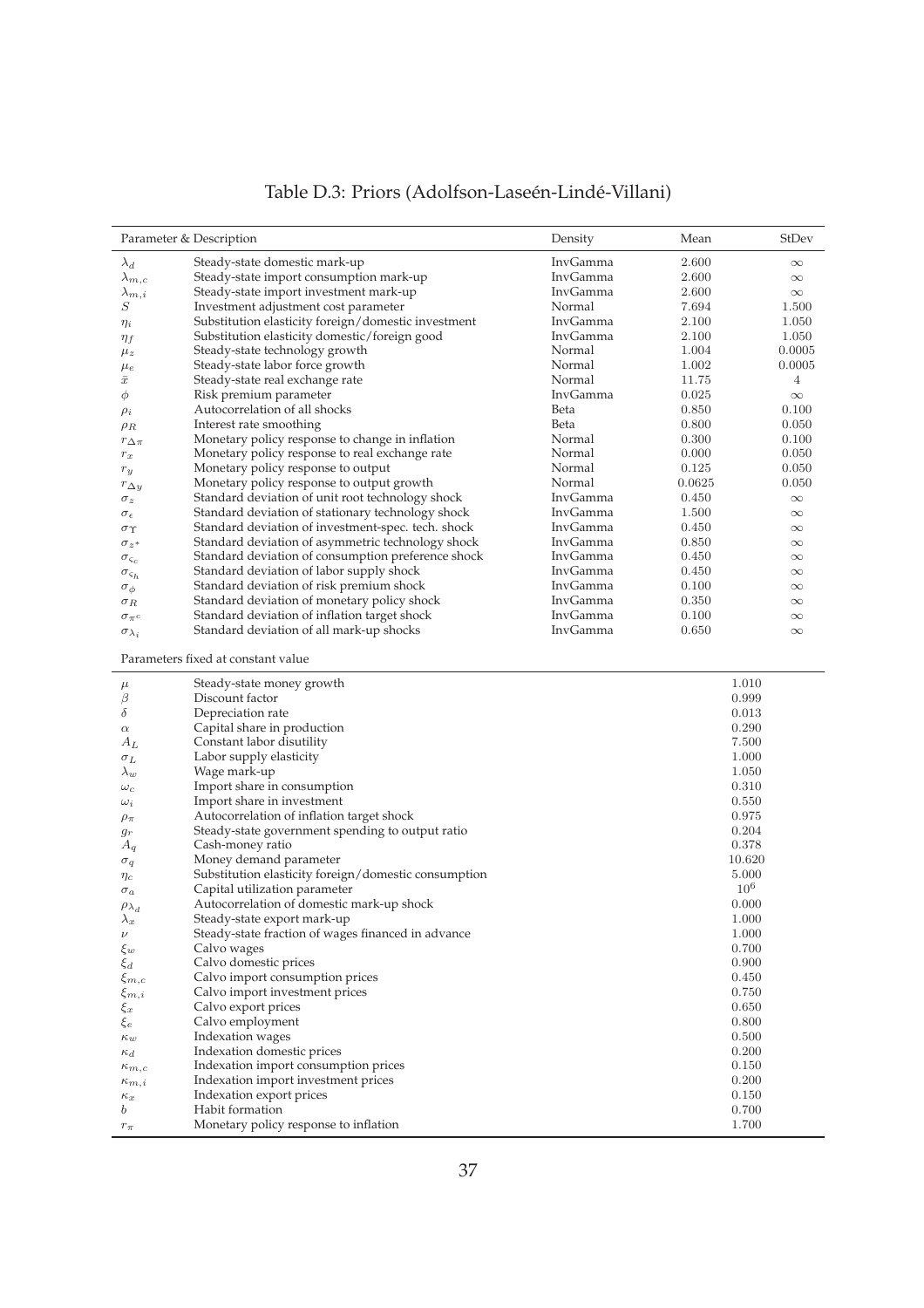# **E Additional Results**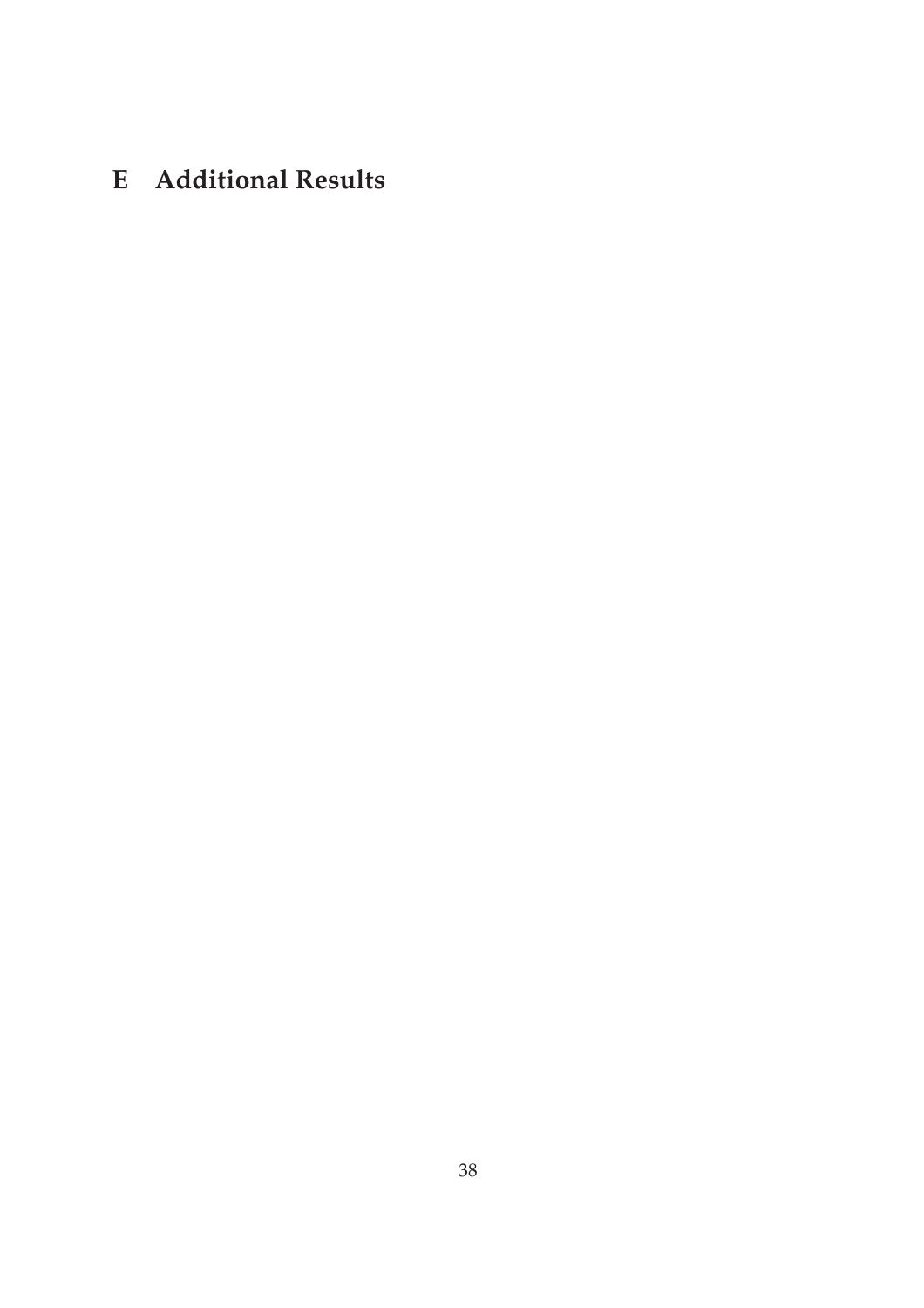|                                                                                                                     |                                                                                   | Forecast Horizon h (in Quarters)                                                  |                                                                                   |                                                                                                              |  |
|---------------------------------------------------------------------------------------------------------------------|-----------------------------------------------------------------------------------|-----------------------------------------------------------------------------------|-----------------------------------------------------------------------------------|--------------------------------------------------------------------------------------------------------------|--|
| <b>Forecast Model</b>                                                                                               | 1                                                                                 | $\overline{2}$                                                                    | 3                                                                                 | $\overline{4}$                                                                                               |  |
|                                                                                                                     | Small Selection ( $m = 3$ )                                                       |                                                                                   |                                                                                   |                                                                                                              |  |
| <b>OLS-VAR Small</b><br><b>OLS-VAR Medium</b><br><b>OLS-VAR Medium-Large</b>                                        | $2.71(-2.15)$<br>$2.88(-2.14)$<br>$3.78(-0.97)$                                   | $2.60(-1.64)$<br>$2.71(-1.81)$<br>$4.19(-0.06)$                                   | $2.81(-0.97)$<br>$2.85(-1.22)$<br>$4.04(-0.71)$                                   | $3.61(-0.06)$<br>$3.45(-0.41)$<br>$4.74(-1.20)$                                                              |  |
| <b>BVAR</b> Small<br><b>BVAR</b> Medium<br><b>BVAR Medium-Large</b><br><b>BVAR Large</b><br><b>BVAR Extra-Large</b> | $2.63(-2.26)$<br>$2.63(-2.12)$<br>$2.30(-2.26)$<br>$1.82(-2.48)$<br>$2.32(-2.11)$ | $2.53(-1.68)$<br>$2.49(-1.64)$<br>$2.39(-1.53)$<br>$2.23(-1.20)$<br>$2.25(-1.35)$ | $2.81(-0.94)$<br>$2.88(-0.82)$<br>$2.89(-0.57)$<br>$3.02(-0.41)$<br>$2.78(-0.77)$ | $3.53(-0.10)$<br>$3.42(-0.19)$<br>3.29 <sub>(</sub><br>0.06)<br>3.97(<br>0.20)<br>3.52 <sub>(</sub><br>0.10) |  |
| <b>DSGE</b> Small<br><b>DSGE</b> Medium<br><b>DSGE</b> Medium-Large                                                 | $3.12(-1.50)$<br>$3.94(-0.78)$<br>$2.39(-2.13)$                                   | $3.58(-0.42)$<br>$2.62(-0.61)$<br>$2.35(-1.12)$                                   | $4.45(-0.40)$<br>$3.07(-0.09)$<br>$3.35(-0.17)$                                   | 5.85(<br>1.11)<br>3.35(<br>0.16)<br>3.43<<br>(0.47)                                                          |  |
|                                                                                                                     |                                                                                   |                                                                                   | Medium Selection ( $m = 7$ )                                                      |                                                                                                              |  |
| <b>OLS-VAR Medium</b><br>OLS-VAR Medium-Large                                                                       | $8.78(-3.44)$<br>$13.59(-0.61)$                                                   | $8.39(-3.73)$<br>$13.42(-0.31)$                                                   | $9.25(-3.04)$<br>$11.12(-0.32)$                                                   | $10.75(-2.21)$<br>$11.59(-0.12)$                                                                             |  |
| <b>BVAR</b> Medium<br><b>BVAR Medium-Large</b><br><b>BVAR Large</b><br><b>BVAR Extra-Large</b>                      | $7.21(-4.20)$<br>$6.91(-4.16)$<br>$6.16(-4.20)$<br>$7.65(-3.24)$                  | $6.87(-4.00)$<br>$7.05(-3.71)$<br>$6.78(-2.87)$<br>$7.01(-2.32)$                  | $7.90(-3.27)$<br>$7.56(-2.83)$<br>$8.08(-1.92)$<br>$7.16(-1.98)$                  | $9.19(-2.53)$<br>$8.48(-2.26)$<br>$9.78(-1.27)$<br>$7.99(-0.90)$                                             |  |
| <b>DSGE</b> Medium<br><b>DSGE Medium-Large</b>                                                                      | $10.86(-0.47)$<br>$6.61(-4.38)$                                                   | $9.87(-1.29)$<br>$7.42(-3.29)$                                                    | $10.74(-1.37)$<br>$9.54(-1.87)$                                                   | $10.91(-1.21)$<br>$10.79(-1.60)$                                                                             |  |
|                                                                                                                     |                                                                                   |                                                                                   | Medium-Large Selection ( $m = 15$ )                                               |                                                                                                              |  |
| OLS-VAR Medium-Large $25.14(-8.32)$                                                                                 |                                                                                   | $24.64(-7.57)$                                                                    | $24.54(-5.88)$                                                                    | $26.92(-6.89)$                                                                                               |  |
| <b>BVAR Medium-Large</b><br><b>BVAR Large</b><br><b>BVAR Extra-Large</b>                                            | $15.42(-14.36)$<br>$14.40(-13.09)$<br>$15.99(-11.24)$                             | $16.19(-13.16)$<br>$15.55(-10.94)$<br>$16.25(-9.97)$                              | $18.35(-10.68)$<br>$19.22(-8.91)$<br>$18.87(-7.93)$                               | $20.86(-10.07)$<br>$22.11(-7.61)$<br>$20.38(-6.18)$                                                          |  |
| <b>DSGE Medium-Large</b>                                                                                            | $14.92(-14.63)$                                                                   | $18.94(-12.63)$                                                                   | $24.32(-10.40)$                                                                   | $28.81(-8.97)$                                                                                               |  |

Table E.1: Trace and Log Determinant of Scaled MSE Matrix (excl. Great Recession)

Notes: The evaluation period runs from 1999:h to 2007:h. See also notes to Table 1.